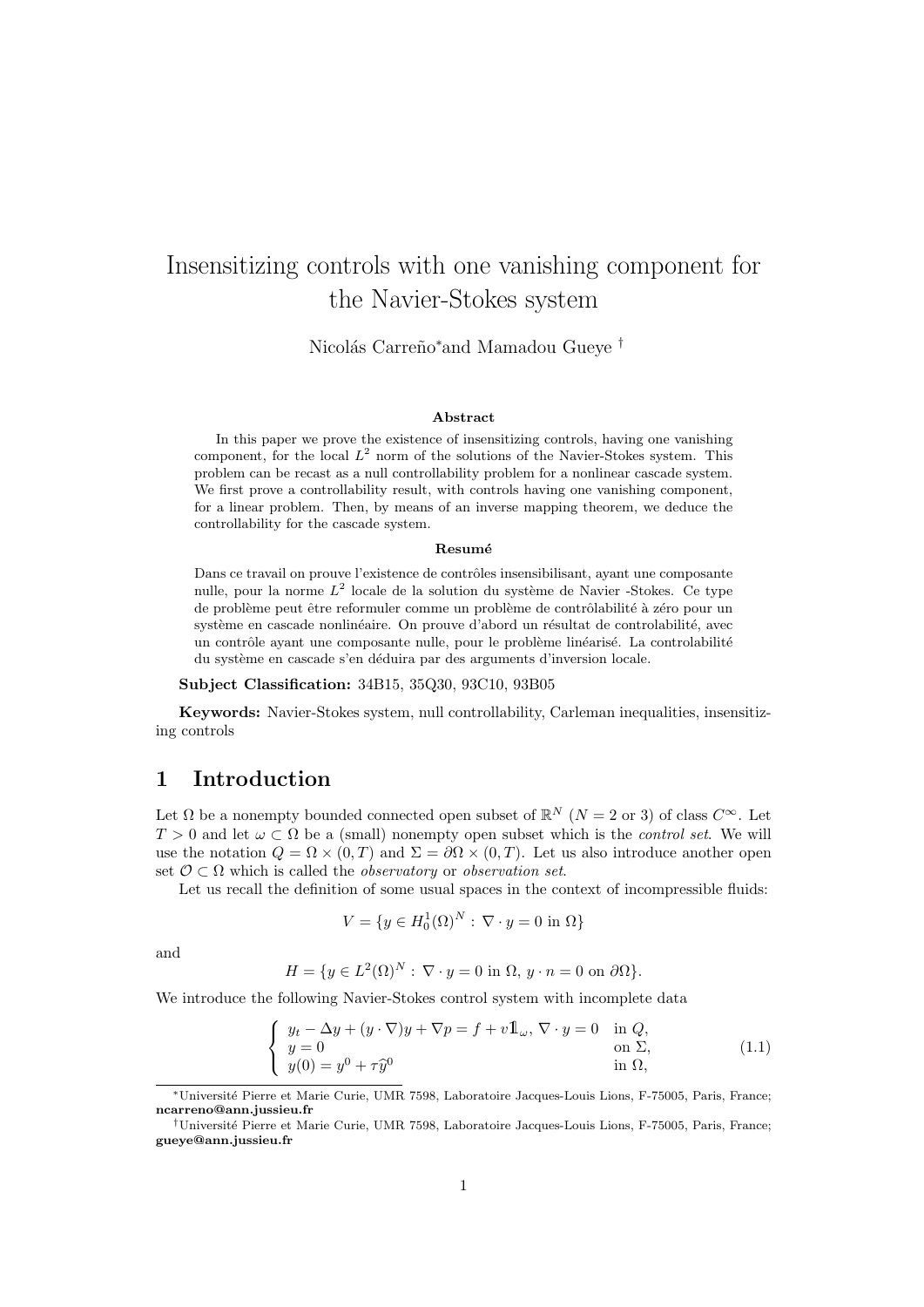where  $v = (v_j)_{1 \leq j \leq N}$  is the control function,  $f \in L^2(Q)^N$  is a given externally applied force and the initial state  $y(0)$  is partially unknown in the following sense:

- $y^0 \in H$  is known,
- $\hat{y}^0 \in H$  is unknown with  $\|\hat{y}^0\|_{L^2(\Omega)^N} = 1$ , and
- $\tau$  is a small unknown real number.

We observe the solution of system (1.1) via some functional  $J_{\tau}(y)$ , which is called the sentinel. Here, the sentinel is given by the square of the local  $L^2$ -norm of the state variable:

$$
J_{\tau}(y) := \frac{1}{2} \iint_{\mathcal{O} \times (0,T)} |y|^2 dx dt.
$$
 (1.2)

The insensitizing control problem is to find  $v$  such that the uncertainty in the initial data does not affect the measurement  $J_{\tau}$ , at least at the first order, i.e.,

$$
\frac{\partial J_{\tau}(y)}{\partial \tau}\bigg|_{\tau=0} = 0 \quad \forall \,\hat{y}^{0} \in L^{2}(\Omega)^{N} \quad \text{such that} \quad \left\|\hat{y}^{0}\right\|_{L^{2}(\Omega)^{N}} = 1. \tag{1.3}
$$

If (1.3) holds, we say that v insensitizes the functional  $J_{\tau}$ . This kind of problem was first considered by J.-L. Lions in [17]. This particular form of the sentinel  $J_{\tau}$  allows us to reformulate the insensitizing problem as a controllability problem for a cascade system (for more details, see [2] or [16], for instance). In particular, condition (1.3) is equivalent to  $z(0) = 0$  in  $\Omega$ , where z, together with w, solves the following coupled system:

$$
\begin{cases}\nw_t - \Delta w + (w \cdot \nabla)w + \nabla p^0 = f + v \mathbb{1}_{\omega}, \ \nabla \cdot w = 0 & \text{in } Q, \\
-z_t - \Delta z + (z \cdot \nabla^t)w - (w \cdot \nabla)z + \nabla q = w \mathbb{1}_{\mathcal{O}}, \ \nabla \cdot z = 0 & \text{in } Q, \\
w = z = 0 & \text{on } \Sigma, \\
w(0) = y^0, \ z(T) = 0 & \text{in } \Omega.\n\end{cases}
$$
\n(1.4)

Here,  $(w, p^0)$  is the solution of system (1.1) for  $\tau = 0$ , the equation of z corresponds to a formal adjoint of the equation satisfied by the derivative of y with respect to  $\tau$  at  $\tau = 0$  and we have denoted:

$$
((z, \nabla^t)w)_i = \sum_{j=1}^N z_j \partial_i w_j \quad i = 1, \dots, N.
$$

Most known results around this type of controllability problem concern parabolic system of the heat kind. In [2], the authors proved the existence of  $\varepsilon$ -insensitizing controls (i.e., such that  $|\partial_\tau J_\tau(y)|_{\tau=0} \leq \varepsilon$ ) for solutions of a semilinear heat system with  $C^1$  and globally Lipschitz nonlinearities and in [22], the author proved the existence of insensitizing controls for the same system. In [10], the author treated the case of a different type of sentinel, namely the gradient of the solution of a heat equation with potentials.

For the Stokes system, the first results were obtained in [11] when the sentinel is given by  $(1.2)$  or by the curl of the solution. In [12], the author proved the existence of insensitizing controls for the Navier-Stokes system. The main goal of this paper is to establish the existence of insensitizing controls for the Navier-Stokes system (1.1) having one vanishing component, that is,  $v_i \equiv 0$  for any given  $i \in \{1, \ldots, N\}$ .

In this subject, the first results were obtained in [8] for the local exact controllability to the trajectories of the Navier-Stokes and Boussinesq system when the closure of the control set  $\omega$  intersects the boundary of  $\Omega$ . Later, this geometric assumption was removed for the Stokes system in [5], for the local null controllability of the Navier-Stokes system in [4] and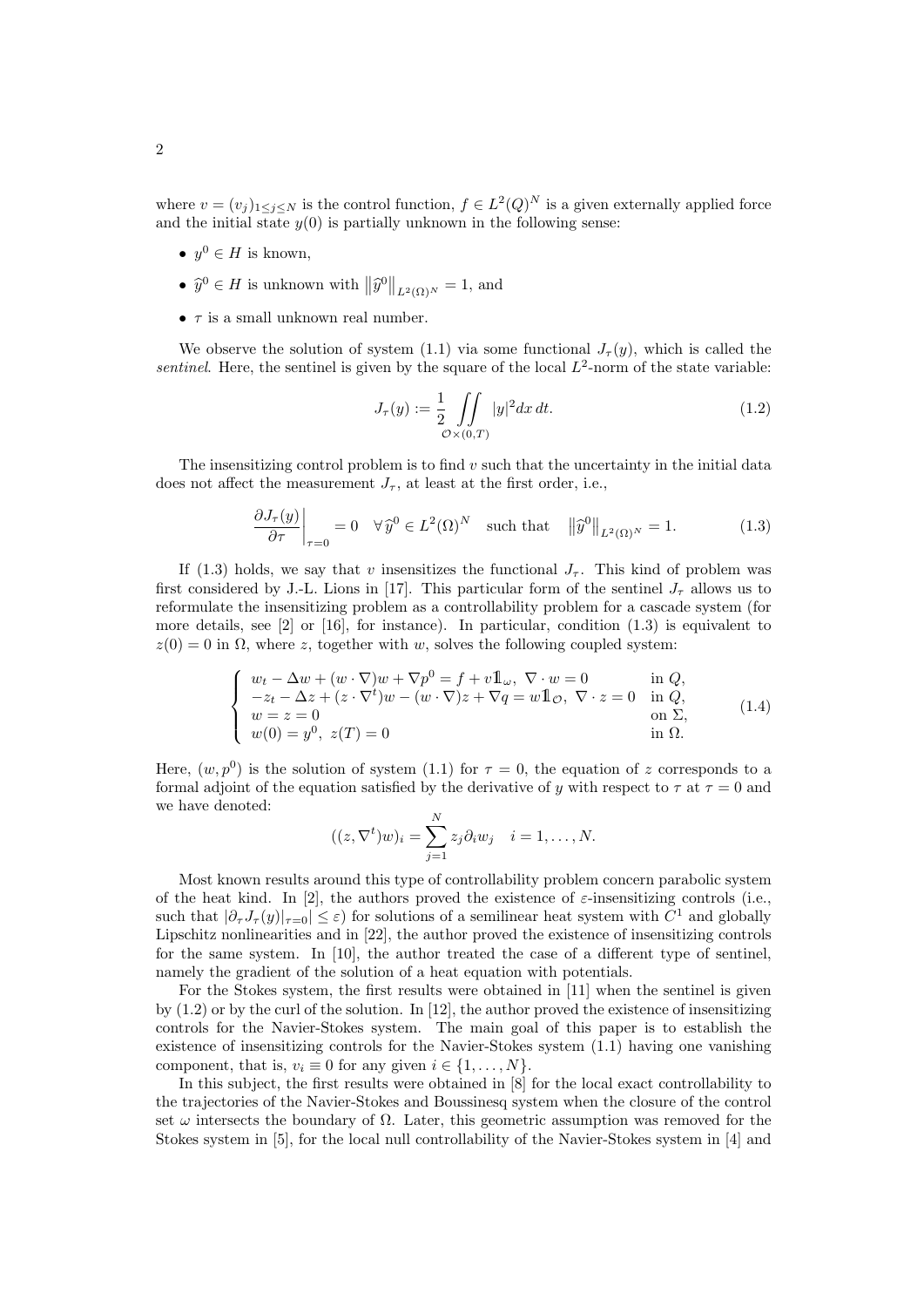in [3] for the Boussinesq system. See also [6] for local null controllability of the 2-dimensional Navier-Stokes system in a torus with controls having one vanishing component.

We will suppose that  $\omega \cap \mathcal{O} \neq \emptyset$ , which is a condition that has always been imposed as long as insensitizing controls are concerned. However, in [23], it has been proved that this is not a necessary condition for  $\varepsilon$ -insensitizing controls for some linear parabolic equations (see also [19]).

In [22], the author proved for the linear heat equation that we cannot expect insensitivity to hold for all initial data, except when the control acts everywhere in  $\Omega$ . Thus, we shall assume that  $y^0 \equiv 0$  which is a classical hypothesis in insensitization problems.

The main result is stated in the following theorem:

**Theorem 1.1.** Let  $i \in \{1, ..., N\}$  and  $m \geq 10$  be a real number. Assume that  $\omega \cap \mathcal{O} \neq \emptyset$ and  $y^0 \equiv 0$ . Then, there exist  $\delta > 0$  and  $C > 0$ , depending on  $\omega$ ,  $\Omega$ ,  $\mathcal{O}$  and T, such that  $for any f \in L^2(Q)^N$  satisfying  $||e^{C/t^m}f||_{L^2(Q)^N} < \delta$ , there exists a control  $v \in L^2(Q)^N$  with  $v_i \equiv 0$  such that the corresponding solution  $(w, z)$  to (1.4) satisfies  $z(0) = 0$  in  $\Omega$ .

To prove Theorem 1.1 we follow a standard approach introduced in [9] (see also [4], [7] and [13]). We first deduce a null controllability result for the linear system:

$$
\begin{cases}\nw_t - \Delta w + \nabla p^0 = f^0 + v \mathbb{1}_{\omega}, \ \nabla \cdot w = 0 & \text{in } Q, \\
-z_t - \Delta z + \nabla q = f^1 + w \mathbb{1}_{\mathcal{O}}, \ \nabla \cdot z = 0 & \text{in } Q, \\
w = z = 0 & \text{on } \Sigma, \\
w(0) = 0, \ z(T) = 0 & \text{in } \Omega,\n\end{cases}
$$
\n(1.5)

where  $f^0$  and  $f^1$  will be taken to decrease exponentially to zero at  $t = 0$ .

The main tool to prove this controllability result for system (1.5), and the second main result of this paper, is a suitable Carleman estimate for the solutions of its adjoint system, namely,

$$
\begin{cases}\n-\varphi_t - \Delta \varphi + \nabla \pi = g^0 + \psi \mathbb{1}_{\mathcal{O}}, \nabla \cdot \varphi = 0, & \text{in } Q, \\
\psi_t - \Delta \psi + \nabla \kappa = g^1, \nabla \cdot \psi = 0, & \text{in } Q, \\
\varphi = 0, \psi = 0, & \text{on } \Sigma \\
\varphi(T) = 0, \psi(0) = \psi^0, & \text{in } \Omega,\n\end{cases}
$$
\n(1.6)

where  $g^0 \in L^2(Q)^N$ ,  $g^1 \in L^2(0,T;V)$  and  $\psi^0 \in H$ . In fact, this Carleman inequality is of the form

$$
\iint_{Q} \widetilde{\rho}_1(t)(|\varphi|^2 + |\psi|^2)dxdt \le C\left(\iint_{Q} \widetilde{\rho}_2(t)(|g^0|^2 + |g^1|^2 + |\nabla g^1|^2)dxdt + \sum_{j=1, j\neq i}^N \iint_{\omega \times (0,T)} \widetilde{\rho}_3(t)|\varphi_j|^2dxdt\right),
$$
\n(1.7)

where  $\widetilde{\rho}_k(t)$ ,  $k \in \{1, 2, 3\}$ , are positive weight functions and  $C > 0$  only depends on  $\Omega$ ,  $\omega$ ,  $\mathcal{O}$ and T.

The idea to prove (1.7) is to combine some observability inequalities for both  $\varphi$  and  $\psi$ and try to eliminate the local term in  $\psi$ . When proving a Carleman inequality for  $\psi$ , we will avoid having a local term of the kind

$$
\iint\limits_{\widetilde{\omega}\times(0,T)} \widetilde{\rho}_4(x,t)|\psi|^2 dx\,dt.
$$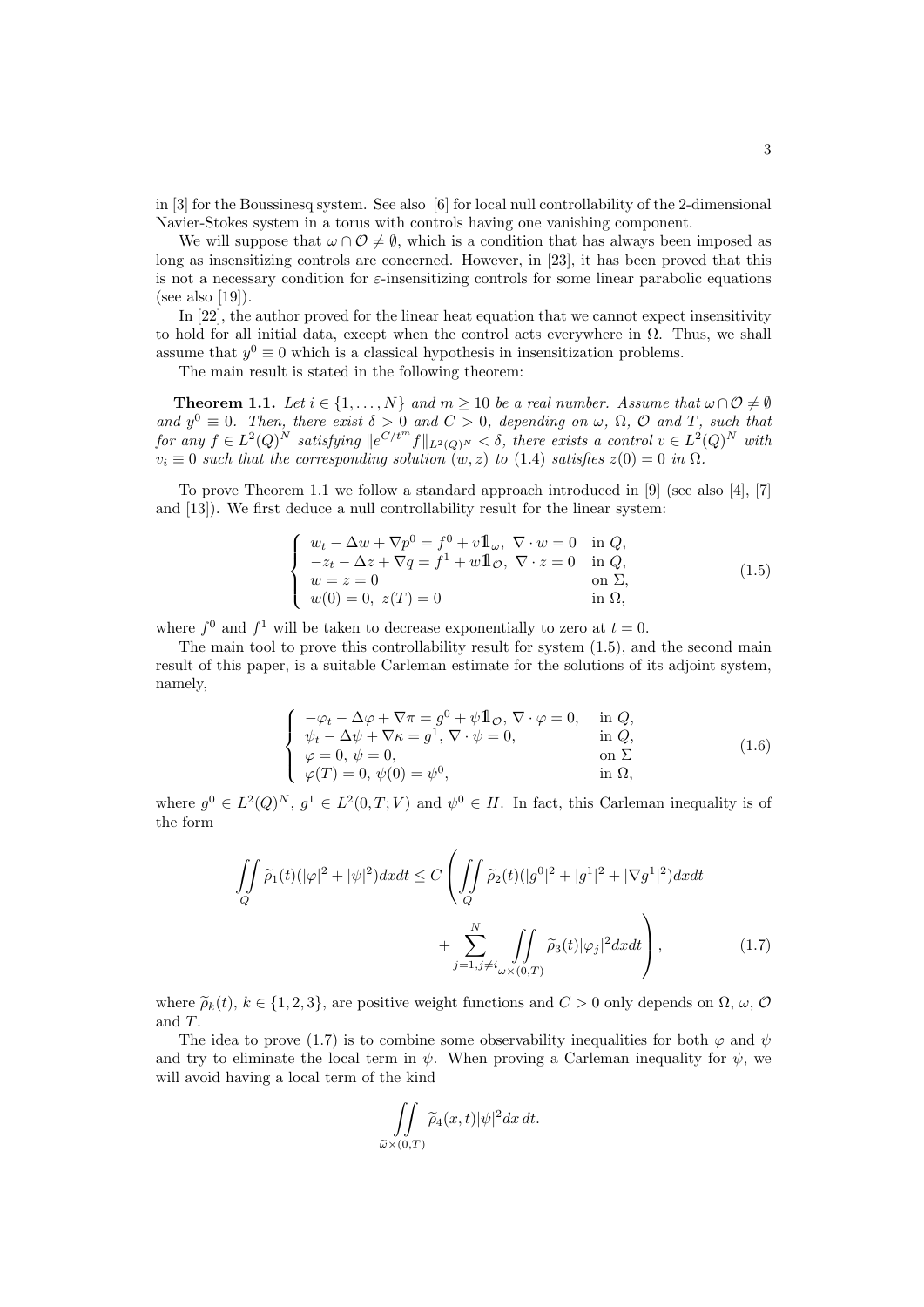The reason is that when we estimate this integral in terms of local terms in  $\varphi$  (using the equation of  $\varphi$  in (1.6)), a local term of the pressure  $\pi$  appears.

To overcome this issue, the author in [11] (see also [12]) proves a Carleman inequality for  $\psi$  with a local term in  $\nabla \times \psi$ . Even though this idea gets rid of the pressure term (again, using the equation satisfied by  $\varphi$ ), it makes appear local terms in  $\psi_i$  and some of its derivatives, which for our purposes is not good.

This motivates finding a Carleman inequality for  $\psi$  with local terms in  $\Delta \psi_i$ ,  $j \neq i$ . We base our strategy in the method introduced in [5] and the ideas in [4]. We decompose  $\psi$  in the form  $\overline{\psi}+\check{\psi}$  in such a way that the pressure term associated to the more regular function, say  $\check{\psi}$ , is a harmonic function in Q. Then we apply the operator  $(\nabla \nabla \Delta \cdot)$  to the equations satisfied by  $\check{\psi}_j, j \neq i$ , to have an equation in some derivatives of  $\check{\psi}_j$  which do not depend neither on  $\check{\psi}_i$  nor on the pressure. Note that by doing this, we lose all boundary conditions. At this point we would have

$$
\begin{split} \sum_{j=1,j\neq i}^N & \iint\limits_Q \widetilde{\rho}_6(x,t)|\Delta \check{\psi}_j|^2\,dx\,dt \\ & \leq C\left(\iint\limits_Q \widetilde{\rho}_7(t)|g^1|^2dx\,dt + \sum_{j=1,j\neq i}^N \iint\limits_{\widetilde{\omega}\times (0,T)} \widetilde{\rho}_6(x,t)|\Delta \check{\psi}_j|^2dx\,dt + b.t.\right), \end{split}
$$

where "b.t." stands for boundary terms which have to be estimated. This is done using regularity estimates for the Stokes system. This will give additional integrals on  $\check{\psi}_i$ ,  $g^{\bar{1}}$ and  $\nabla g^1$ :

$$
\sum_{j=1,j\neq i}^{N} \iint_{Q} \widetilde{\rho}_6(x,t) |\Delta \check{\psi}_j|^2 dx dt \leq C \left( \iint_{Q} \widetilde{\rho}_7(t) (|g^1|^2 + |\nabla g^1|^2) dx dt + \sum_{j=1,j\neq i}^{N} \iint_{\widetilde{\omega} \times (0,T)} \widetilde{\rho}_6(x,t) |\Delta \check{\psi}_j|^2 dx dt + \iint_{Q} \widetilde{\rho}_8(t) |\check{\psi}_i|^2 dx dt \right), \quad (1.8)
$$

Now, using the divergence-free condition and the properties of the weight functions one can incorporate in the left-hand side of (1.8) a global term in  $\psi$ , which will be useful to absorb the last term in the right-hand side.

For  $\varphi$  we use a Carleman estimate proved in [4]:

$$
\iint\limits_{Q} \widetilde{\rho}_9(t)|\varphi|^2 dx\,dt \leq C\left(\iint\limits_{\mathcal{O}\times(0,T)} \widetilde{\rho}_{10}(t)|\psi|^2 dx\,dt + \iint\limits_{Q} \widetilde{\rho}_{10}(t)|g^0|^2 dx\,dt + \sum\limits_{j=1,j\neq i_{\omega}\times(0,T)}^N \iint\limits_{\mathcal{O}\times(0,T)} \widetilde{\rho}_{11}(t)|\varphi_j|^2 dx\,dt\right).
$$

Provided that  $\tilde{\rho}_{10} \leq \tilde{\rho}_6$ , we can absorb the first term in the right-hand side by the left-hand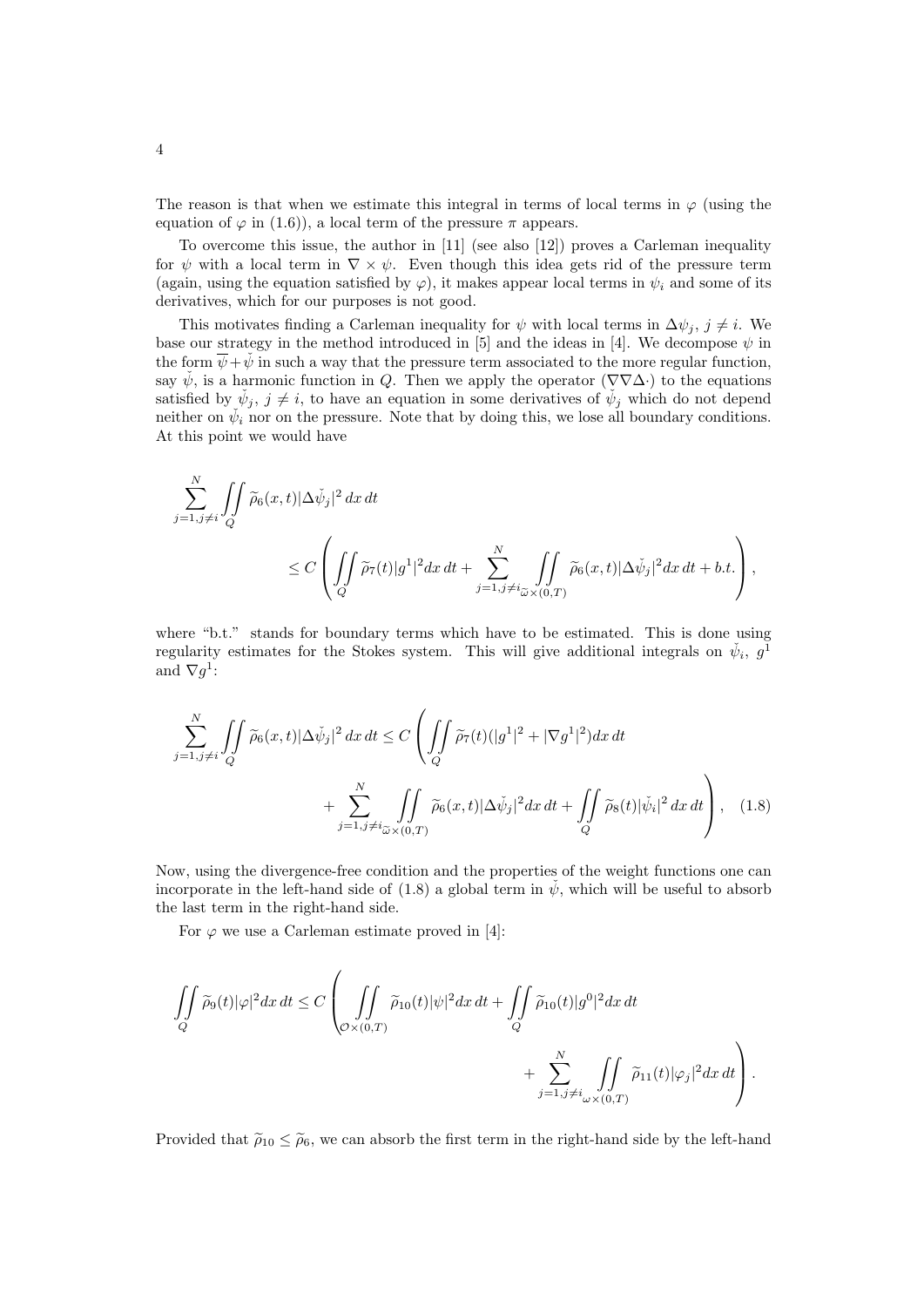side of (1.8). At this point we arrive to:

$$
\iint\limits_{Q} \widetilde{\rho}_1(t)(|\varphi|^2 + |\psi|^2) dx dt \le C \left( \iint\limits_{Q} \widetilde{\rho}_2(t)(|g^0|^2 + |g^1|^2 + |\nabla g^1|^2) dx dt + \sum\limits_{j=1, j\neq i}^N \left[ \iint\limits_{\widetilde{\omega}\times(0,T)} \widetilde{\rho}_6(t,x) |\Delta \psi_j|^2 dx dt + \iint\limits_{\omega\times(0,T)} \widetilde{\rho}_{11}(t) |\varphi_j|^2 dx dt \right] \right).
$$

Finally, we estimate the local terms in  $\Delta \psi_j$  in terms of local integrals of  $\varphi_j$  using that

$$
\Delta \psi_j = -(\Delta \varphi_j)_t - \Delta (\Delta \varphi_j) + \partial_j \Delta \cdot g^0 - \Delta g^0_j \text{ in } \widetilde{\omega} \times (0, T),
$$

provided that  $\widetilde{\omega} \subset \mathcal{O}$ .

The paper is organized as follows. In section 2, we present the technical results needed to prove inequality (1.7). In section 3, we prove a new Carleman inequality for the solutions of  $(1.6)$ . In section 4, we deal with the null controllability of the linear system  $(1.5)$ . Finally, in section 5 we prove Theorem 1.1.

# 2 Technical results

In this section we present all the technical results we need to prove inequality (1.7). It is based on suitable global Carleman estimates. In order to establish these inequalities, we are going to introduce some weight functions. Let  $\omega_0$  be a nonempty open subset of  $\mathbb{R}^N$  such that  $\omega_0 \in \omega \cap \mathcal{O}$  and  $\eta \in C^2(\overline{\Omega})$  such that

$$
|\nabla \eta| > 0 \text{ in } \overline{\Omega \setminus \omega_0}, \, \eta > 0 \text{ in } \Omega \text{ and } \eta \equiv 0 \text{ on } \partial \Omega. \tag{2.1}
$$

The existence of such a function  $\eta$  is given in [9]. Let also  $\ell \in C^{\infty}([0,T])$  be a positive function in  $(0, T)$  satisfying

$$
\ell(t) = t \quad \forall t \in [0, T/4], \ \ell(t) = T - t \quad \forall t \in [3T/4, T],
$$
  

$$
\ell(t) \le \ell(T/2), \ \forall t \in [0, T].
$$
 (2.2)

Then, for all  $\lambda \geq 1$  and  $m \geq 10$  we consider the following weight functions:

$$
\alpha(x,t) = \frac{e^{2\lambda \|\eta\|_{\infty}} - e^{\lambda \eta(x)}}{\ell(t)^m}, \xi(x,t) = \frac{e^{\lambda \eta(x)}}{\ell(t)^m},
$$
  
\n
$$
\alpha^*(t) = \max_{x \in \overline{\Omega}} \alpha(x,t), \xi^*(t) = \min_{x \in \overline{\Omega}} \xi(x,t),
$$
  
\n
$$
\widehat{\alpha}(t) = \min_{x \in \overline{\Omega}} \alpha(x,t), \widehat{\xi}(t) = \max_{x \in \overline{\Omega}} \xi(x,t).
$$
\n(2.3)

The first result is a Carleman inequality for the Stokes system with right-hand side in  $L^2(Q)^N$  proved in [4, Proposition 2.1].

**Lemma 2.1.** There exists a constant  $\widehat{\lambda}_0 > 0$  such that for any  $\lambda \geq \widehat{\lambda}_0$  there exists  $C > 0$ depending only on  $\lambda$ ,  $\Omega$ ,  $\omega$ ,  $\eta$  and  $\ell$  such that for any  $i \in \{1, ..., N\}$ , any  $g \in L^2(Q)^N$  and any  $u^0 \in H$ , the solution of

$$
\begin{cases}\n u_t - \Delta u + \nabla p = g, \, \nabla \cdot u = 0, & \text{in } Q, \\
 u = 0, & \text{on } \Sigma \\
 u(0) = u^0, & \text{in } \Omega,\n\end{cases}
$$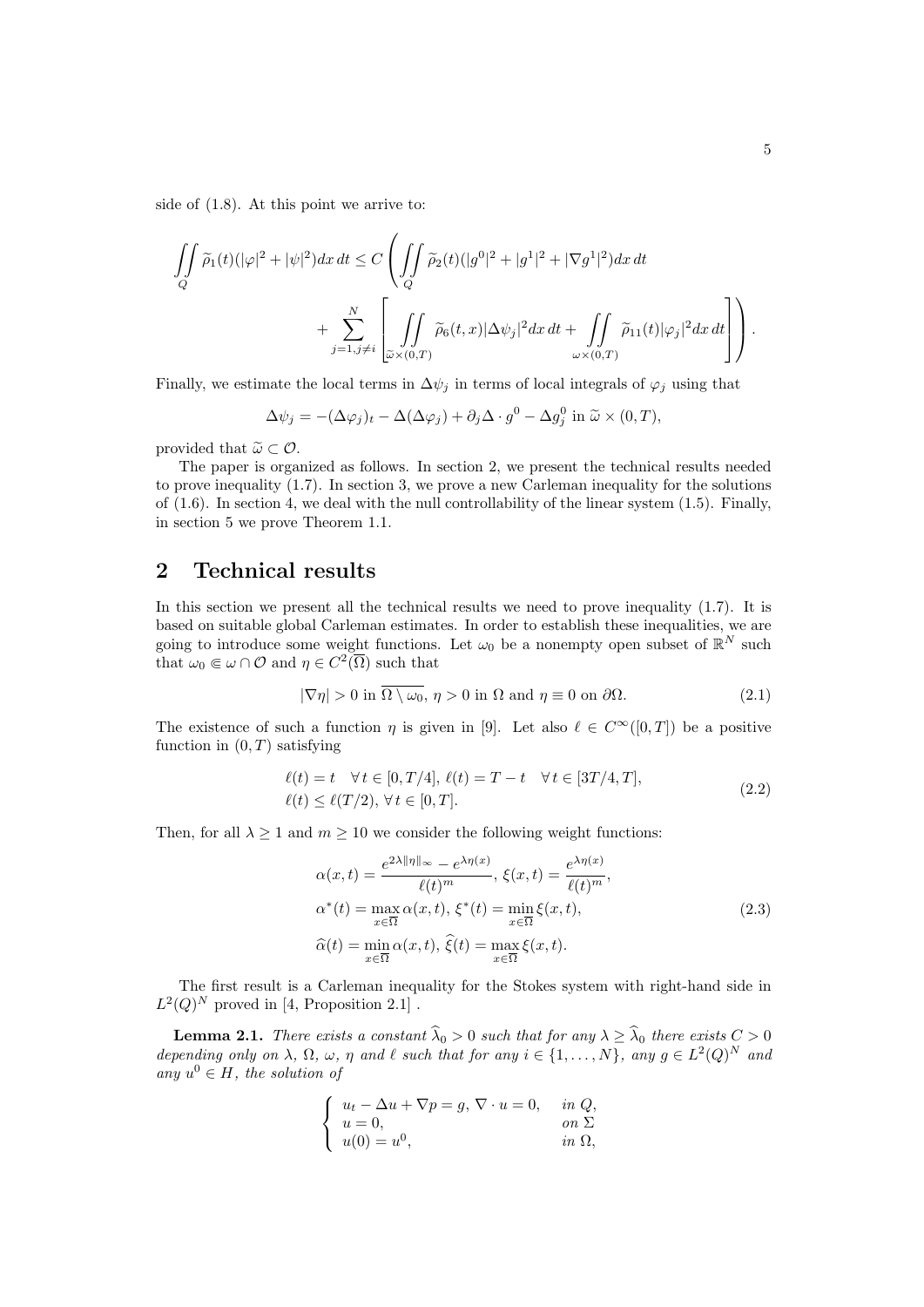satisfies

$$
s^{3} \sum_{j=1, j\neq i}^{N} \iint_{Q} e^{-8/3s\alpha - 4s\alpha^{*}} \xi^{3} |\Delta u_{j}|^{2} dx dt + s^{4} \iint_{Q} e^{-20/3s\alpha^{*}} (\xi^{*})^{4} |u|^{2} dx dt
$$
  

$$
\leq C \left( \iint_{Q} e^{-4s\alpha^{*}} |g|^{2} dx dt + s^{7} \sum_{j=1, j\neq i}^{N} \iint_{\omega \times (0,T)} e^{-8/3s\widehat{\alpha} - 4s\alpha^{*}} \widehat{\xi}^{7} |u_{j}|^{2} dx dt \right) (2.4)
$$

for every  $s \geq C$ .

**Remark 2.2.** In [4], the weight functions  $\alpha$  and  $\xi$  are given for  $m = 8$ , but the proof also holds for any  $m \geq 8$ . Additionally, the first term in the left-hand side of (2.4) does not appear explicitly in Proposition 2.1 of  $\vert A \vert$ . However, it is easily seen from its proof that this term can be added.

The following result is a Carleman inequality for parabolic equations with non-homogeneous boundary conditions proved in [14, Theorem 2.1] :

**Lemma 2.3.** Let  $f_0, f_1, \ldots, f_N \in L^2(Q)$ . There exists a constant  $\hat{\lambda}_1 > 0$  such that for any  $\lambda \geq \lambda_1$  there exists  $C > 0$  depending only on  $\lambda$ ,  $\Omega$ ,  $\omega_0$ ,  $\eta$  and  $\ell$  such that for every  $u \in L^2(0,T;H^1(\Omega)) \cap H^1(0,T;H^{-1}(\Omega))$  satisfying

$$
u_t - \Delta u = f_0 + \sum_{j=1}^N \partial_j f_j \text{ in } Q,
$$

we have

$$
s^{-1} \iint_{Q} e^{-3s\alpha} \xi^{-1} |\nabla u|^2 dx dt + s \iint_{Q} e^{-3s\alpha} \xi |u|^2 dx dt \leq C \left( s \iint_{\omega_0 \times (0,T)} e^{-3s\alpha} \xi |u|^2 dx dt + s^{-1/2} \left\| e^{-3/2s\alpha^*} (\xi^*)^{-1/4} u \right\|_{H^{\frac{1}{4},\frac{1}{2}}(\Sigma)}^2 + s^{-1/2} \left\| e^{-3/2s\alpha^*} (\xi^*)^{-1/4+1/m} u \right\|_{L^2(\Sigma)}^2 + s^{-2} \iint_{Q} e^{-3s\alpha} \xi^{-2} |f_0|^2 dx dt + \sum_{j=1}^N \iint_{Q} e^{-3s\alpha} |f_j|^2 dx dt \right), \quad (2.5)
$$

for every  $s \geq C$ .

Recall that

$$
||u||_{H^{\frac{1}{4},\frac{1}{2}}(\Sigma)} = (||u||_{H^{1/4}(0,T;L^2(\partial\Omega))}^2 + ||u||_{L^2(0,T;H^{1/2}(\partial\Omega))}^2)^{1/2}.
$$

**Remark 2.4.** The usual notation for this space is actually  $H^{\frac{1}{2},\frac{1}{4}}(\Sigma)$  (see, for instance, [18]). However, we follow the notation used in  $[14]$ .

The next technical result corresponds to Lemma 3 in [5].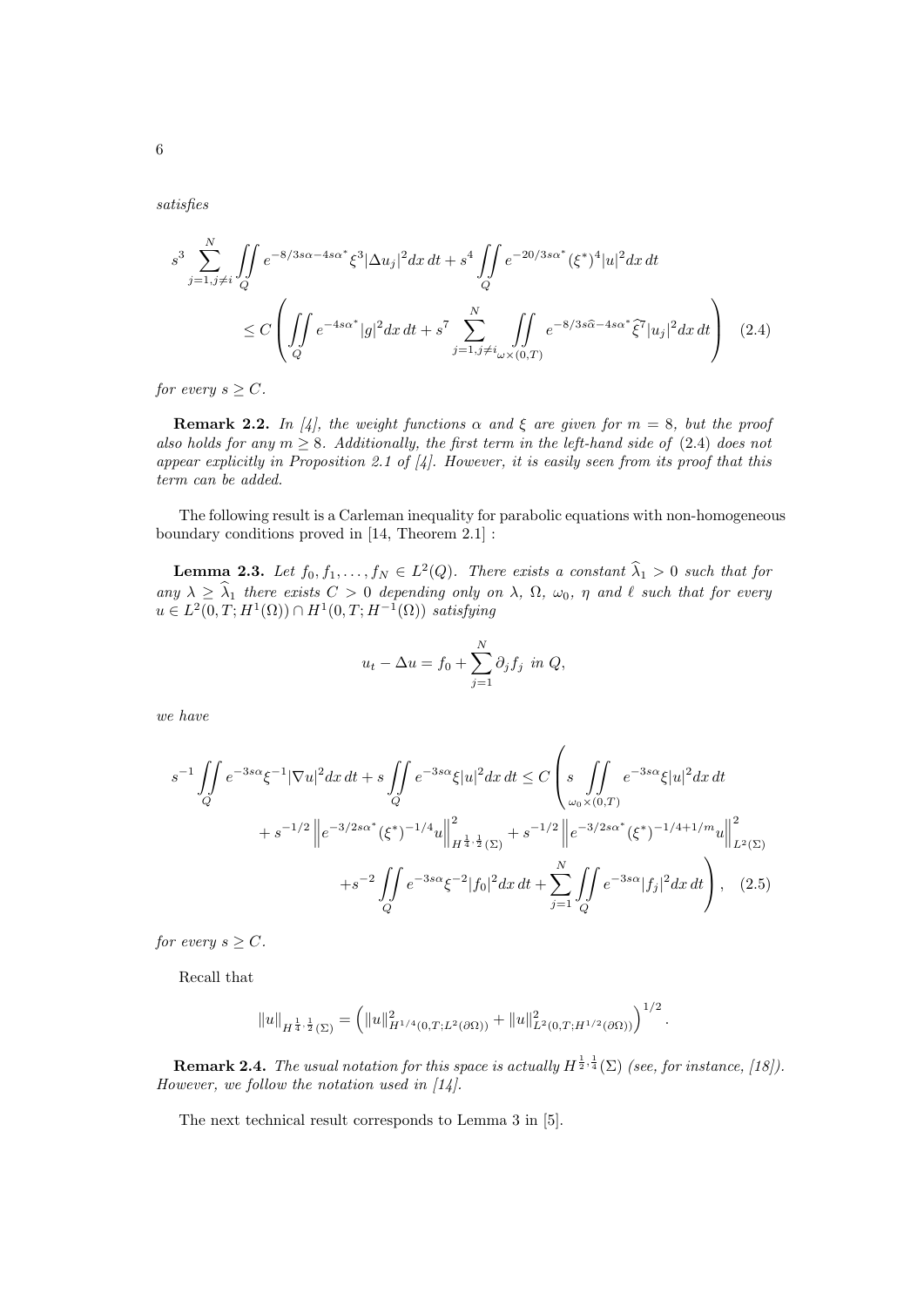**Lemma 2.5.** Let  $r \in \mathbb{R}$ . There exists  $C > 0$  depending only on  $\Omega$ ,  $\omega_0$ ,  $\eta$  and  $\ell$  such that, for every  $T > 0$  and every  $u \in L^2(0,T;H^1(\Omega)),$ 

$$
s^{2} \iint_{Q} e^{-3s\alpha} \xi^{r+2} |u|^{2} dx dt
$$
  
\n
$$
\leq C \left( \iint_{Q} e^{-3s\alpha} \xi^{r} |\nabla u|^{2} dx dt + s^{2} \iint_{\omega_{0} \times (0,T)} e^{-3s\alpha} \xi^{r+2} |u|^{2} dx dt \right),
$$
\n(2.6)

for every  $s \geq C$ .

The next result concerns the regularity of the solutions to the Stokes system which can be found in  $[15]$  (see also  $[20]$ ):

**Lemma 2.6.** For every  $T > 0$  and every  $f \in L^2(Q)^N$ , there exists a unique solution

$$
u \in L^2(0,T;H^2(\Omega)^N) \cap H^1(0,T;H)
$$

to the Stokes system

$$
\begin{cases}\n u_t - \Delta u + \nabla p = f & \text{in } Q, \\
 \nabla \cdot u = 0 & \text{in } Q, \\
 u = 0 & \text{on } \Sigma, \\
 u(0) = 0 & \text{in } \Omega,\n\end{cases}
$$
\n(2.7)

for some  $p \in L^2(0,T;H^1(\Omega))$ , and there exists a constant  $C > 0$  depending only on  $\Omega$  such that

$$
||u||_{L^{2}(0,T;H^{2}(\Omega)^{N})}^{2} + ||u||_{H^{1}(0,T;L^{2}(\Omega)^{N})}^{2} \leq C ||f||_{L^{2}(Q)^{N}}^{2}. \tag{2.8}
$$

The following regularity result can be found in [21] (see also [15]).

**Lemma 2.7.** For every  $T > 0$  and every

$$
f \in L^{2}(0,T;V) \cup (L^{2}(0,T;H^{1}(\Omega)^{N}) \cap H^{1}(0,T;V')) ,
$$

the unique solution to the Stokes system (2.7) satisfies

$$
u \in L^{2}(0,T; H^{3}(\Omega)^{N}) \cap H^{1}(0,T; V)
$$

and there exists a constant  $C > 0$  depending only on  $\Omega$  such that (depending on where f is taken)

$$
||u||_{L^{2}(0,T;H^{3}(\Omega)^{N})}^{2} + ||u||_{H^{1}(0,T;V)}^{2} \leq C ||f||_{L^{2}(0,T;V)}^{2}
$$
\n(2.9)

or

$$
||u||_{L^{2}(0,T;H^{3}(\Omega)^{N})}^{2} + ||u||_{H^{1}(0,T;V)}^{2} \leq C\left(||f||_{L^{2}(0,T;H^{1}(\Omega)^{N})}^{2} + ||f_{t}||_{L^{2}(0,T;V')}^{2}\right).
$$
 (2.10)

Furthermore, let us assume that

$$
f \in (L^2(0,T;H^3(\Omega)^N) \cap H^1(0,T;V)) \cup (L^2(0,T;H^3(\Omega)^N) \cap H^1(0,T;H^1(\Omega)^N) \cap H^2(0,T;V'))
$$

and satisfies the following compatibility condition:

$$
\nabla p_f = f(0) \text{ on } \partial \Omega,
$$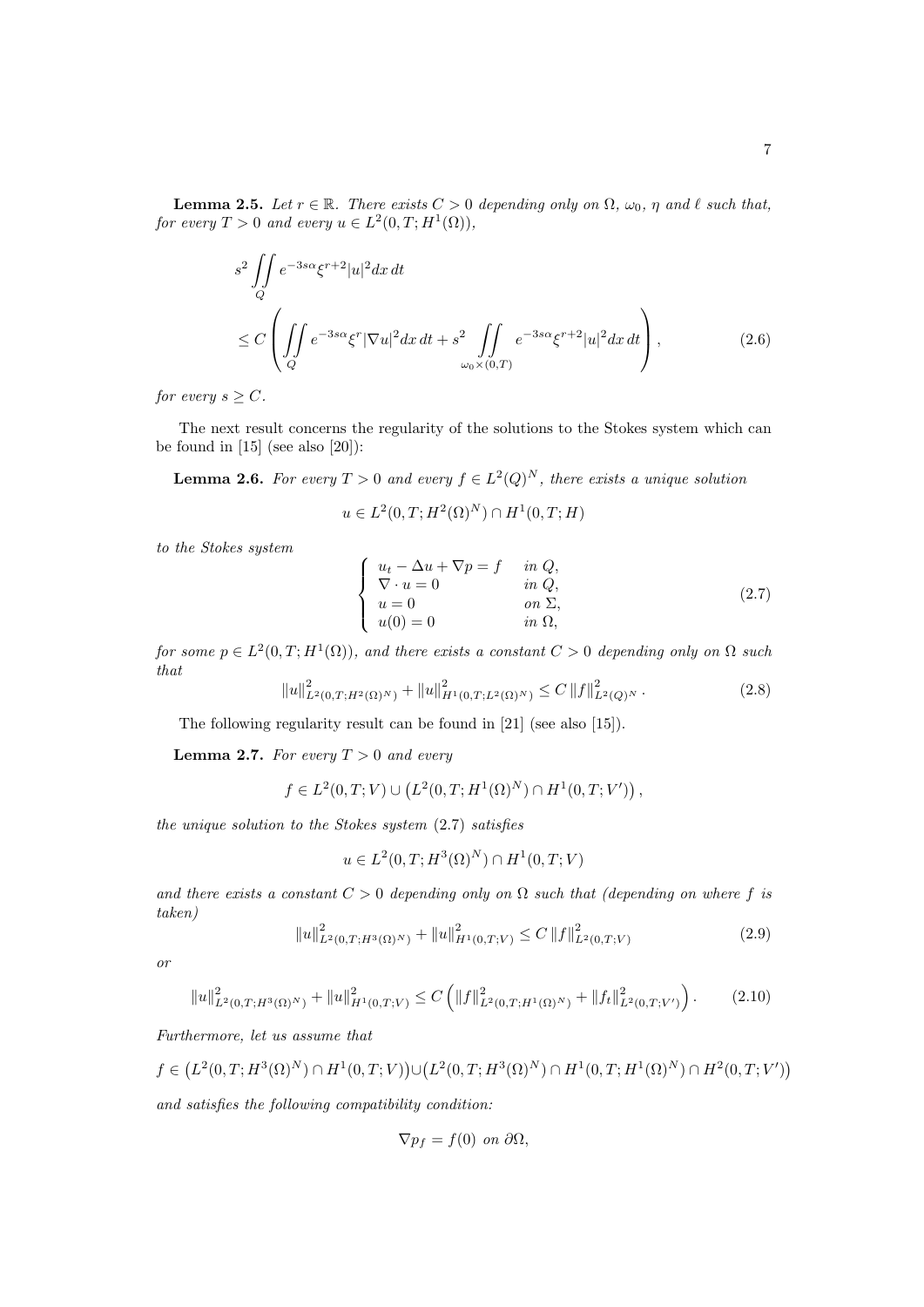where  $p_f$  is any solution of the Neumann boundary-value problem

$$
\begin{cases}\n\Delta p_f = \nabla \cdot f(0) & \text{in } \Omega, \\
\frac{\partial p_f}{\partial n} = f(0) \cdot n & \text{on } \partial \Omega.\n\end{cases}
$$

Then,  $u \in L^2(0,T;H^5(\Omega)^N) \cap H^1(0,T;H^3(\Omega)^N) \cap H^2(0,T;V)$  and there exists a constant  $C > 0$  depending only on  $\Omega$  such that

$$
||u||_{L^{2}(0,T;H^{5}(\Omega)^{N})}^{2} + ||u||_{H^{1}(0,T;H^{3}(\Omega)^{N})}^{2} + ||u||_{H^{2}(0,T;V)}^{2}
$$
  
 
$$
\leq C \left( ||f||_{L^{2}(0,T;H^{3}(\Omega)^{N})}^{2} + ||f_{t}||_{L^{2}(0,T;V)}^{2} \right)
$$
(2.11)

or

$$
\|u\|_{L^{2}(0,T;H^{5}(\Omega)^{N})}^{2} + \|u\|_{H^{1}(0,T;H^{3}(\Omega)^{N})}^{2} + \|u\|_{H^{2}(0,T;V)}^{2}
$$
  
 
$$
\leq C \left( \|f\|_{L^{2}(0,T;H^{3}(\Omega)^{N})}^{2} + \|f_{t}\|_{L^{2}(0,T;H^{1}(\Omega)^{N})}^{2} + \|f_{tt}\|_{L^{2}(0,T;V')}^{2} \right).
$$
 (2.12)

# 3 Carleman estimates

In this section we prove a new Carleman estimate for the Stokes coupled system

$$
\begin{cases}\n-\varphi_t - \Delta \varphi + \nabla \pi = g^0 + \psi \mathbb{1}_{\mathcal{O}}, \nabla \cdot \varphi = 0, & \text{in } Q, \\
\psi_t - \Delta \psi + \nabla \kappa = g^1, \nabla \cdot \psi = 0, & \text{in } Q, \\
\varphi = 0, \psi = 0, & \text{on } \Sigma \\
\varphi(T) = 0, \psi(0) = \psi^0, & \text{in } \Omega,\n\end{cases}
$$
\n(3.1)

where  $g^0 \in L^2(Q)^N$ ,  $g^1 \in L^2(0,T;V)$  and  $\psi^0 \in H$ . It is given by the following proposition:

**Proposition 3.1.** Assume that  $\omega \cap \mathcal{O} \neq \emptyset$ . Then, there exists a constant  $\lambda_0$ , such that for any  $\lambda > \lambda_0$  there exists a constant  $C > 0$  depending only on  $\lambda$ ,  $\Omega$ ,  $\omega$  and  $\ell$  such that for any  $i \in \{1, ..., N\}$ , any  $g^0 \in L^2(Q)^N$ , any  $g^1 \in L^2(0,T;V)$  and any  $\psi^0 \in H$ , the solution  $(\varphi, \psi)$  of (3.1) satisfies

$$
s^{4} \iint_{Q} e^{-7s\alpha^{*}} (\xi^{*})^{4} |\varphi|^{2} dx dt + s^{5} \iint_{Q} e^{-4s\alpha^{*}} (\xi^{*})^{5} |\psi|^{2} dx dt
$$
  

$$
\leq C \left( s^{9} \iint_{Q} e^{-3s\alpha - s\alpha^{*}} \xi^{9} |g^{0}|^{2} dx dt + \iint_{Q} e^{-s\alpha^{*}} (|g^{1}|^{2} + |\nabla g^{1}|^{2}) dx dt + s^{13} \sum_{j=1, j \neq i_{\omega} \times (0,T)}^{N} \iint_{Q} e^{-3s\alpha - s\alpha^{*}} \xi^{13} |\varphi_{j}|^{2} dx dt \right), \quad (3.2)
$$

for every  $s \geq C$ .

The proof of Proposition 3.1 is divided in three parts. In the first part, we prove a general Carleman inequality for  $\psi$  with local terms only in  $\Delta \psi_j$ ,  $j \neq i$  (see Proposition 3.2) below). In the second part, we deduce a Carleman estimate for the equation of  $\psi$  in (3.1). In the third and final part, we combine it with the Carleman estimate in Lemma 2.1 for  $\varphi$ and do the final estimates to obtain (3.2).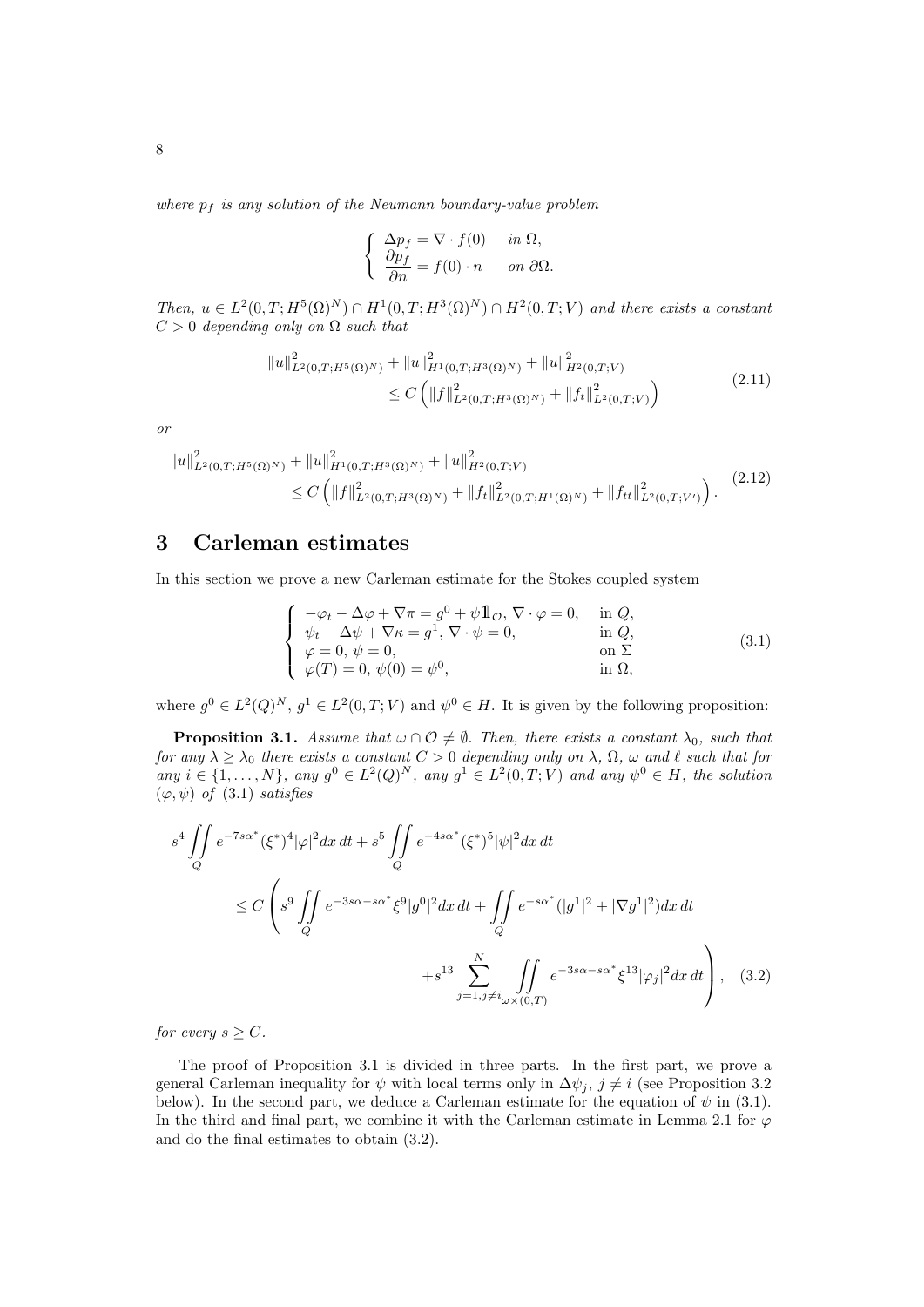### 3.1 New Carleman estimate for Stokes systems with  $\Delta(\cdot)_j$ ,  $(j \neq i)$ as local terms

Before proving the Carleman estimate for  $\psi$ , let us prove a more general inequality which has its own interest. The new Carleman inequality for  $\psi$  will be deduced from it.

We consider the Stokes system

$$
\begin{cases}\n\phi_t - \Delta \phi + \nabla h = f + g, \nabla \cdot \phi = 0, & \text{in } Q, \\
\phi = 0, & \text{on } \Sigma \\
\phi(0) = \phi^0, & \text{in } \Omega,\n\end{cases}
$$
\n(3.3)

where  $\phi^0 \in H$  and

$$
(f,g)\in (L^2(0,T;H^3(\Omega)^N)\cap H^1(0,T;V))\times (L^2(0,T;H^3(\Omega)^N)\cap H^1(0,T;H^1(\Omega)^N)\cap H^2(0,T;V')).
$$

We prove the following estimate for the solutions of system (3.3).

**Proposition 3.2.** Let  $\widehat{\omega} \subset \Omega$  be a nonempty open set such that  $\omega_0 \in \widehat{\omega}$ . Then, there exists a constant  $\hat{\lambda}_2$ , such that for any  $\lambda \geq \hat{\lambda}_2$  there exists a constant  $C(\lambda) > 0$  such that for any  $i \in \{1, ..., N\}$ , any  $\phi^0 \in H$  and any

$$
(f,g)\in (L^2(0,T;H^3(\Omega)^N\cap V)\times L^2(0,T;H^3(\Omega)^N))\cap (H^1(0,T;V)\times H^2(0,T;V'))\,,
$$

the solution of (3.3) satisfies

$$
\sum_{j=1,j\neq i}^{N} \left[ \iint_{Q} e^{-3s\alpha} (s^{5}\xi^{5} |\Delta\phi_{j}|^{2} + s^{3}\xi^{3} |\nabla\Delta\phi_{j}|^{2} + s\xi |\nabla\nabla\Delta\phi_{j}|^{2} + s^{-1}\xi^{-1} |\nabla\nabla\nabla\Delta\phi_{j}|^{2}) dx dt \right]
$$
  
+ $s^{5} \iint_{Q} e^{-3s\alpha^{*}} (\xi^{*})^{5} |\phi|^{2} dx dt \leq C \left( s^{5/2} \iint_{Q} e^{-3s\alpha^{*}} (\xi^{*})^{3-2/m} (|f|^{2} + |g|^{2}) dx dt \right)$   
+ $s^{3/2} \int_{0}^{T} \left\| \left( e^{-3/2s\alpha^{*}} (\xi^{*})^{1-3/(2m)} g \right)_{t} \right\|_{V'}^{2} dt + s^{-1/2} \int_{0}^{T} e^{-3s\alpha^{*}} (\xi^{*})^{-5/m} \left\| (f,g) \right\|_{H^{3}(\Omega)^{2N}}^{2} dt$   
+ $s^{-1/2} \int_{0}^{T} \left\| \left( e^{-3/2s\alpha^{*}} (\xi^{*})^{-5/(2m)} (f,g) \right)_{t} \right\|_{H^{1}(\Omega)^{2N}}^{2} dt + s^{-1/2} \int_{0}^{T} \left\| \left( e^{-3/2s\alpha^{*}} (\xi^{*})^{-5/(2m)} g \right)_{tt} \right\|_{V'}^{2} dt$   
+ $\sum_{j=1, j\neq i}^{N} \iint_{Q} e^{-3s\alpha} |\nabla\Delta(f_{j} + g_{j})|^{2} dx dt + \iint_{Q} e^{-3s\alpha} |\nabla\nabla(\nabla \cdot g)|^{2} dx dt$   
+ $s^{5} \sum_{j=1, j\neq i}^{N} \iint_{\tilde{\omega} \times (0,T)} e^{-3s\alpha} \xi^{5} |\Delta\phi_{j}|^{2} dx dt$  (3.4)

for every  $s \geq C$ .

**Remark 3.3.** For our purpose, we will take  $q = 0$ . See the proof of Proposition 3.5 below for more details.

**Remark 3.4.** For the sake of simplicity, from now on we consider  $N = 2$  and  $i = 2$  for the proofs of Proposition 3.1, Proposition 3.2 and Proposition 3.5. The arguments are easily adapted to the general case.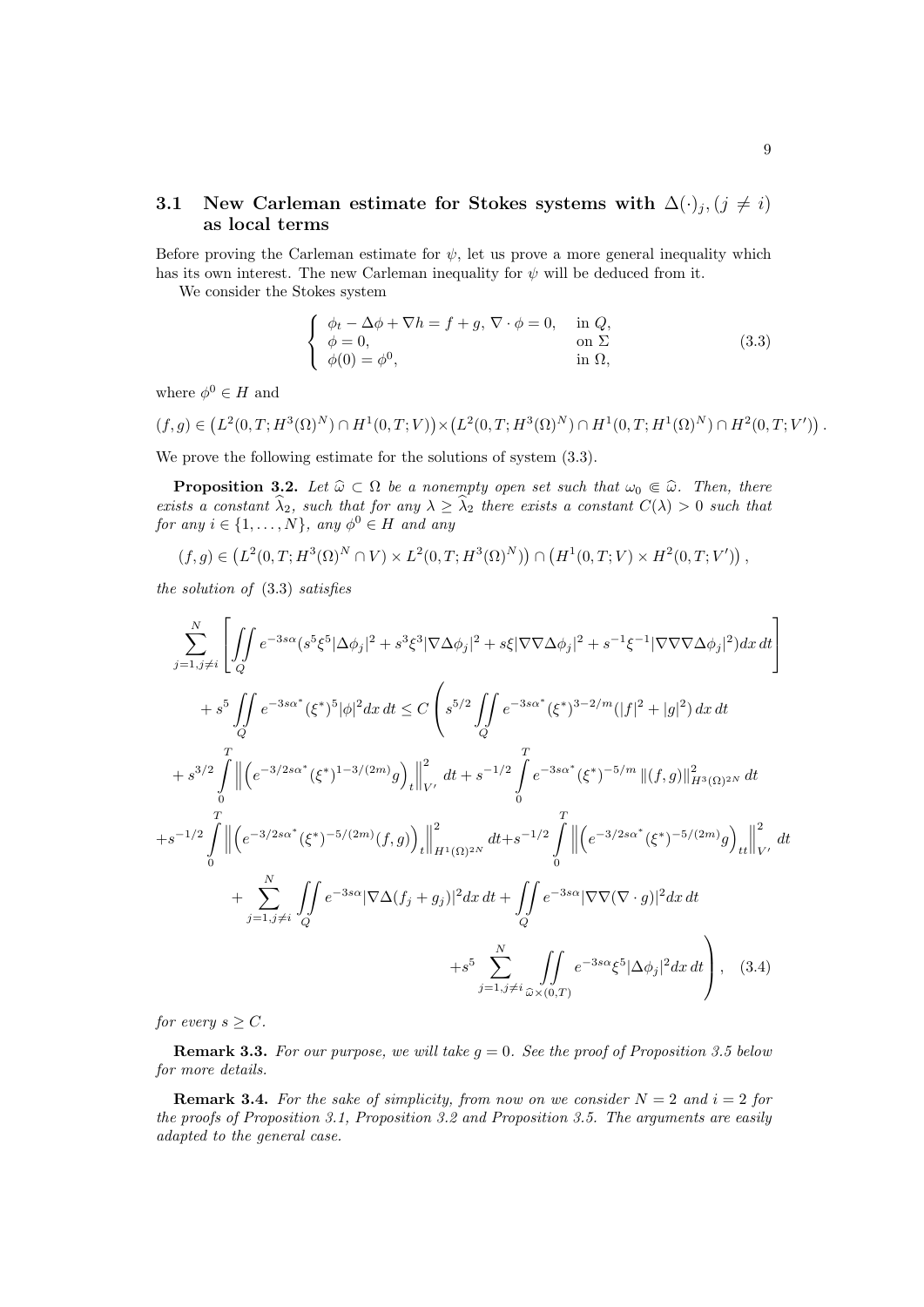Proof. First, following the method introduced in [5], we apply the divergence operator to the equation (3.22) to obtain

$$
\Delta h = \nabla \cdot g \text{ in } Q.
$$

Then, applying the operator ( $\nabla \nabla \Delta \cdot$ ) to the equation satisfied by  $\phi_1$  we have

$$
(\nabla \nabla \Delta \phi_1)_t - \Delta(\nabla \nabla \Delta \phi_1) = \nabla \nabla \Delta (f_1 + g_1) - \partial_1 \nabla \nabla (\nabla \cdot g).
$$

Notice that the right-hand side of this equation belongs to  $L^2(0,T;H^{-1}(\Omega)^4)$ , thus we can apply Lemma 2.3 to this equation to obtain

$$
s^{-1} \iint_{Q} e^{-3s\alpha} \xi^{-1} |\nabla \nabla \nabla \Delta \phi_{1}|^{2} dx dt + s \iint_{Q} e^{-3s\alpha} \xi |\nabla \nabla \Delta \phi_{1}|^{2} dx dt
$$
  
\n
$$
\leq C \left( s^{-1/2} \left\| e^{-3/2s\alpha^{*}} (\xi^{*})^{-1/4+1/m} \nabla \nabla \Delta \phi_{1} \right\|_{L^{2}(\Sigma)^{4}}^{2} + s^{-1/2} \left\| e^{-3/2s\alpha^{*}} (\xi^{*})^{-1/4} \nabla \nabla \Delta \phi_{1} \right\|_{H^{\frac{1}{4},\frac{1}{2}}(\Sigma)^{4}}^{2} + \iint_{Q} e^{-3s\alpha} |\nabla \Delta (f_{1} + g_{1})|^{2} dx dt + \iint_{Q} e^{-3s\alpha} |\nabla \nabla (\nabla \cdot g)|^{2} dx dt + s \iint_{\omega_{0} \times (0,T)} e^{-3s\alpha} \xi |\nabla \nabla \Delta \phi_{1}|^{2} dx dt \right), (3.5)
$$

for every  $s \geq C$ .

We divide the rest of the proof in several steps:

- $\bullet$  In step 1, we add some global terms in the left-hand side of  $(3.5)$ , but by doing so we add some local terms in the right-hand side. These terms will be estimated in step 3.
- In step 2, we estimate the boundary terms which appear in the right-hand side of  $(3.5).$
- In step 3, we estimate the undesirable local terms.

In the following, C denotes a constant depending only on  $\lambda$ ,  $\Omega$ ,  $\omega_0$ ,  $\mathcal O$  and  $\ell$ . **Step 1.** We apply Lemma 2.5 with  $r = 1$  and  $u := \nabla \Delta \phi_1$  to obtain

$$
s^3 \iint\limits_Q e^{-3s\alpha} \xi^3 |\nabla \Delta \phi_1|^2 dx dt
$$
  
\n
$$
\leq C \left( s \iint\limits_Q e^{-3s\alpha} \xi |\nabla \nabla \Delta \phi_1|^2 dx dt + s^3 \iint\limits_{\omega_0 \times (0,T)} e^{-3s\alpha} \xi^3 |\nabla \Delta \phi_1|^2 dx dt \right),
$$
 (3.6)

for every  $s \geq C$ , and another time with  $r = 3$  and  $u := \Delta \phi_1$ . We have

$$
s^5 \iint\limits_Q e^{-3s\alpha} \xi^5 |\Delta\phi_1|^2 dx dt
$$
  
 
$$
\leq C \left( s^3 \iint\limits_Q e^{-3s\alpha} \xi^3 |\nabla\Delta\phi_1|^2 dx dt + s^5 \iint\limits_{\omega_0 \times (0,T)} e^{-3s\alpha} \xi^5 |\Delta\phi_1|^2 dx dt \right), \quad (3.7)
$$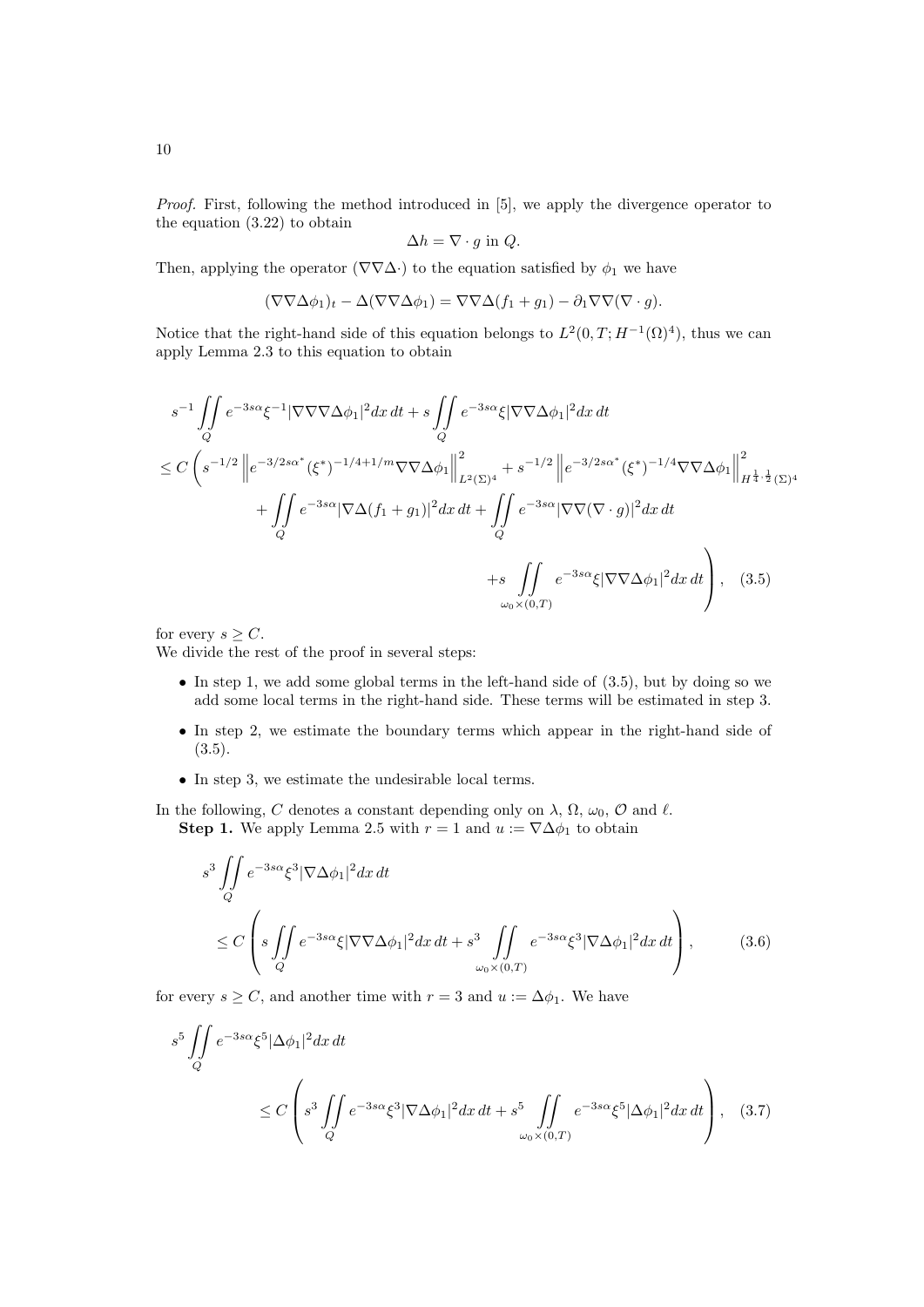for every  $s \geq C$ .

At this point, combining  $(3.5)$ ,  $(3.6)$  and  $(3.7)$ , we get

$$
\iint_{Q} e^{-3s\alpha} (s^{-1}\xi^{-1}|\nabla\nabla\nabla\Delta\phi_{1}|^{2} + s\xi|\nabla\nabla\Delta\phi_{1}|^{2} + s^{3}\xi^{3}|\nabla\Delta\phi_{1}|^{2} + s^{5}\xi^{5}|\Delta\phi_{1}|^{2})dx dt
$$
  
\n
$$
\leq C \left( s^{-1/2} \left\| e^{-3/2s\alpha^{*}} (\xi^{*})^{-1/4+1/m} \nabla\nabla\Delta\phi_{1} \right\|_{L^{2}(\Sigma)}^{2} + s^{-1/2} \left\| e^{-3/2s\alpha^{*}} (\xi^{*})^{-1/4} \nabla\nabla\Delta\phi_{1} \right\|_{H^{\frac{1}{4},\frac{1}{2}}(\Sigma)}^{2} + \iint_{Q} e^{-3s\alpha} |\nabla\Delta(f_{1} + g_{1})|^{2} dx dt + \iint_{Q} e^{-3s\alpha} |\nabla\nabla\nabla\cdot g|^{2} dx dt
$$
  
\n
$$
+ \iint_{\omega_{0} \times (0,T)} e^{-3s\alpha} (s\xi|\nabla\nabla\Delta\phi_{1}|^{2} + s^{3}\xi^{3}|\nabla\Delta\phi_{1}|^{2} + s^{5}\xi^{5}|\Delta\phi_{1}|^{2}) dx dt \right), \quad (3.8)
$$

for every  $s \geq C$ .

**Estimate of**  $\phi_2$ . Now we would like to introduce in the left-hand side a term in  $\phi$  =  $(\phi_1,\phi_2).$  From the divergence free condition, we get

$$
s^5 \iint\limits_{Q} e^{-3s\alpha^*} (\xi^*)^5 |\partial_2 \phi_2|^2 dx dt = s^5 \iint\limits_{Q} e^{-3s\alpha^*} (\xi^*)^5 |\partial_1 \phi_1|^2 dx dt
$$
  

$$
\leq s^5 \iint\limits_{Q} e^{-3s\alpha^*} (\xi^*)^5 |\nabla \phi_1|^2 dx dt.
$$

Since  $\phi_2|_{\partial\Omega} = 0$  and  $\Omega$  is bounded, we have

$$
\int_{\Omega} |\phi_2|^2 dx \le C(\Omega) \int_{\Omega} |\partial_2 \phi_2|^2 dx.
$$

Finally, notice that  $\alpha^*$  and  $\xi^*$  do not depend on the space variable x, so that

$$
s^5 \iint\limits_{Q} e^{-3s\alpha^*} (\xi^*)^5 |\phi_2|^2 dx \, dt \le C(\Omega) s^5 \iint\limits_{Q} e^{-3s\alpha^*} (\xi^*)^5 |\partial_2 \phi_2|^2 dx \, dt,
$$

and therefore

$$
s^5 \iint\limits_{Q} e^{-3s\alpha^*} (\xi^*)^5 |\phi_2|^2 dx \, dt \leq C s^5 \iint\limits_{Q} e^{-3s\alpha^*} (\xi^*)^5 |\nabla \phi_1|^2 dx \, dt.
$$

Now, since  $\|\Delta \cdot \|_{L^2(\Omega)}$  is an equivalent norm to  $\|\cdot\|_{H^2(\Omega)}$  in the space of functions with null trace, and using the definition of  $\alpha^*$  and  $\xi^*$  (see (2.3)), we obtain from this last inequality

$$
s^5 \iint\limits_{Q} e^{-3s\alpha^*} (\xi^*)^5 |\phi_2|^2 dx \, dt \leq C s^5 \iint\limits_{Q} e^{-3s\alpha} \xi^5 |\Delta \phi_1|^2 dx \, dt. \tag{3.9}
$$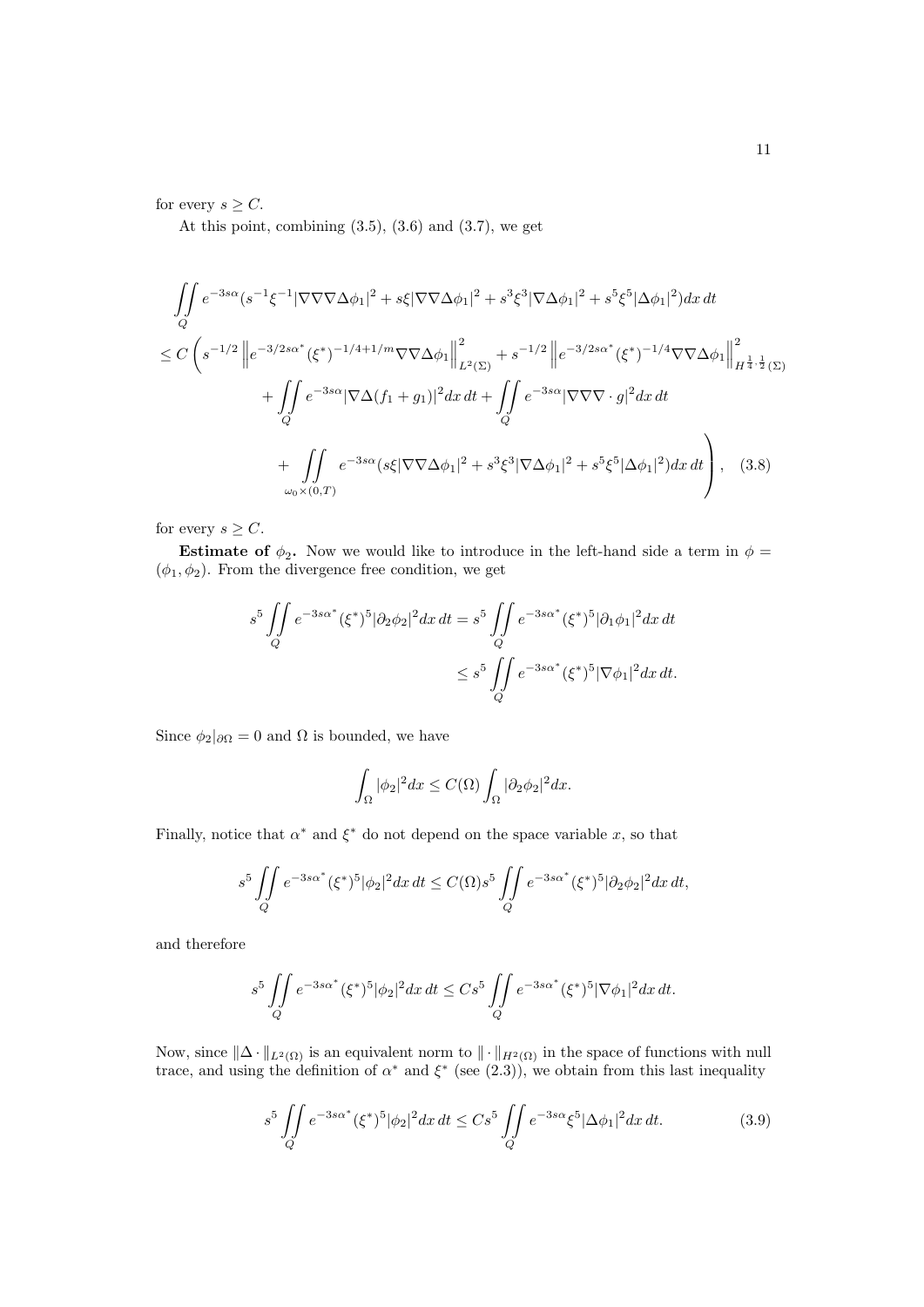Combining (3.8) and (3.9) we have for the moment

$$
I_{1}(s,\phi) := \iint_{Q} e^{-3s\alpha} (s^{-1}\xi^{-1}|\nabla\nabla\nabla\Delta\phi_{1}|^{2} + s\xi|\nabla\nabla\Delta\phi_{1}|^{2} + s^{3}\xi^{3}|\nabla\Delta\phi_{1}|^{2}) dx dt + s^{5} \iint_{Q} e^{-3s\alpha} \xi^{5}|\Delta\phi_{1}|^{2} dx dt + s^{5} \iint_{Q} e^{-3s\alpha^{*}} (\xi^{*})^{5}|\phi|^{2} dx dt \n\leq C \left( s^{-1/2} \left\| e^{-3/2s\alpha^{*}} (\xi^{*})^{-1/4+1/m} \nabla\nabla\Delta\phi_{1} \right\|_{L^{2}(\Sigma)^{4}}^{2} + s^{-1/2} \left\| e^{-3/2s\alpha^{*}} (\xi^{*})^{-1/4} \nabla\nabla\Delta\phi_{1} \right\|_{H^{\frac{1}{4},\frac{1}{2}}(\Sigma)^{4}}^{2} + \iint_{Q} e^{-3s\alpha} |\nabla\Delta(f_{1} + g_{1})|^{2} dx dt + \iint_{Q} e^{-3s\alpha} |\nabla\nabla\nabla \cdot g|^{2} dx dt + \iint_{Q} e^{-3s\alpha} (s\xi|\nabla\nabla\Delta\phi_{1}|^{2} + s^{3}\xi^{3}|\nabla\Delta\phi_{1}|^{2} + s^{5}\xi^{5}|\Delta\phi_{1}|^{2}) dx dt \right), (3.10)
$$

for every  $s \geq C$ .

Step 2. In this step we deal with the boundary terms in (3.10). We begin with the first one. Notice that the minimum of the weight functions  $e^{-3/2s\alpha}$  and  $\xi$  is reached at the boundary  $\partial\Omega$ , where  $\alpha = \alpha^*$  and  $\xi = \xi^*$  do not depend on x. Since  $m \geq 10$ ,  $(\xi^*)^{-1/4+1/m}$ is bounded in  $(0, T)$ , thus we obtain

$$
s^{-1/2} \left\| e^{-3/2s\alpha^*} (\xi^*)^{-1/4+1/m} \nabla \nabla \Delta \phi_1 \right\|_{L^2(\Sigma)^4}^2 \leq Cs^{-1/2} \left\| e^{-3/2s\alpha^*} \nabla \nabla \Delta \phi_1 \right\|_{L^2(\Sigma)^4}^2
$$
  
\n
$$
\leq Cs^{-1/2} \left( \left\| s^{1/2} e^{-3/2s\alpha^*} (\xi^*)^{1/2} \nabla \nabla \Delta \phi_1 \right\|_{L^2(Q)^4} \left\| s^{-1/2} e^{-3/2s\alpha^*} (\xi^*)^{-1/2} \nabla \nabla \nabla \Delta \phi_1 \right\|_{L^2(Q)^8}
$$
  
\n
$$
+ \left\| e^{-3/2s\alpha^*} \nabla \nabla \Delta \phi_1 \right\|_{L^2(Q)^4}^2 \right)
$$
  
\n
$$
\leq Cs^{-1/2} \iint_Q e^{-3s\alpha} (s\xi |\nabla \nabla \Delta \phi_1|^2 + s^{-1}\xi^{-1} |\nabla \nabla \nabla \Delta \phi_1|^2) dx dt.
$$
  
\n(3.11)

Therefore, this boundary term can be absorbed by the left-hand side of  $(3.10)$  for  $s \ge C$ .

We turn to the second boundary term:  $s^{-1/2} ||e^{-3/2s\alpha^*}(\xi^*)^{-1/4}\nabla\nabla\Delta\phi_1||$ 2  $H^{\frac{1}{4},\frac{1}{2}}(\Sigma)^4$ . To this end, let us define

$$
(\Phi^1, h_1) := s^{3/2} e^{-3/2s\alpha^*} (\xi^*)^{3/2 - 1/m} (\phi, h) =: \zeta_1(t) (\phi, h)
$$

Then, from  $(3.3)$ ,  $(\Phi^1, h_1)$  is the solution of the Stokes system:

$$
\begin{cases}\n\Phi_t^1 - \Delta \Phi^1 + \nabla h_1 = \zeta_1(f+g) + \zeta_1'\phi, \, \nabla \cdot \Phi^1 = 0, & \text{in } Q, \\
\Phi^1 = 0, & \text{on } \Sigma \\
\Phi^1(0) = 0, & \text{in } \Omega.\n\end{cases}
$$

Using the regularity estimate (2.8) for this system, we have

$$
\left\|\Phi^1\right\|_{L^2(0,T;H^2(\Omega)^2)\cap H^1(0,T;L^2(\Omega)^2)}^2 \le C\left(\left\|\zeta_1(f+g)\right\|_{L^2(Q)^2}^2+\left\|\zeta_1'\phi\right\|_{L^2(Q)^2}^2\right)
$$

.

From (2.3), we see that

$$
|\zeta_1'| \le Cs^{5/2}e^{-3/2s\alpha^*}(\xi^*)^{5/2},
$$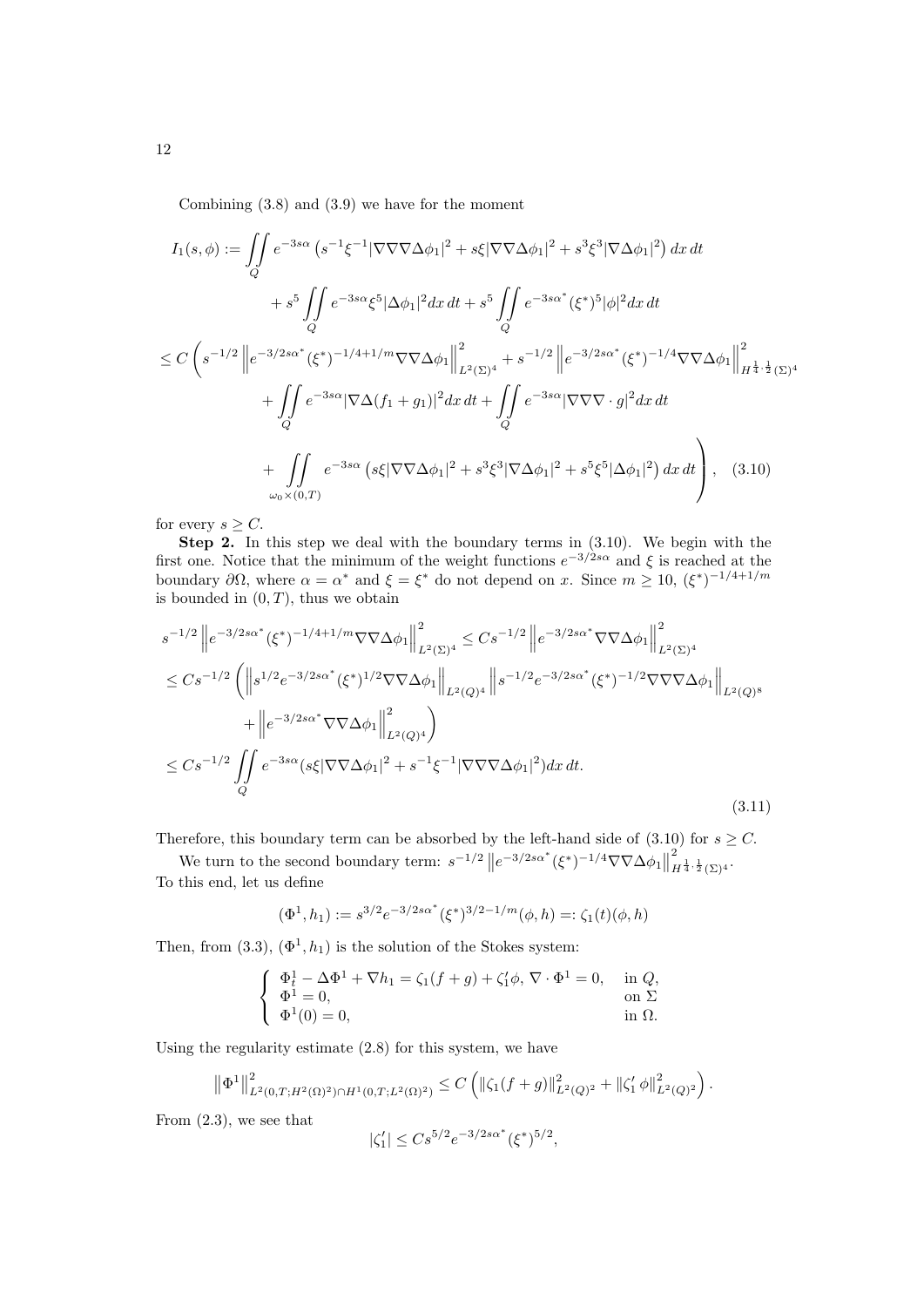for every  $s \geq C$ . Thus, we obtain

$$
\left\|\Phi^{1}\right\|_{L^{2}(0,T;H^{2}(\Omega)^{2})\cap H^{1}(0,T;L^{2}(\Omega)^{2})}^{2} \leq C\left(\left\|\zeta_{1}(f+g)\right\|_{L^{2}(Q)^{2}}^{2}+\left\|s^{5/2}e^{-3/2s\alpha^{*}}(\xi^{*})^{5/2}\phi\right\|_{L^{2}(Q)^{2}}^{2}\right). \tag{3.12}
$$

Now, notice that, from an interpolation argument between the espaces  $L^2(Q)^2$  and  $L^2(0,T;H^2(\Omega)^2)$ , we obtain

$$
\|s^{2}e^{-3/2s\alpha^{*}}(\xi^{*})^{2-1/(2m)}\phi\|_{L^{2}(0,T;V)}^{2} \leq \|\Phi^{1}\|_{L^{2}(0,T;H^{2}(\Omega)^{2})}\left\|s^{5/2}e^{-3/2s\alpha^{*}}(\xi^{*})^{5/2}\phi\right\|_{L^{2}(Q)^{2}}
$$

$$
\leq C\left(\|\zeta_{1}(f+g)\|_{L^{2}(Q)^{2}}^{2}+\left\|s^{5/2}e^{-3/2s\alpha^{*}}(\xi^{*})^{5/2}\phi\right\|_{L^{2}(Q)^{2}}^{2}\right). \quad (3.13)
$$

Next, we introduce:

$$
(\Phi^2, h_2) := s e^{-3/2s\alpha^*} (\xi^*)^{1-3/(2m)} (\phi, h) =: \zeta_2(t) (\phi, h). \tag{3.14}
$$

Then,  $(\Phi^2, h_2)$  is the solution of the Stokes system:

$$
\begin{cases}\n\Phi_t^2 - \Delta \Phi^2 + \nabla h_2 = \zeta_2(f+g) + \zeta_2' \phi, \nabla \cdot \Phi^2 = 0, & \text{in } Q, \\
\Phi^2 = 0, & \text{on } \Sigma \\
\Phi^2(0) = 0, & \text{in } \Omega.\n\end{cases}
$$

Using the regularity results (2.9) and (2.10), we find:

$$
\|\Phi^2\|_{L^2(0,T;H^3(\Omega)^2)\cap H^1(0,T;V)}^2 \leq C \left( \|\zeta_2 f\|_{L^2(0,T;V)}^2 + \|\zeta_2 g\|_{L^2(0,T;H^1(\Omega)^2)\cap H^1(0,T;V')}^2 + \|\zeta_2' \phi\|_{L^2(0,T;V)}^2 \right).
$$

Using the estimate

$$
|\zeta_2'| \leq Cs^2 e^{-3/2s\alpha^*} (\xi^*)^{2-1/(2m)},
$$

for every  $s \geq C$ , and  $(3.13)$  we get

$$
\|\Phi^2\|_{L^2(0,T;H^3(\Omega)^2)\cap H^1(0,T;V)}^2 \le C \left( \|\zeta_1(f+g)\|_{L^2(Q)^2}^2 + \|\zeta_2 f\|_{L^2(0,T;V)}^2 + \|\zeta_2 g\|_{L^2(0,T;H^1(\Omega)^2)\cap H^1(0,T;V')}^2 + \left\|s^{5/2}e^{-3/2s\alpha^*}(\xi^*)^{5/2}\phi\right\|_{L^2(Q)^2}^2 \right). \tag{3.15}
$$

Finally, let

$$
(\Phi^3, h_3) := e^{-3/2s\alpha^*} (\xi^*)^{-5/(2m)} (\phi, h) =: \zeta_3(t) (\phi, h). \tag{3.16}
$$

Then,  $(\Phi^3, h_3)$  is the solution of the Stokes system:

$$
\begin{cases}\n\Phi_t^3 - \Delta \Phi^3 + \nabla h_3 = \zeta_3 (f+g) + \zeta_3' \phi, \nabla \cdot \Phi^3 = 0, & \text{in } Q, \\
\Phi^3 = 0, & \text{on } \Sigma \\
\Phi^3(0) = 0, & \text{in } \Omega.\n\end{cases}
$$

Using the regularity results (2.11) and (2.12) (note that the compatibility condition is trivially satisfied) and estimates for the weight functions, we have

$$
\begin{split} \left\| \Phi^{3} \right\|^{2}_{L^{2}(0,T;H^{5}(\Omega)^{2}) \cap H^{1}(0,T;H^{3}(\Omega)^{2}) \cap H^{2}(0,T;V)} &\leq C \left( \left\| \zeta_{3}\,f \right\|^{2}_{L^{2}(0,T;H^{3}(\Omega)^{2}) \cap H^{1}(0,T;H^{1}(\Omega)^{2})} \\ & \quad + \left\| \zeta_{3}\,g \right\|^{2}_{L^{2}(0,T;H^{3}(\Omega)^{2}) \cap H^{1}(0,T;H^{1}(\Omega)^{2}) \cap H^{2}(0,T;V')} \\ & \quad + \left\| \Phi^{2} \right\|^{2}_{L^{2}(0,T;H^{3}(\Omega)^{2}) \cap H^{1}(0,T;V)} + \left\| s^{2}e^{-3/2s\alpha^{*}}(\xi^{*})^{2-1/(2m)}\,\phi \right\|^{2}_{L^{2}(0,T;V)} \right), \end{split}
$$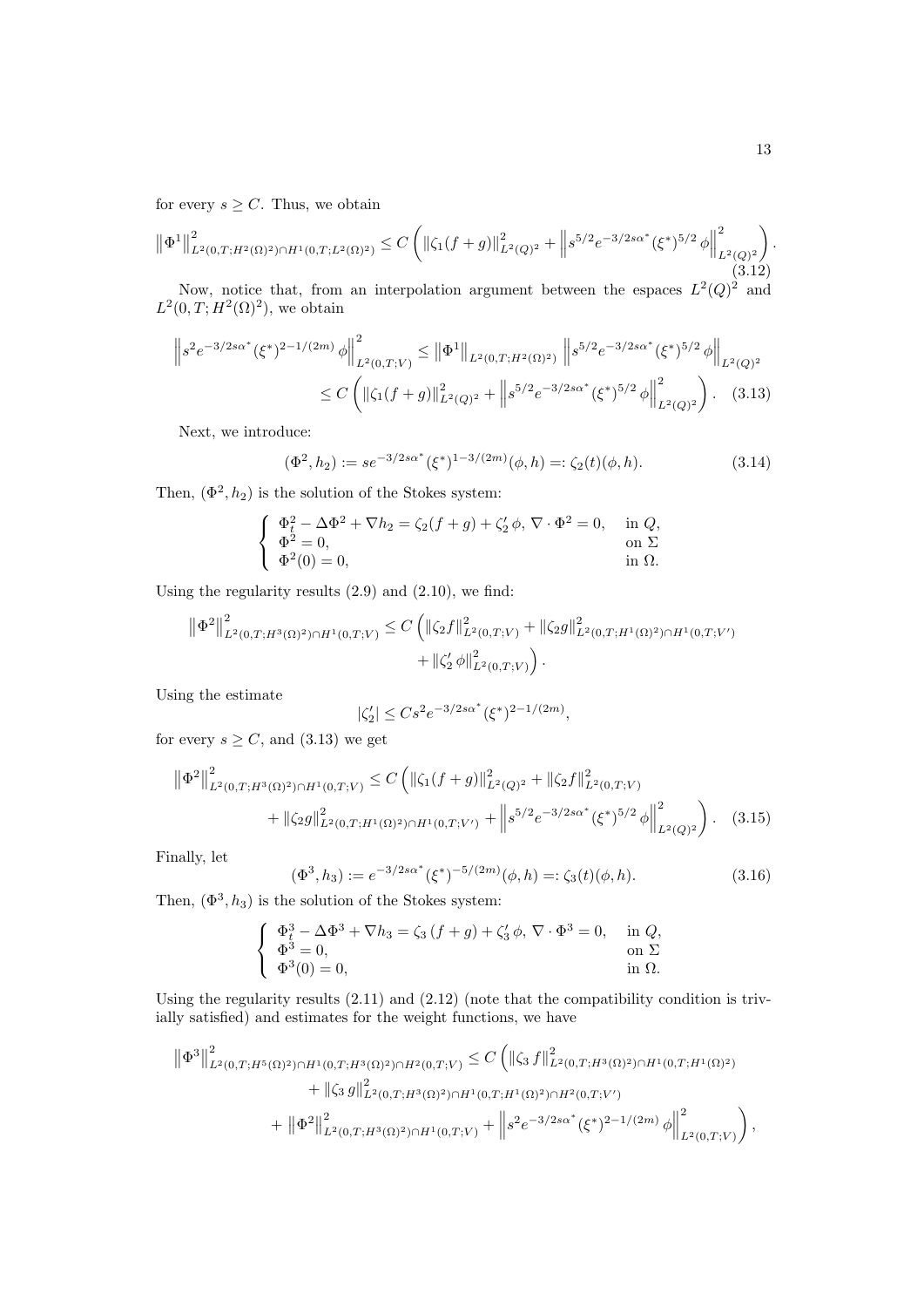and combining this with (3.15) and (3.13), we get

$$
\|\Phi^3\|_{L^2(0,T;H^5(\Omega)^2)\cap H^1(0,T;H^3(\Omega)^2)\cap H^2(0,T;V)}^2 \leq C \left( \|\zeta_1(f+g)\|_{L^2(Q)^2}^2 + \|\zeta_2 f\|_{L^2(0,T;V)}^2 + \|\zeta_2 g\|_{L^2(0,T;H^1(\Omega)^2)\cap H^1(0,T;V')}^2 + \|\zeta_3 f\|_{L^2(0,T;H^3(\Omega)^2)\cap H^1(0,T;H^1(\Omega)^2)}^2 + \|\zeta_3 g\|_{L^2(0,T;H^3(\Omega)^2)\cap H^1(0,T;H^1(\Omega)^2)\cap H^2(0,T;V')}^2 + \|g^{5/2}e^{-3/2s\alpha^*}(\xi^*)^{5/2}\phi\|_{L^2(Q)^2}^2 \right). \tag{3.17}
$$

For  $m \geq 10$ , we have in particular that

$$
e^{-3/2s\alpha^*} (\xi^*)^{-1/4} \nabla \nabla \Delta \phi_1 \in L^2(0, T; H^1(\Omega)^4) \cap H^1(0, T; H^{-1}(\Omega)^4)
$$

and, using a trace inequality (see, for instance, [18]) we deduce

$$
\|e^{-3/2s\alpha^*}(\xi^*)^{-1/4}\nabla\nabla\Delta\,\phi_1\|_{H^{\frac{1}{4},\frac{1}{2}}(\Sigma)^4}^2 \leq C\left(\left\|e^{-3/2s\alpha^*}(\xi^*)^{-5/(2m)}\nabla\nabla\Delta\,\phi_1\right\|_{L^2(0,T;H^1(\Omega)^4)}^2 + \left\|e^{-3/2s\alpha^*}(\xi^*)^{-5/(2m)}\nabla\nabla\Delta\,\phi_1\right\|_{H^1(0,T;H^{-1}(\Omega)^4)}^2\right).
$$

From  $(3.17)$ , we find

$$
s^{-1/2} \|e^{-3/2s\alpha^*}(\xi^*)^{-1/4}\nabla\nabla\Delta\phi_1\|_{H^{\frac{1}{4},\frac{1}{2}}(\Sigma)^4}^2
$$
  
\n
$$
\leq Cs^{-1/2} \left( \|e^{-3/2s\alpha^*}(\xi^*)^{-5/(2m)}\phi\|_{L^2(0,T;H^5(\Omega)^2)}^2 + \|e^{-3/2s\alpha^*}(\xi^*)^{-5/(2m)}\phi\|_{H^1(0,T;H^3(\Omega)^2)}^2 \right)
$$
  
\n
$$
\leq Cs^{-1/2} \left( s^5 \|e^{-3/2s\alpha^*}(\xi^*)^{5/2}\phi\|_{L^2(Q)^2} + \|\zeta_1(f+g)\|_{L^2(Q)^2}^2 + \|\zeta_2 f\|_{L^2(0,T;V)}^2 + \|\zeta_2 g\|_{L^2(0,T;H^1(\Omega)^2)\cap H^1(0,T;V')}^2 + \|\zeta_3 f\|_{L^2(0,T;H^3(\Omega)^2)\cap H^1(0,T;H^1(\Omega)^2)}^2 + \|\zeta_3 g\|_{L^2(0,T;H^3(\Omega)^2)\cap H^1(0,T;H^1(\Omega)^2)\cap H^2(0,T;V')}^2 \right).
$$

This inequality, combined with (3.10) and (3.11) gives

$$
I_{1}(s,\phi) \leq C \left( \iint_{\omega_{0}\times(0,T)} e^{-3s\alpha} (s\xi |\nabla \nabla \Delta \phi_{1}|^{2} + s^{3} \xi^{3} |\nabla \Delta \phi_{1}|^{2}) dx dt + s^{5} \iint_{\omega_{0}\times(0,T)} e^{-3s\alpha} \xi^{5} |\Delta \phi_{1}|^{2} dx dt + \iint_{Q} e^{-3s\alpha} |\nabla \Delta (f_{1} + g_{1})|^{2} dx dt + \iint_{Q} e^{-3s\alpha} |\nabla \nabla \nabla \cdot g|^{2} dx dt + \left\| s^{-1/4} \zeta_{1}(f + g) \right\|_{L^{2}(Q)^{2}}^{2} + \left\| s^{-1/4} \zeta_{2}(f, g) \right\|_{L^{2}(0,T;H^{1}(\Omega)^{4})}^{2} + \left\| s^{-1/4} \zeta_{3}(f, g) \right\|_{L^{2}(0,T;H^{1}(\Omega)^{4})}^{2} + \left\| s^{-1/4} \zeta_{3} g \right\|_{H^{1}(0,T;V')}^{2} + \left\| s^{-1/4} \zeta_{3}(f, g) \right\|_{L^{2}(0,T;H^{3}(\Omega)^{4}) \cap H^{1}(0,T;H^{1}(\Omega)^{4})}^{2} + \left\| s^{-1/4} \zeta_{3} g \right\|_{H^{2}(0,T;V')}^{2} \right), \quad (3.18)
$$

for every  $s > C$ .

Step 3. The last part of the proof consists of estimating the local terms in the right-hand side of (3.18) by local terms of  $\Delta\phi_1$  and  $I_1(s, \phi)$  multiplied by small constants.

Let us begin with the first term in the right-hand side of (3.18). Let  $\omega_1$  be a nonempty open set such that  $\omega_0 \in \omega_1 \in \widehat{\omega}$  and  $\theta_1 \in C_0^2(\omega_1)$  be a nonnegative function with  $\theta_1 \equiv 1$  in  $\omega_0$ .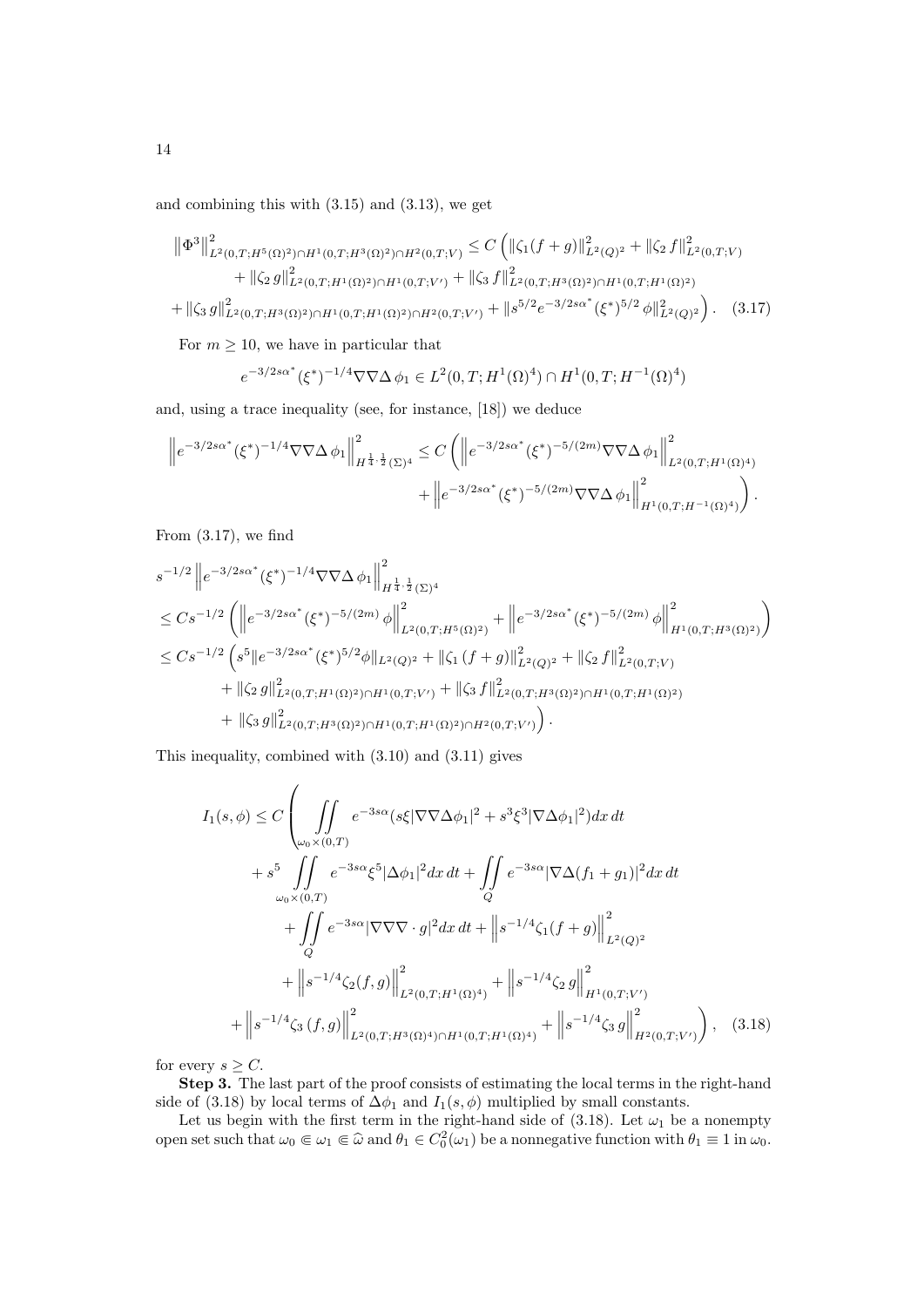Integration by parts gives

$$
s \iint_{\omega_0 \times (0,T)} e^{-3s\alpha} \xi |\nabla \nabla \Delta \phi_1|^2 dx dt \leq s \iint_{\omega_1 \times (0,T)} \theta_1 e^{-3s\alpha} \xi |\nabla \nabla \Delta \phi_1|^2 dx dt
$$
  
=  $-s \iint_{\omega_1 \times (0,T)} \theta_1 e^{-3s\alpha} \xi \nabla \Delta^2 \phi_1 \nabla \Delta \phi_1 dx dt + \frac{s}{2} \iint_{\omega_1 \times (0,T)} \Delta (\theta_1 e^{-3s\alpha} \xi) |\nabla \Delta \phi_1|^2 dx dt.$ 

Using the estimate

$$
|\Delta(\theta_1 e^{-3s\alpha}\xi)| \le Cs^2 e^{-3s\alpha}\xi^3,
$$

for every  $s \geq C$ , and Young's inequality, we get

$$
s \iint_{\omega_0 \times (0,T)} e^{-3s\alpha} \xi |\nabla \nabla \Delta \phi_1|^2 dx dt
$$
  
\n
$$
\leq \varepsilon s^{-1} \iint_{\omega_1 \times (0,T)} e^{-3s\alpha} \xi^{-1} |\nabla \Delta^2 \phi_1|^2 dx dt + C(\varepsilon) s^3 \iint_{\omega_1 \times (0,T)} e^{-3s\alpha} \xi^3 |\nabla \Delta \phi_1|^2 dx dt,
$$
\n(3.19)

for every  $s \geq C$  and any  $\varepsilon > 0$ .

In an analogous way, we estimate the local term in  $\nabla \Delta \phi_1$ . Indeed, let  $\theta_2 \in C_0^2(\hat{\omega})$  be a<br>progetive function with  $\theta_2 = 1$  in  $\omega$ . Integration by parts gives nonnegative function with  $\theta_2 \equiv 1$  in  $\omega_1$ . Integration by parts gives

$$
s^3 \iint_{\omega_1 \times (0,T)} e^{-3s\alpha} \xi^3 |\nabla \Delta \phi_1|^2 dx dt \leq s^3 \iint_{\widehat{\omega} \times (0,T)} \theta_2 e^{-3s\alpha} \xi^3 |\nabla \Delta \phi_1|^2 dx dt
$$
  
=  $-s^3 \iint_{\widehat{\omega} \times (0,T)} \theta_2 e^{-3s\alpha} \xi^3 \Delta^2 \phi_1 \Delta \phi_1 dx dt + \frac{s^3}{2} \iint_{\widehat{\omega} \times (0,T)} \Delta (\theta_2 e^{-3s\alpha} \xi^3) |\Delta \phi_1|^2 dx dt.$ 

Using the estimate

$$
|\Delta(\theta_2 e^{-3s\alpha} \xi^3)| \leq C s^2 e^{-3s\alpha} \xi^5,
$$

for every  $s \geq C$ , and Young's inequality, we get

$$
s^{3} \iint_{\omega_{1}\times(0,T)} e^{-3s\alpha} \xi^{3} |\nabla \Delta \phi_{1}|^{2} dx dt
$$
  
\n
$$
\leq \varepsilon s \iint_{\widehat{\omega}\times(0,T)} e^{-3s\alpha} \xi |\Delta^{2} \phi_{1}|^{2} dx dt + C(\varepsilon) s^{5} \iint_{\widehat{\omega}\times(0,T)} e^{-3s\alpha} \xi^{5} |\Delta \phi_{1}|^{2} dx dt,
$$

for every  $s \ge C$  and any  $\varepsilon > 0$ , which combined with (3.19), (3.18) and an interpolation argument between the spaces  $L^2(Q)$  and  $L^2(0,T;H^3(\Omega))$ , gives (3.4). This ends the proof of Proposition 3.2.  $\Box$ 

### 3.2 New Carleman estimate for  $\psi$

Now, we deal with the Stokes system

$$
\begin{cases}\n\psi_t - \Delta \psi + \nabla \kappa = g^1, \nabla \cdot \psi = 0, & \text{in } Q, \\
\psi = 0, & \text{on } \Sigma \\
\psi(0) = \psi^0, & \text{in } \Omega.\n\end{cases}
$$
\n(3.20)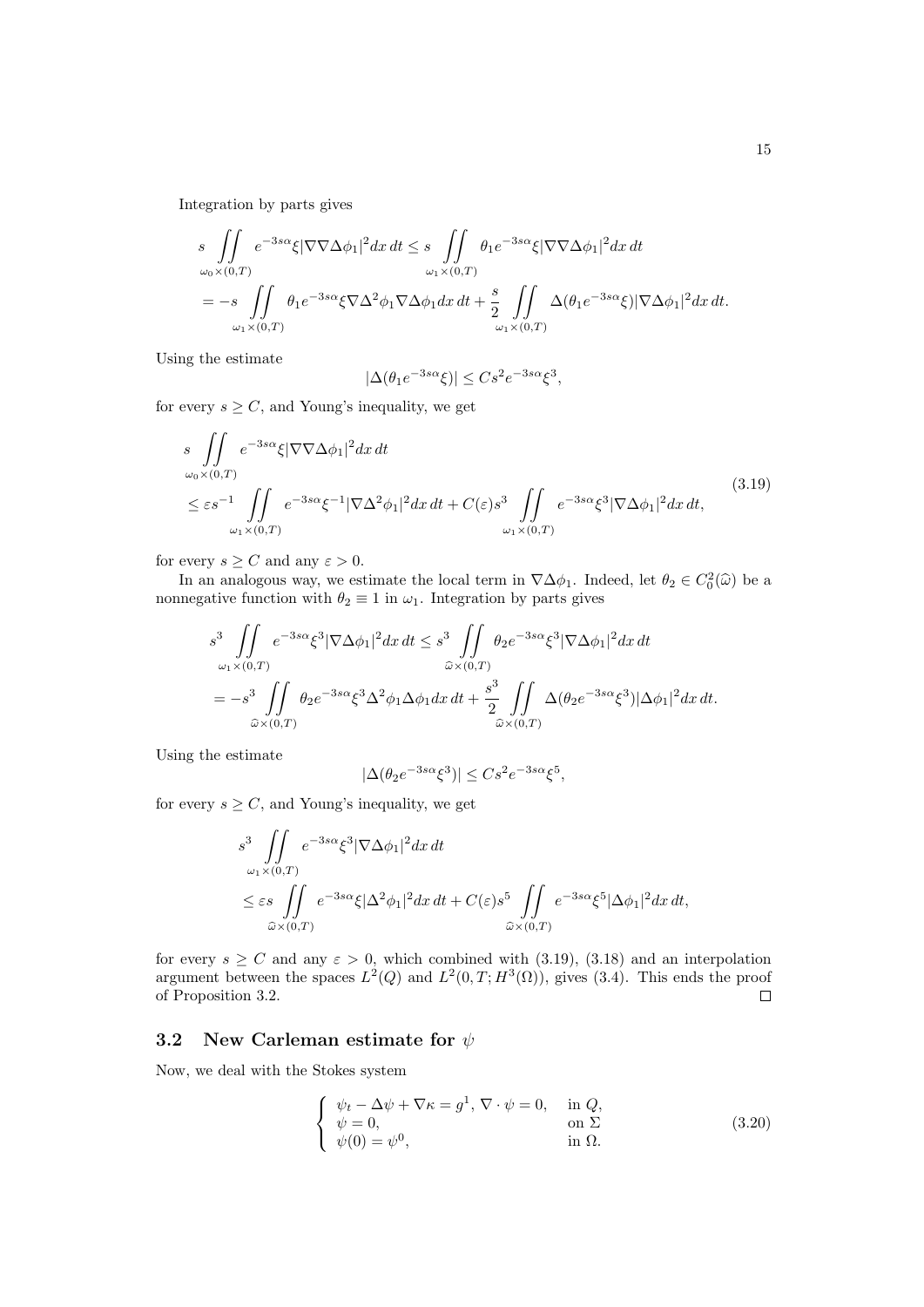Let us start by introducing  $(\psi^*, \kappa^*)$  and  $(\tilde{\psi}, \tilde{\kappa})$  the solutions of the following systems:

$$
\begin{cases}\n\psi_t^* - \Delta \psi^* + \nabla \kappa^* = \rho_1 g^1, \nabla \cdot \psi^* = 0, & \text{in } Q, \\
\psi^* = 0, & \text{on } \Sigma \\
\psi^*(0) = 0, & \text{in } \Omega.\n\end{cases}
$$
\n(3.21)

and

$$
\begin{cases}\n\widetilde{\psi}_t - \Delta \widetilde{\psi} + \nabla \widetilde{\kappa} = \rho'_1 \psi, \nabla \cdot \widetilde{\psi} = 0, & \text{in } Q, \\
\widetilde{\psi} = 0, & \text{on } \Sigma \\
\widetilde{\psi}(0) = 0, & \text{in } \Omega,\n\end{cases}
$$
\n(3.22)

where  $\rho_1(t) := e^{-1/2s\alpha^*}$ . It is not hard to see that  $(\psi^* + \widetilde{\psi}, \kappa^* + \widetilde{\kappa})$  solves the same system as  $(\alpha, \psi, \alpha, \kappa)$ . Thus, by uniqueness of the Cauchy problem we have as  $(\rho_1 \psi, \rho_1 \kappa)$ . Thus, by uniqueness of the Cauchy problem we have

$$
\rho_1 \psi = \psi^* + \widetilde{\psi} \text{ and } \rho_1 \kappa = \kappa^* + \widetilde{\kappa}.\tag{3.23}
$$

Notice that, from Lemma 2.6 applied to system  $(3.21)$ , we have  $\psi^* \in L^2(0,T;H^2(\Omega)^N) \cap$  $H^1(0,T;H)$  and

$$
\|\psi^*\|_{L^2(0,T;H^2(\Omega)^N)}^2 + \|\psi^*\|_{H^1(0,T;L^2(\Omega)^N)}^2 \le C \left\|\rho_1 g^1\right\|_{L^2(Q)^N}^2. \tag{3.24}
$$

Furthermore, from Lemma 2.7 (see (2.9)), since  $g^1 \in L^2(0,T;V)$ , we have  $\psi^* \in L^2(0,T;H^3(\Omega)^N) \cap$  $H^1(0,T;V)$  and

$$
\|\psi^*\|_{L^2(0,T;H^3(\Omega)^N)}^2 + \|\psi^*\|_{H^1(0,T;H^1(\Omega)^N)}^2 \le C \left\|\rho_1 g^1\right\|_{L^2(0,T;V)}^2. \tag{3.25}
$$

We prove the following estimate for the solutions of system  $(3.22)$ :

**Proposition 3.5.** Let  $\widetilde{\omega} \subset \Omega$  be a nonempty open set such that  $\omega_0 \in \widetilde{\omega}$ . Then, there exists a constant  $\widehat{\lambda}_3$ , such that for any  $\lambda \geq \widehat{\lambda}_3$  there exists a constant  $C(\lambda) > 0$  such that for any  $i \in \{1, ..., N\}$ , any  $g^1 \in L^2(0,T;V)$  and any  $\psi^0 \in H$ , the solution of (3.22) satisfies

$$
\sum_{j=1,j\neq i}^{N} \left[ \iint_{Q} e^{-3s\alpha} (s^5 \xi^5 |\Delta \tilde{\psi}_j|^2 + s^3 \xi^3 |\nabla \Delta \tilde{\psi}_j|^2 + s \xi |\nabla \nabla \Delta \tilde{\psi}_j|^2 + s^{-1} \xi^{-1} |\nabla \nabla \nabla \Delta \tilde{\psi}_j|^2) dx dt \right]
$$
  
+  $s^5 \iint_{Q} e^{-3s\alpha^*} (\xi^*)^5 |\tilde{\psi}|^2 dx dt \leq C \left( \iint_{Q} e^{-s\alpha^*} (|g^1|^2 + |\nabla g^1|^2) dx dt + s^5 \sum_{j=1, j\neq i}^{N} \iint_{\tilde{\omega} \times (0,T)} e^{-3s\alpha} \xi^5 |\Delta \tilde{\psi}_j|^2 dx dt \right),$  (3.26)

for every  $s > C$ .

*Proof.* As mentioned in Remark 3.4, we consider  $N = 2$  and  $i = 2$ . We apply the Proposition 3.2 to system (3.22) with  $f = \rho'_1 \psi$ ,  $g = 0$  and  $\hat{\omega} = \tilde{\omega}$ . This gives (see (3.10) for the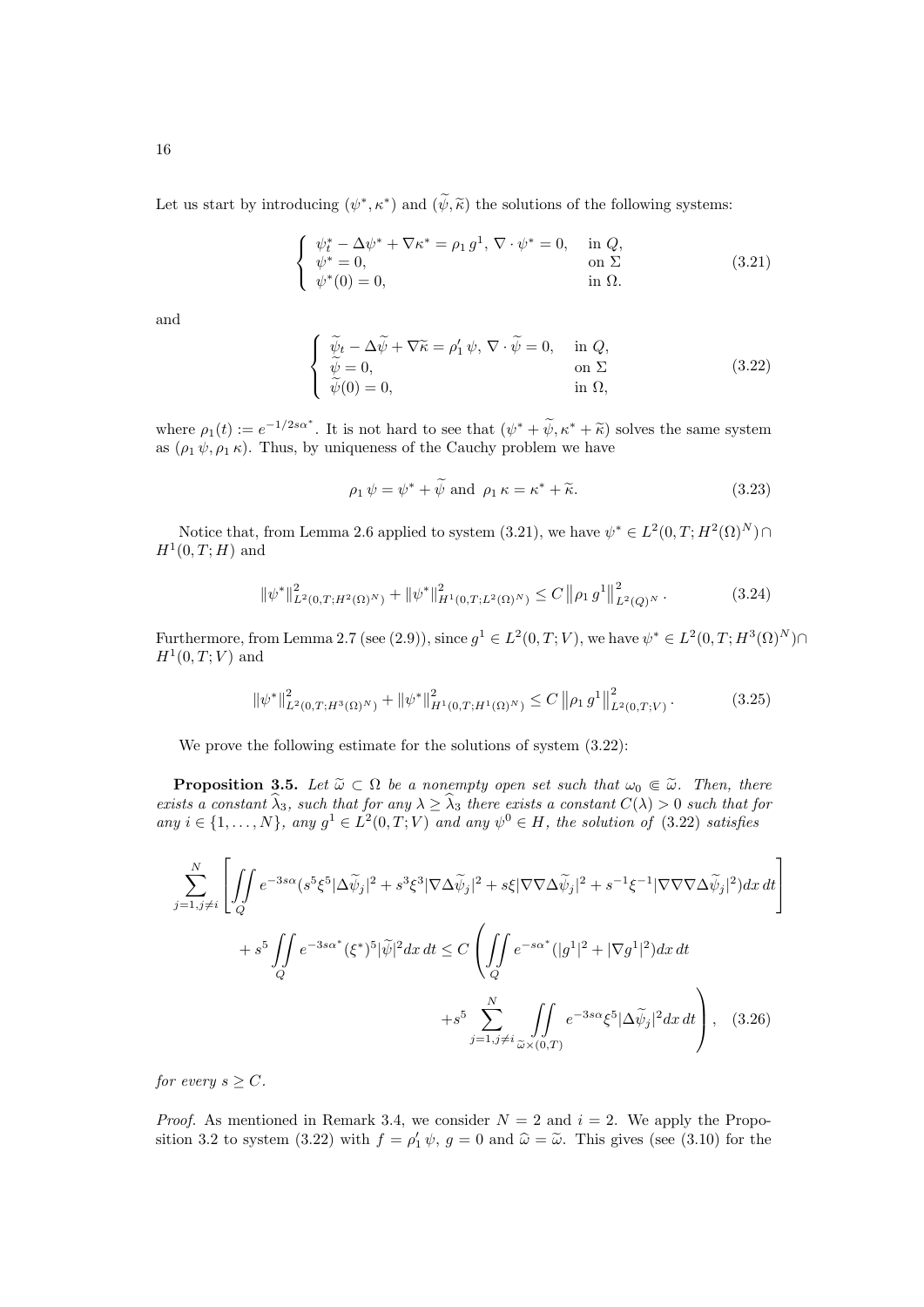definition of  $I_1(s, \widetilde{\psi})$ :

$$
I_{1}(s,\tilde{\psi}) \leq C \left( s^{5/2} \iint_{Q} e^{-3s\alpha^{*}} (\xi^{*})^{3-2/m} |\rho'_{1}\psi|^{2} dx dt + s^{-1/2} \int_{0}^{T} \left\| \left( e^{-3/2s\alpha^{*}} (\xi^{*})^{-5/(2m)} \rho'_{1}\psi \right)_{t} \right\|_{H^{1}(\Omega)^{2}}^{2} dt + s^{-1/2} \int_{0}^{T} \left\| \left( e^{-3/2s\alpha^{*}} (\xi^{*})^{-5/(2m)} \rho'_{1}\psi \right)_{t} \right\|_{H^{1}(\Omega)^{2}}^{2} dt + \iint_{Q} e^{-3s\alpha} |\nabla \Delta(\rho'_{1}\psi_{1})|^{2} dx dt + s^{5} \iint_{\tilde{\omega} \times (0,T)} e^{-3s\alpha} \xi^{5} |\Delta \tilde{\psi}_{1}|^{2} dx dt \right), \quad (3.27)
$$

for every  $s > C$ .

Now, we estimate the global terms in the right-hand side of  $(3.27)$  by the  $L^2(0,T;V)$ -norm of  $g^1$  and  $\varepsilon I_1(s, \psi)$ ,  $\varepsilon > 0$  to be chosen small enough.

Note that from (2.3), we have

$$
|\rho_1'| \le Cs(\xi^*)^{1+1/m} \rho_1 \tag{3.28}
$$

for every  $s \ge C$ . Thus, from (3.23), the fact that  $s^{9/4}e^{-3/2s\alpha^*}(\xi^*)^{5/2}$  is bounded and (3.24), we obtain

$$
\left\|s^{5/4}e^{-3/2s\alpha^*}(\xi^*)^{3/2-1/m}\rho_1'\,\psi\right\|_{L^2(Q)^2}^2 \leq C\left(\left\|s^{9/4}e^{-3/2s\alpha^*}(\xi^*)^{5/2}\,\tilde{\psi}\right\|_{L^2(Q)^2}^2 + \left\|\rho_1\,g^1\right\|_{L^2(Q)^2}^2\right) \leq \varepsilon\,I_1(s,\tilde{\psi}) + C\,\left\|\rho_1\,g^1\right\|_{L^2(Q)^2}^2,\tag{3.29}
$$

for every  $s \geq C^2/\varepsilon^2$ .

In order to estimate the second and third terms in the right-hand side of (3.27), we define

$$
\zeta(t) := s^{3/4} e^{-3/2s\alpha^*} (\xi^*)^{1-3/(2m)} \rho_1
$$

and take a look to the system satisfied by  $(\zeta \psi)$ . Since the right-hand side of this equation belongs to  $L^2(0,T;V)$ , we apply the estimate  $(2.9)$  in Lemma 2.7 and we get

$$
\left\|\zeta \,\psi\right\|_{L^{2}(0,T;H^{3}(\Omega)^{2})}^{2} + \left\|\zeta \,\psi\right\|_{H^{1}(0,T;H^{1}(\Omega)^{2})}^{2} \leq C\left(\left\|\zeta \,g^{1}\right\|_{L^{2}(0,T;V)}^{2} + \left\|\zeta^{\prime} \,\psi\right\|_{L^{2}(0,T;V)}^{2}\right). \tag{3.30}
$$

From the estimate  $|\zeta'| \leq Cs^{7/4}e^{-3/2s\alpha^*}(\xi^*)^{2-1/(2m)}\rho_1$  and the interpolation inequality

$$
||v||_{H^1(\Omega)} \leq C ||v||_{L^2(\Omega)}^{2/3} ||v||_{H^3(\Omega)}^{1/3}, \forall v \in H^3(\Omega),
$$

we have that

$$
\left\| \zeta'\,\psi \right\|_{L^2(0,T;V)}^2 \leq \varepsilon \left\| s^{5/2} e^{-3/2s\alpha^*} (\xi^*)^{5/2} \rho_1\,\psi \right\|_{L^2(Q)^2}^2 + s^{-1} C_\varepsilon \left\| \zeta\,\psi \right\|_{L^2(0,T;H^3(\Omega)^2)}^2.
$$

Combining this with  $(3.30)$  and, using  $(3.23)$  and  $(3.25)$ , we have that

$$
\left\|\zeta \,\psi\right\|_{L^{2}(0,T;H^{3}(\Omega)^{2})}^{2} + \left\|\zeta \,\psi\right\|_{H^{1}(0,T;H^{1}(\Omega)^{2})}^{2} \leq \varepsilon \, I_{1}(s,\widetilde{\psi}) + C\left\|\rho_{1}\,g^{1}\right\|_{L^{2}(0,T;V)}^{2},\tag{3.31}
$$

for every  $s \geq C$ .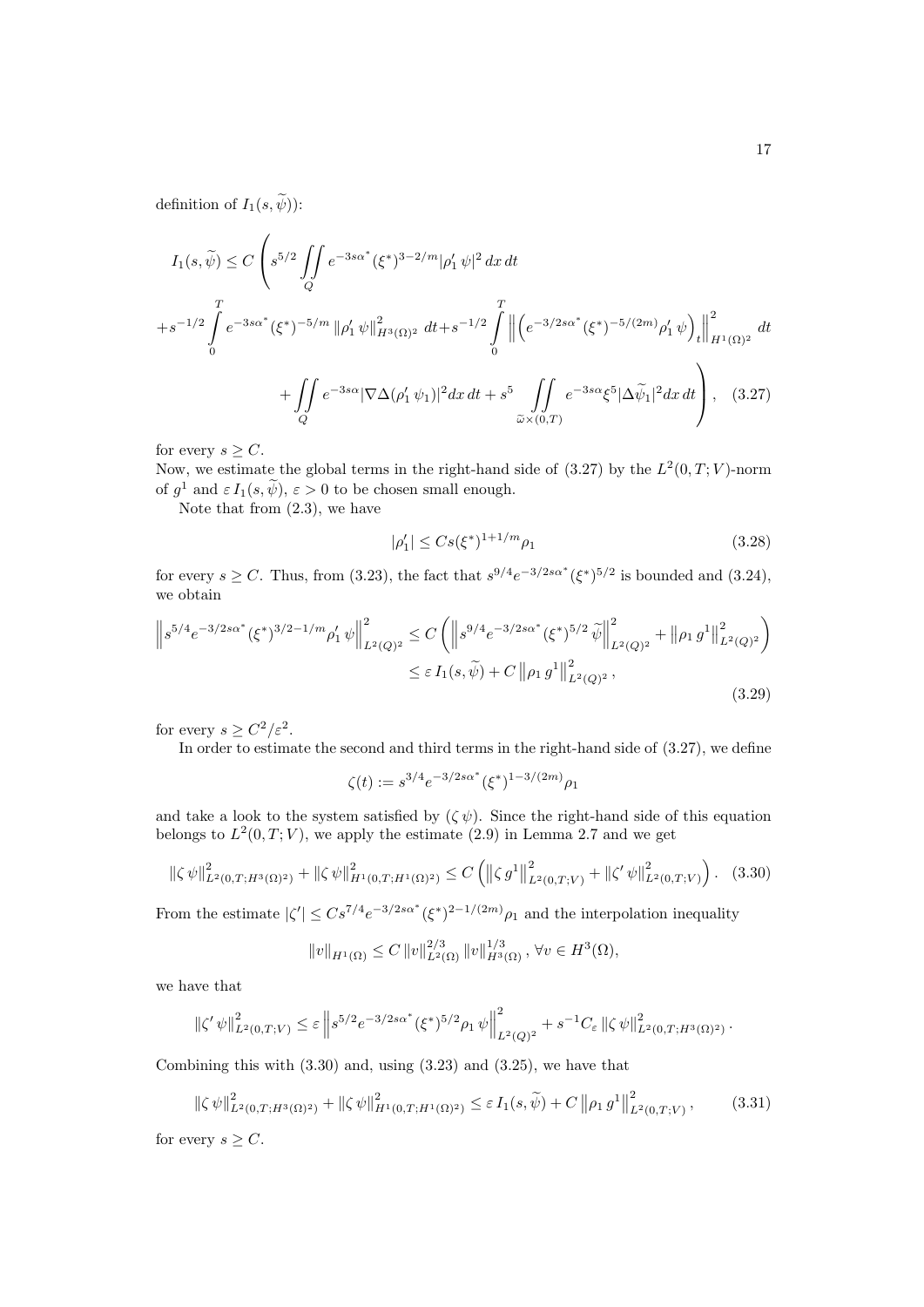For the second last term, we use again (3.23), (3.25) and the fact that  $\xi \ge C > 0$  in Q, to obtain

$$
\iint\limits_{Q} e^{-3s\alpha} |\nabla \Delta(\rho'_1 \psi_1)|^2 dx dt \leq \varepsilon I_1(s, \widetilde{\psi}) + ||\rho_1 g^1||^2_{L^2(0,T;V)} \tag{3.32}
$$

for every  $s \geq C/\varepsilon$ .

Putting together (3.29), (3.31) and (3.32) in (3.27), and choosing  $\varepsilon > 0$  small enough, we obtain (3.26) and conclude the proof of Proposition 3.5.

 $\Box$ 

### 3.3 Carleman for  $\varphi$  and final estimate

To finish the proof of Proposition 3.1, we turn now to the equation satisfied by  $\varphi$ :

$$
\begin{cases}\n-\varphi_t - \Delta \varphi + \nabla \pi = g^0 + \psi \mathbb{1}_{\mathcal{O}}, \nabla \cdot \varphi = 0, & \text{in } Q, \\
\varphi = 0, & \text{on } \Sigma \\
\varphi(T) = 0, & \text{in } \Omega.\n\end{cases}
$$
\n(3.33)

Assuming that  $\psi$  is given, we apply estimate (2.4) in Lemma 2.1 to  $\varphi$ :

$$
I_0(s,\varphi) := s^3 \iint_Q e^{-8/3s\alpha - 4s\alpha^*} \xi^3 |\Delta\varphi_1|^2 dx dt + s^4 \iint_Q e^{-20/3s\alpha^*} (\xi^*)^4 |\varphi|^2 dx dt
$$
  

$$
\leq C \left( \iint_{\mathcal{O}\times(0,T)} e^{-4s\alpha^*} |\psi|^2 dx dt + \iint_Q e^{-4s\alpha^*} |g^0|^2 dx dt + s^7 \iint_{\omega \times (0,T)} e^{-8/3s\widehat{\alpha} - 4s\alpha^*} \widehat{\xi}^7 |\varphi_1|^2 dx dt \right)
$$
(3.34)

for every  $s \geq C$ . Recall that  $N = 2$  and  $i = 2$ .

Notice that from (3.23) we have

$$
\iint\limits_{\mathcal{O}\times(0,T)}e^{-4s\alpha^*}|\psi|^2dx\,dt=\iint\limits_{\mathcal{O}\times(0,T)}e^{-4s\alpha^*}|\rho_1|^{-2}|\psi^*+\widetilde{\psi}|^2dx\,dt.
$$

Since  $e^{-4s\alpha^*}|\rho_1|^{-2} = e^{-3s\alpha^*}$ , using estimate (3.24) and  $s^5(\xi^*)^5 \ge C$ , we have

$$
\iint\limits_{\mathcal{O}\times(0,T)}e^{-4s\alpha^*}|\psi|^2dx\,dt\leq C\left(s^5\iint\limits_{Q}e^{-3s\alpha^*}(\xi^*)^5|\widetilde{\psi}|^2dx\,dt+\iint\limits_{Q}|\rho_1|^2|g^1|^2dx\,dt\right),
$$

for every  $s \geq C$ . Combining this with (3.34) and (3.26) from Proposition 3.5, we obtain

$$
I_1(s,\widetilde{\psi}) + I_0(s,\varphi) \le C \left( \iint\limits_Q e^{-4s\alpha^*} |g^0|^2 dx dt + \iint\limits_Q |\rho_1|^2 (|g^1|^2 + |\nabla g^1|^2) dx dt + s^5 \iint\limits_{\widetilde{\omega} \times (0,T)} e^{-3s\alpha} \xi^5 |\Delta \widetilde{\psi}_1|^2 dx dt + s^7 \iint\limits_{\omega \times (0,T)} e^{-8/3s\widehat{\alpha} - 4s\alpha^*} \widehat{\xi}^7 |\varphi_1|^2 dx dt \right), \quad (3.35)
$$

for every  $s \geq C$  and  $\widetilde{\omega} \in \omega \cap \mathcal{O}$ .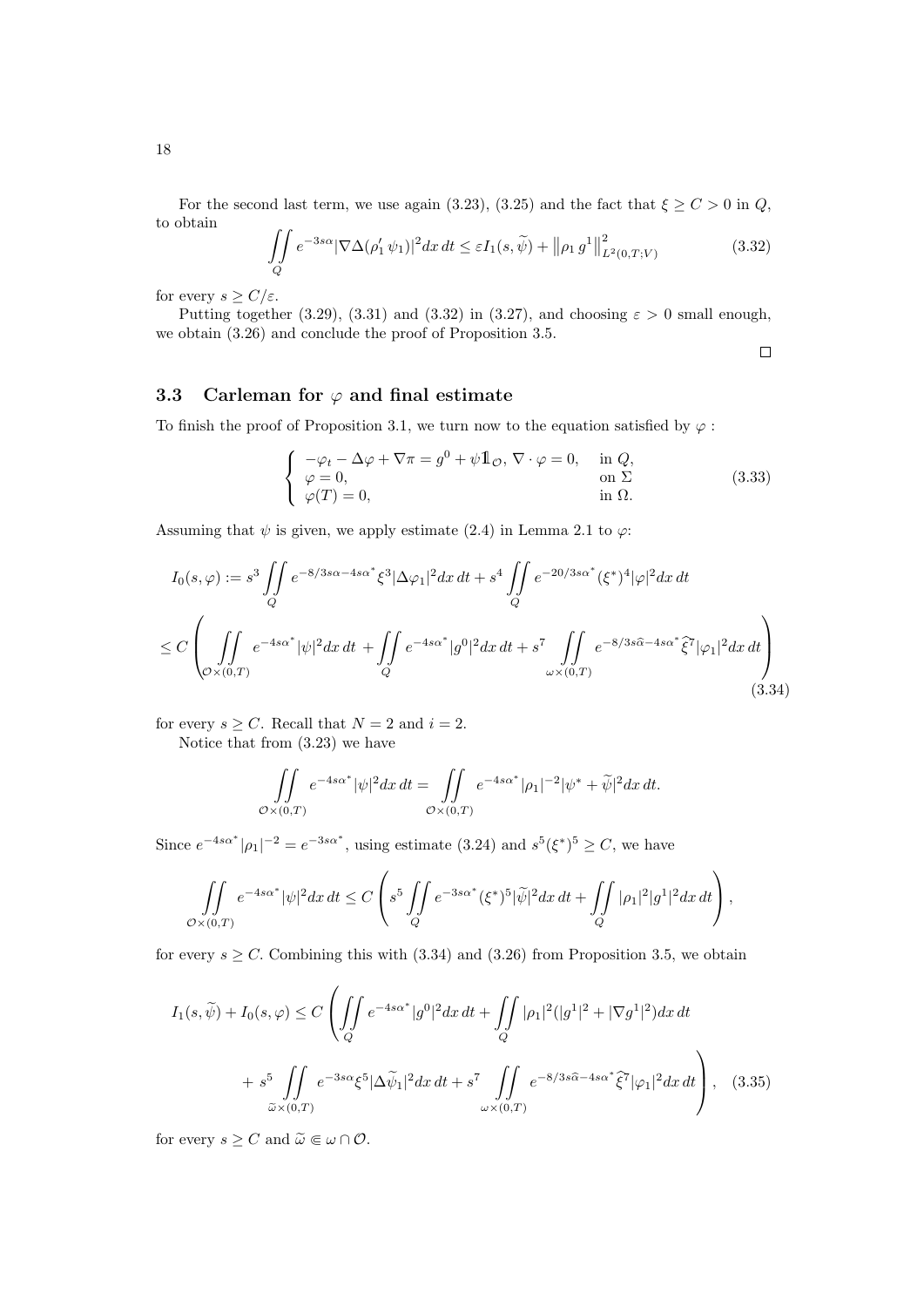To conclude the proof of Proposition 3.1, we estimate the local term in  $\Delta \psi_1$  in terms of local integrals of  $\varphi_1$ , global terms in  $g^0$  and  $g^1$ , and  $\varepsilon(I_1(s, \psi) + I_0(s, \varphi))$  with  $\varepsilon$  a small positive constant.

We start by looking at the equation satisfied by  $\varphi_1$  in  $\mathcal{O} \times (0,T)$  where, by applying the laplacian and multiplying by  $\rho_1$ , we find

$$
\rho_1 \Delta \psi_1 = -\rho_1 (\Delta \varphi_1)_t - \rho_1 \Delta (\Delta \varphi_1) + \rho_1 \partial_1 \nabla \cdot g^0 - \rho_1 \Delta g_1^0 \quad \text{in} \quad \mathcal{O} \times (0, T),
$$

where we have used that  $\Delta \pi = \nabla \cdot g^0$  in  $\mathcal{O} \times (0,T)$ . By (3.23), we have

$$
\rho_1 \,\Delta \psi_1 = \Delta \psi_1^* + \Delta \widetilde{\psi}_1,
$$

and therefore

$$
\Delta \widetilde{\psi}_1 = -\Delta \psi_1^* - \rho_1 (\Delta \varphi_1)_t - \rho_1 \Delta (\Delta \varphi_1) - \rho_1 \Delta g_1^0 + \rho_1 \partial_1 \nabla \cdot g^0 \text{ in } \mathcal{O} \times (0, T). \tag{3.36}
$$

Now, let  $\theta \in C_0^4(\omega)$  be a nonnegative function with  $\theta \equiv 1$  in  $\tilde{\omega}$  (recall that  $\tilde{\omega} \in \omega$ ).<br>Heing (3.36) in the third term in the right hand side of (3.35) since  $\tilde{\omega} \in \mathcal{O}$  integration by Using (3.36) in the third term in the right-hand side of (3.35), since  $\tilde{\omega} \subset \mathcal{O}$ , integration by parts leads to

$$
s^{5} \iint_{\omega \times (0,T)} e^{-3s\alpha} \xi^{5} |\Delta \tilde{\psi}_{1}|^{2} dx dt
$$
  
\n
$$
\leq s^{5} \iint_{\omega \times (0,T)} \theta e^{-3s\alpha} \xi^{5} \Delta \tilde{\psi}_{1} (-\Delta \psi_{1}^{*} - \rho_{1} (\Delta \varphi_{1})_{t} - \rho_{1} \Delta \varphi_{1} - \rho_{1} \Delta g_{1}^{0} + \rho_{1} \partial_{1} \nabla \cdot g^{0}) dx dt
$$
  
\n
$$
= -s^{5} \iint_{\omega \times (0,T)} \theta e^{-3s\alpha} \xi^{5} \Delta \tilde{\psi}_{1} \Delta \psi_{1}^{*} dx dt + s^{5} \iint_{\omega \times (0,T)} \theta (e^{-3s\alpha} \xi^{5} \rho_{1})_{t} \Delta \tilde{\psi}_{1} \Delta \varphi_{1} dx dt
$$
  
\n
$$
-s^{5} \iint_{\omega \times (0,T)} \Delta (\theta e^{-3s\alpha} \xi^{5}) \rho_{1} \Delta \tilde{\psi}_{1} \Delta \varphi_{1} dx dt - 2s^{5} \iint_{\omega \times (0,T)} \rho_{1} \nabla (\theta e^{-3s\alpha} \xi^{5}) \cdot \nabla \Delta \tilde{\psi}_{1} \Delta \varphi_{1} dx dt
$$
  
\n
$$
+s^{5} \iint_{\omega \times (0,T)} \theta \rho_{1} e^{-3s\alpha} \xi^{5} \rho_{1}^{\prime} \Delta \psi_{1} \Delta \varphi_{1} dx dt - s^{5} \iint_{\omega \times (0,T)} \theta \rho_{1} e^{-3s\alpha} \xi^{5} \Delta^{2} \tilde{\psi}_{1} g_{1}^{0} dx dt
$$
  
\n
$$
-s^{5} \iint_{\omega \times (0,T)} \Delta (\theta e^{-3s\alpha} \xi^{5}) \rho_{1} \Delta \tilde{\psi}_{1} g_{1}^{0} dx dt - 2s^{5} \iint_{\omega \times (0,T)} \rho_{1} \nabla (\theta e^{-3s\alpha} \xi^{5}) \cdot \nabla \Delta \tilde{\psi}_{1} g_{1}^{0} dx dt
$$
  
\n
$$
+s^{5} \iint_{\omega \times (0,T)} \rho_{1} (\theta e^{-3s\alpha} \xi^{5}) \partial
$$

for every  $s \geq C$ , where we have used the equation satisfied by  $\Delta \tilde{\psi}_1$  to obtain  $J_5$ . To estimate  $J_1$ , we use Young's inequality and (3.24). We obtain

$$
J_1 \le \varepsilon s^5 \iint\limits_Q e^{-3s\alpha} \xi^5 |\Delta \widetilde{\psi}_1|^2 dx dt + C \iint\limits_Q |\rho_1|^2 |g^1|^2 dx dt,
$$
\n(3.38)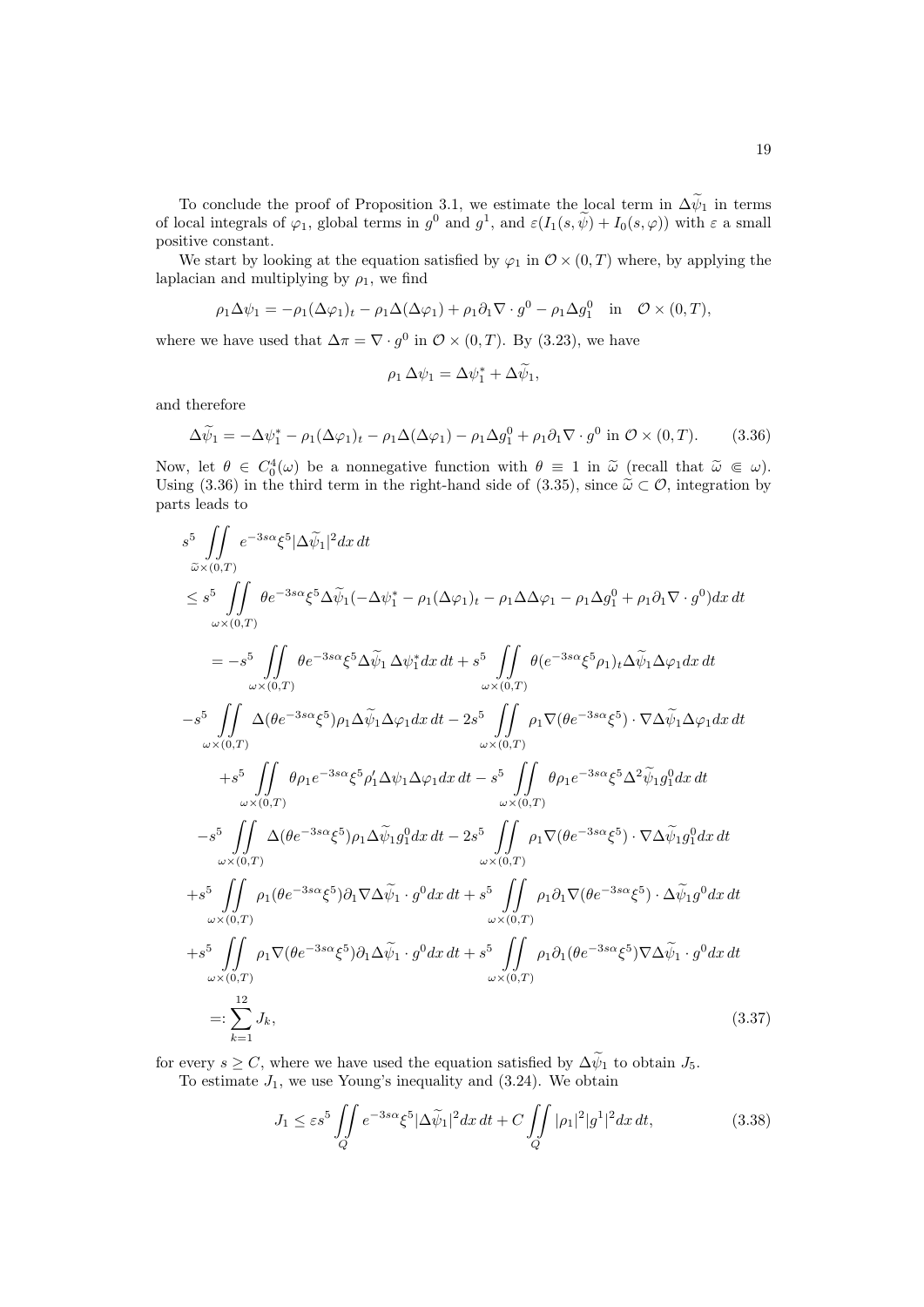for every  $s \geq C$  and any  $\varepsilon > 0$ .

For  $J_2$ , we perform another integration by parts

$$
J_2 = s^5 \iint_{\omega \times (0,T)} \theta(e^{-3s\alpha} \xi^5 \rho_1)_t \Delta^2 \widetilde{\psi}_1 \varphi_1 dx dt + 2s^5 \iint_{\omega \times (0,T)} \nabla(\theta(e^{-3s\alpha} \xi^5 \rho_1)_t) \cdot \nabla \Delta \widetilde{\psi}_1 \varphi_1 dx dt
$$
  
+ 
$$
s^5 \iint_{\omega \times (0,T)} \Delta(\theta(e^{-3s\alpha} \xi^5 \rho_1)_t) \Delta \widetilde{\psi}_1 \varphi_1 dx dt.
$$

Using Young's inequality and the estimates

$$
|\theta(e^{-3s\alpha}\xi^5\rho_1)_t| \leq Cse^{-3s\alpha}\xi^{6+1/m}\rho_1,
$$
  

$$
|\nabla[\theta(e^{-3s\alpha}\xi^5\rho_1)_t]| \leq Cs^2e^{-3s\alpha}\xi^{7+1/m}\rho_1,
$$

and

$$
|\Delta[\theta(e^{-3s\alpha}\xi^5\rho_1)_t]| \le Cs^3e^{-3s\alpha}\xi^{8+1/m}\rho_1,
$$

for every  $s \geq C$ , we have

$$
J_2 \leq \varepsilon \iint\limits_Q e^{-3s\alpha} (s^5 \xi^5 |\Delta \widetilde{\psi}_1|^2 + s^3 \xi^3 |\nabla \Delta \widetilde{\psi}_1|^2 + s \xi |\Delta^2 \widetilde{\psi}_1|^2) dx dt + Cs^{11} \iint\limits_{\omega \times (0,T)} e^{-3s\alpha} \xi^{11+2/m} |\rho_1|^2 |\varphi_1|^2 dx dt,
$$
\n(3.39)

for every  $s \geq C$  and any  $\varepsilon > 0$ .

For  $J_3$ , we integrate by parts twice in space:

$$
J_3 = -s^5 \iint\limits_{\omega \times (0,T)} \Delta(\theta e^{-3s\alpha} \xi^5) \rho_1 \Delta^2 \widetilde{\psi}_1 \varphi_1 dx dt - 2s^5 \iint\limits_{\omega \times (0,T)} \rho_1 \nabla \Delta(\theta e^{-3s\alpha} \xi^5) \cdot \nabla \Delta \widetilde{\psi}_1 \varphi_1 dx dt
$$
  

$$
-s^5 \iint\limits_{\omega \times (0,T)} \Delta^2(\theta e^{-3s\alpha} \xi^5) \rho_1 \Delta \widetilde{\psi}_1 \varphi_1 dx dt.
$$

Using young's inequality and the estimates

$$
|\Delta(\theta e^{-3s\alpha}\xi^5)| \le Cs^2 e^{-3s\alpha}\xi^7,\tag{3.40}
$$

$$
|\nabla \Delta(\theta e^{-3s\alpha}\xi^5)| \le Cs^3 e^{-3s\alpha}\xi^8,\tag{3.41}
$$

and

$$
|\Delta^2(\theta e^{-3s\alpha}\xi^5)| \le Cs^4 e^{-3s\alpha}\xi^9,\tag{3.42}
$$

for every  $s \geq C$ , we have

$$
J_3 \leq \varepsilon \iint\limits_{Q} e^{-3s\alpha} (s^5 \xi^5 |\Delta \widetilde{\psi}_1|^2 + s^3 \xi^3 |\nabla \Delta \widetilde{\psi}_1|^2 + s \xi |\Delta^2 \widetilde{\psi}_1|^2) dx dt + Cs^{13} \iint\limits_{\omega \times (0,T)} e^{-3s\alpha} \xi^{13} |\rho_1|^2 |\varphi_1|^2 dx dt,
$$
\n(3.43)

for every  $s \geq C$  and any  $\varepsilon > 0$ .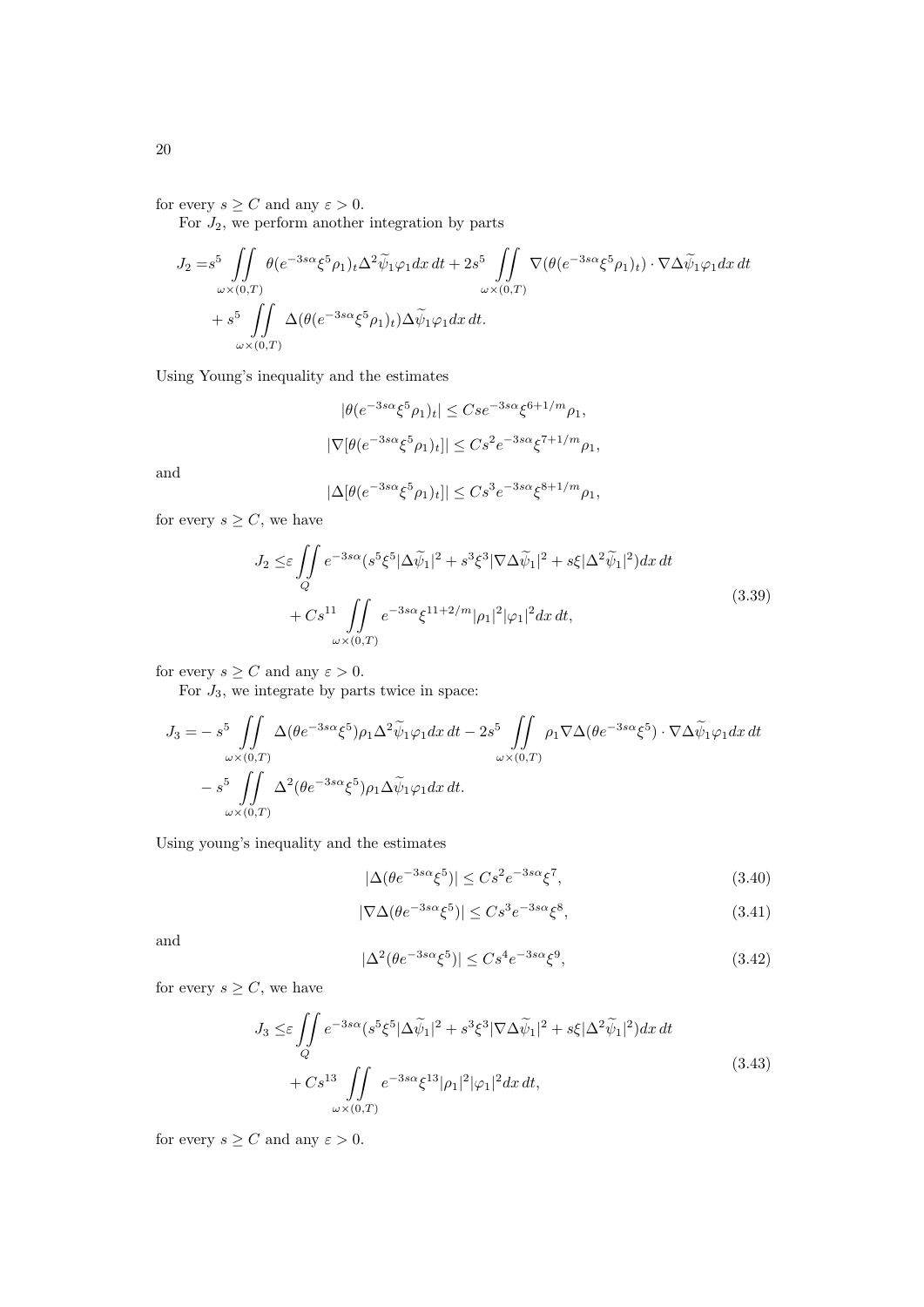We integrate by parts again in  $J_4$ :

$$
J_4 = -2s^5 \iint_{\omega \times (0,T)} \rho_1 \nabla (\theta e^{-3s\alpha} \xi^5) \cdot \nabla \Delta^2 \widetilde{\psi}_1 \varphi_1 dx dt - 4s^5 \iint_{\omega \times (0,T)} \rho_1 \nabla \nabla (\theta e^{-3s\alpha} \xi^5) \cdot \nabla \nabla \Delta \widetilde{\psi}_1 \varphi_1 dx dt
$$
  

$$
- 2s^5 \iint_{\omega \times (0,T)} \rho_1 \nabla \Delta (\theta e^{-3s\alpha} \xi^5) \cdot \nabla \Delta \widetilde{\psi}_1 \varphi_1 dx dt,
$$

Young's inequality and estimates

$$
|\nabla(\theta e^{-3s\alpha}\xi^5)| \leq Cse^{-3s\alpha}\xi^6,\tag{3.44}
$$

$$
|\nabla \nabla(\theta e^{-3s\alpha}\xi^5)| \le Cs^2 e^{-3s\alpha}\xi^7,\tag{3.45}
$$

for every  $s \geq C$ , and (3.41) yield

$$
J_4 \leq \varepsilon \iint\limits_Q e^{-3s\alpha} (s^{-1}\xi^{-1}|\nabla\Delta^2 \widetilde{\psi}_1|^2 + s\xi|\nabla\nabla\Delta \widetilde{\psi}_1|^2 + s^3\xi^3|\nabla\Delta \widetilde{\psi}_1|^2)dx dt + Cs^{13} \iint\limits_{\omega \times (0,T)} e^{-3s\alpha} \xi^{13} |\rho_1|^2 |\varphi_1|^2 dx dt,
$$
\n(3.46)

for every  $s \geq C$  and any  $\varepsilon > 0$ .

Using  $(3.23)$  and integration by parts in  $J_5$  gives

$$
J_5 = s^5 \iint_{\omega \times (0,T)} \theta e^{-3s\alpha} \xi^5 \rho'_1 (\Delta \psi_1^* + \Delta \tilde{\psi}_1) \Delta \varphi_1 dx dt
$$
  
\n
$$
= s^5 \iint_{\omega \times (0,T)} \theta e^{-3s\alpha} \xi^5 \rho'_1 \Delta \psi_1^* \Delta \varphi_1 dx dt + s^5 \iint_{\omega \times (0,T)} \theta \rho'_1 e^{-3s\alpha} \xi^5 \Delta^2 \tilde{\psi}_1 \varphi_1 dx dt
$$
  
\n
$$
+ 2s^5 \iint_{\omega \times (0,T)} \rho'_1 \nabla (\theta e^{-3s\alpha} \xi^5) \cdot \nabla \Delta \tilde{\psi}_1 \varphi_1 dx dt + s^5 \iint_{\omega \times (0,T)} \rho'_1 \Delta (\theta e^{-3s\alpha} \xi^5) \Delta \tilde{\psi}_1 \varphi_1 dx dt,
$$

Using Young's inequality and estimates (3.24), (3.44) and (3.45), we obtain

$$
J_5 \leq \varepsilon \iint_Q e^{-3s\alpha} (s^5 \xi^5 |\Delta \widetilde{\psi}_1|^2 + s^3 \xi^3 |\nabla \Delta \widetilde{\psi}_1|^2 + s \xi |\Delta^2 \widetilde{\psi}_1|^2) dx dt + \varepsilon s^3 \iint_{\omega \times (0,T)} e^{-8/3s\alpha - 4s\alpha^*} \xi^3 |\Delta \varphi_1|^2) dx dt + C \left( s^9 \iint_{\omega \times (0,T)} e^{-3s\alpha} \xi^9 |\rho_1'|^2 |\varphi_1|^2 dx dt + \iint_Q |\rho_1|^2 |g^1|^2 dx dt \right),
$$
\n(3.47)

for every  $s \geq C$  and any  $\varepsilon > 0$ .

Finally, the rest of the terms in (3.37) are estimated using Young's inequality and the estimates (3.44) and (3.45). Namely, we obtain

$$
J_7 + J_{10} \le \varepsilon s^5 \iint\limits_Q e^{-3s\alpha} \xi^5 |\Delta \widetilde{\psi}_1|^2 dx \, dt + Cs^9 \iint\limits_Q e^{-3s\alpha} \xi^9 |\rho_1|^2 |g^0|^2 dx \, dt,\tag{3.48}
$$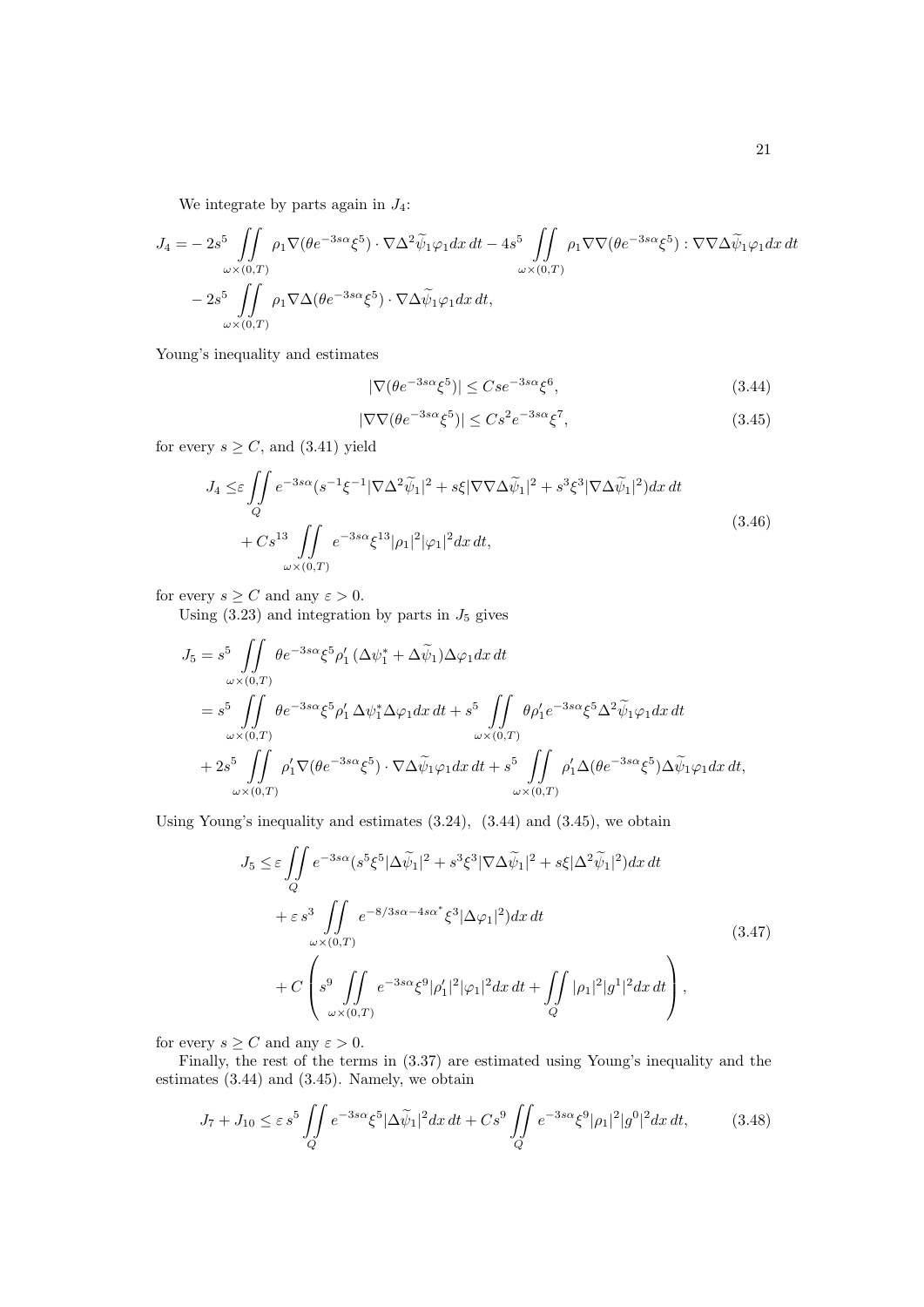$$
J_8 + J_{11} + J_{12} \le \varepsilon s^3 \iint\limits_Q e^{-3s\alpha} \xi^3 |\nabla \Delta \widetilde{\psi}_1|^2 dx \, dt + Cs^9 \iint\limits_Q e^{-3s\alpha} \xi^9 |\rho_1|^2 |g^0|^2 dx \, dt, \quad (3.49)
$$

and

$$
J_6 + J_9 \le \varepsilon s \iint\limits_Q e^{-3s\alpha} \xi |\nabla \nabla \Delta \widetilde{\psi}_1|^2 dx dt + Cs^9 \iint\limits_Q e^{-3s\alpha} \xi^9 |\rho_1|^2 |g^0|^2 dx dt.
$$
 (3.50)

Combining (3.38), (3.39), (3.43) and (3.46)- (3.50) in (3.37), and then in (3.35), together with the fact that

$$
s^{11}e^{-3s\alpha}\xi^{11+2/m}|\rho_1|^2+s^9e^{-3s\alpha}\xi^9|\rho_1'|^2+s^7e^{-8/3s\widehat{\alpha}-4s\alpha^*}\widehat{\xi}^7\leq Cs^{13}e^{-3s\alpha}\xi^{13}|\rho_1|^2,
$$

for every  $s \geq C$ , and  $e^{-7s\alpha^*} \leq e^{-20/3s\alpha^*}$ , we deduce (3.2). This concludes the proof of Proposition 3.1.

# 4 Null controllability of the linear system

In this section we deal with the null controllability of system

$$
\begin{cases}\nLw + \nabla p^0 = f^0 + v \mathbb{1}_{\omega}, \ \nabla \cdot w = 0 & \text{in } Q, \\
L^*z + \nabla q = f^1 + w \mathbb{1}_{\mathcal{O}}, \ \nabla \cdot z = 0 & \text{in } Q, \\
w = z = 0 & \text{on } \Sigma, \\
w(0) = 0, \ z(T) = 0 & \text{in } \Omega.\n\end{cases}
$$
\n(4.1)

Here, we will assume that  $f_0$  and  $f_1$  are in appropriate weighted functional spaces,

$$
Lw := w_t - \Delta w,
$$

and

$$
L^*z := -z_t - \Delta z,
$$

which is the adjoint operator of L. We look for a control v such that  $v_i \equiv 0$ , for some given  $i \in \{1, \ldots, N\}$ , such that the associated solution of  $(4.1)$  satisfies  $z(0) = 0$ .

To do this, let us first state a Carleman inequality with weight functions not vanishing in  $t = T$ . We introduce the following weight functions:

$$
\beta(x,t) = \frac{e^{2\lambda \|\eta\|_{\infty}} - e^{\lambda \eta(x)}}{\tilde{\ell}(t)^m}, \ \gamma(x,t) = \frac{e^{\lambda \eta(x)}}{\tilde{\ell}(t)^m},
$$

$$
\beta^*(t) = \max_{x \in \overline{\Omega}} \alpha(x,t), \ \gamma^*(t) = \min_{x \in \overline{\Omega}} \gamma(x,t),
$$

$$
\widehat{\beta}(t) = \min_{x \in \overline{\Omega}} \beta(x,t), \ \widehat{\gamma}(t) = \max_{x \in \overline{\Omega}} \gamma(x,t),
$$
\n(4.2)

where

$$
\widetilde{\ell}(t) = \begin{cases}\n\ell(t) & 0 \le t \le T/2, \\
\|\ell\|_{\infty} & T/2 < t \le T.\n\end{cases}
$$
\n(4.3)

**Lemma 4.1.** Let  $i \in \{1, ..., N\}$  and let s and  $\lambda$  be like in Proposition 3.1. Then, there exists a constant  $C > 0$  (depending on s and  $\lambda$ ) such that every solution  $(\varphi, \psi)$  of (3.1)

22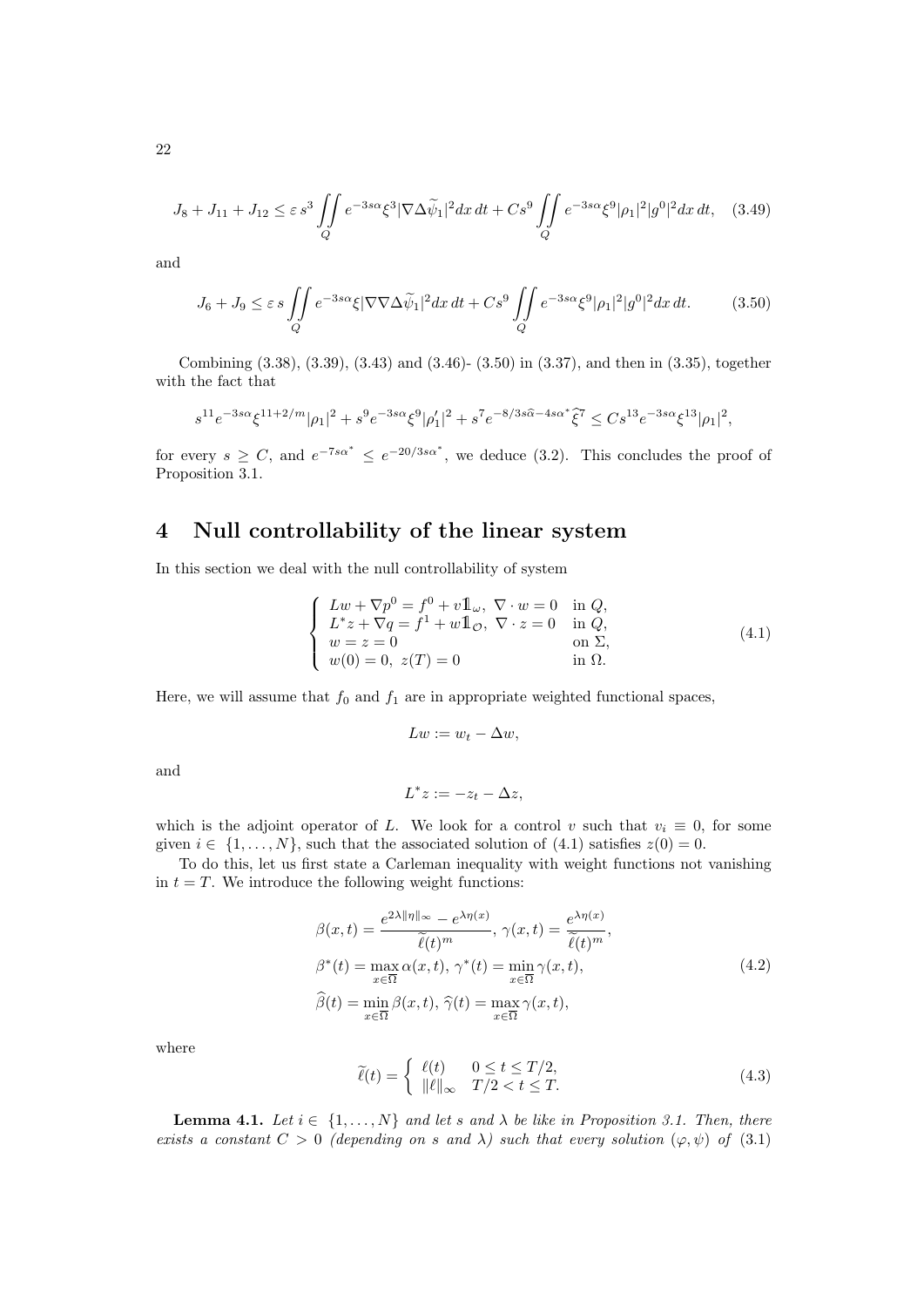satisfies

$$
\iint_{Q} e^{-7s\beta^*} (\gamma^*)^4 |\varphi|^2 dx dt + \iint_{Q} e^{-4s\beta^*} (\gamma^*)^5 |\psi|^2 dx dt
$$
  
\n
$$
\leq C \left( \iint_{Q} e^{-3s\widehat{\beta} - s\beta^*} (\widehat{\gamma})^9 |g^0|^2 + \iint_{Q} e^{-s\beta^*} (|g^1|^2 + |\nabla g^1|^2) dx dt + \sum_{j=1, j\neq i_{\omega} \times (0,T)}^N \iint_{Q} e^{-3s\widehat{\beta} - s\beta^*} (\widehat{\gamma})^{13} |\varphi_j|^2 dx dt \right).
$$
 (4.4)

To prove estimate (4.4) it suffices to combine (3.2) and classical energy estimates for the Stokes system satisfied by  $\varphi$  and  $\psi$ . For simplicity, we omit the proof. For more details on how to obtain  $(4.4)$ , please see [3], [4] or [12].

Now we are ready to prove the null controllability of system (4.1). The idea is to look for a solution in an appropriate weighted functional space. To this end, we introduce the space

$$
E_i = \{ (w, p^0, z, q, v) : e^{3/2s\hat{\beta} + 1/2s\beta^*} \hat{\gamma}^{-9/2} w \in L^2(Q)^N, e^{1/2s\beta^*} z \in L^2(0, T; H^{-1}(\Omega)^N),
$$
  
\n
$$
e^{3/2s\hat{\beta} + 1/2s\beta^*} \hat{\gamma}^{-13/2} v \mathbb{1}_{\omega} \in L^2(Q)^N, v_i \equiv 0, z(T) \equiv 0,
$$
  
\n
$$
e^{7/4s\beta^*} w \in L^2(0, T; H^2(\Omega)^N) \cap L^\infty(0, T; V),
$$
  
\n
$$
e^{1/2s\beta^*} (\gamma^*)^{-2-2/m} z \in L^2(0, T; H^2(\Omega)^N) \cap L^\infty(0, T; V),
$$
  
\n
$$
e^{7/2s\beta^*} (\gamma^*)^{-2} (Lw + \nabla p^0 - v \mathbb{1}_{\omega}) \in L^2(Q)^N,
$$
  
\n
$$
e^{2s\beta^*} (\gamma^*)^{-5/2} (L^*z + \nabla q - w \mathbb{1}_{\mathcal{O}}) \in L^2(Q)^N \}.
$$

It is clear that  $E_i$  is a Banach space with the norm:

$$
\begin{split} \|(w,p^0,z,q,v)\|_{E_i} &:= \left( \left\| e^{3/2s\widehat{\beta}+1/2s\beta^*}\widehat{\gamma}^{-9/2}w \right\|_{L^2(Q)^N}^2 + \left\| e^{1/2s\beta^*}z \right\|_{L^2(0,T;H^{-1}(\Omega)^N)}^2 \right. \\ & \left. + \left\| e^{3/2s\widehat{\beta}+1/2s\beta^*}\widehat{\gamma}^{-13/2}v\mathbf{1}_{\omega} \right\|_{L^2(Q)^N}^2 \right. \\ & \left. + \left\| e^{7/4s\beta^*}w \right\|_{L^2(0,T;H^2(\Omega)^N)}^2 + \left\| e^{7/4s\beta^*}w \right\|_{L^\infty(0,T;V)}^2 \right. \\ & \left. + \left\| e^{1/2s\beta^*}(\gamma^*)^{-2-2/m}z \right\|_{L^2(0,T;H^2(\Omega)^N)}^2 + \left\| e^{1/2s\beta^*}(\gamma^*)^{-2-2/m}z \right\|_{L^\infty(0,T;V)}^2 \right. \\ & \left. + \left\| e^{7/2s\beta^*}(\gamma^*)^{-2}(Lw+\nabla p^0-v\mathbf{1}_{\omega}) \right\|_{L^2(Q)^N}^2 \right. \\ & \left. + \left\| e^{2s\beta^*}(\gamma^*)^{-5/2}(L^*z+\nabla q-w\mathbf{1}_{\mathcal{O}}) \right\|_{L^2(Q)^N}^2 \right)^{1/2} . \end{split}
$$

**Remark 4.2.** In particular, an element  $(w, p^0, z, q, v)$  of  $E_i$  satisfies  $w(0) = 0$ ,  $z(0) = 0$ and  $v_i \equiv 0$ . Moreover, we have that

$$
e^{7/2s\beta^*}(\gamma^*)^{-2}(w \cdot \nabla)w \in L^2(Q)^N,
$$
  
\n
$$
e^{2s\beta^*}(\gamma^*)^{-5/2}(z \cdot \nabla^t)w \in L^2(Q)^N,
$$
  
\n
$$
e^{2s\beta^*}(\gamma^*)^{-5/2}(w \cdot \nabla)z \in L^2(Q)^N.
$$
\n(4.5)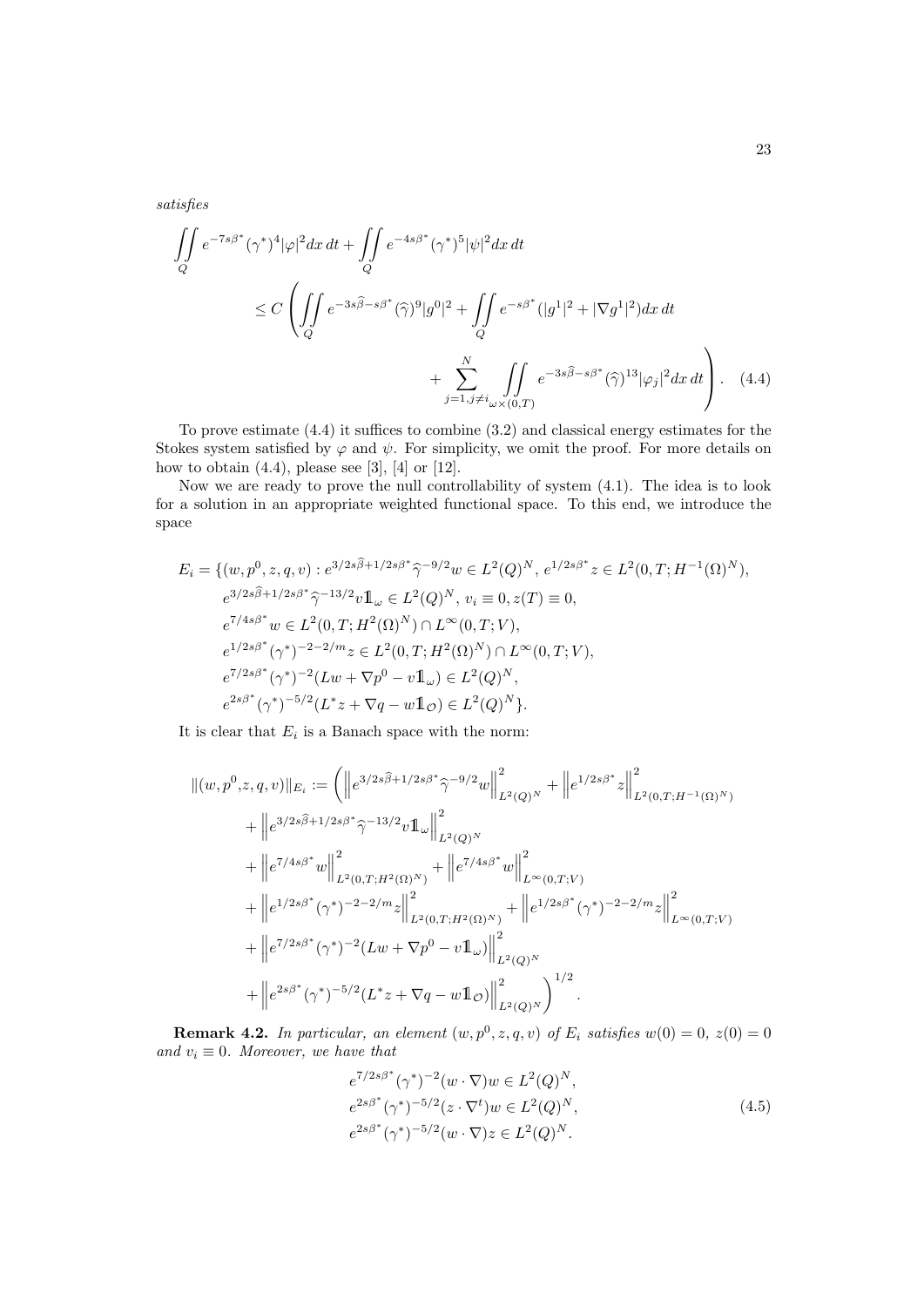Proposition 4.3. Assume the hypothesis of Lemma 4.1 and

$$
e^{7/2s\beta^*}(\gamma^*)^{-2}f^0 \in L^2(Q)^N \text{ and } e^{2s\beta^*}(\gamma^*)^{-5/2}f^1 \in L^2(Q)^N. \tag{4.6}
$$

Then, we can find a control v such that the associated solution  $(w, p^0, z, q)$  to  $(4.1)$  satisfies  $(w, p^0, z, q, v) \in E_i$ . In particular,  $v_i \equiv 0$  and  $z(0) = 0$ .

Proof. Following the arguments in [9] and [13], we introduce the space

$$
P_0 = \{ (\chi, \sigma, \mu, \nu) \in C^3(\overline{Q})^{2N+2} : \nabla \cdot \chi = \nabla \cdot \mu = 0 \text{ in } Q, \Delta \nu = 0 \text{ in } Q, \chi|_{\Sigma} = \mu|_{\Sigma} = 0, \nabla \cdot \chi = 0 \text{ in } Q, \chi|_{\Sigma} = \mu|_{\Sigma} = 0, \nabla \cdot \chi = 0 \text{ in } Q, \chi|_{\Sigma} = 0 \}
$$

and consider the operators

$$
a((\hat{\chi}, \hat{\sigma}, \hat{\mu}, \hat{\nu}), (\chi, \sigma, \mu, \nu)) := \iint_{Q} e^{-3s\hat{\beta} - s\beta^*} \hat{\gamma}^9(L^*\hat{\chi} + \nabla \hat{\sigma} - \hat{\mu} \mathbb{1}_{\mathcal{O}}) \cdot (L^*\chi + \nabla \sigma - \mu \mathbb{1}_{\mathcal{O}}) \, dx \, dt
$$
  
+ 
$$
\iint_{Q} e^{-s\beta^*} \left[ (L\hat{\mu} + \nabla \hat{\nu}) \cdot (L\mu + \nabla \nu) + \nabla (L\hat{\mu} + \nabla \hat{\nu}) : \nabla (L\mu + \nabla \nu) \right] \, dx \, dt
$$
  
+ 
$$
\sum_{j=1, j \neq i}^{N} \iint_{\omega \times (0, T)} e^{-3s\hat{\beta} - s\beta^*} \hat{\gamma}^{13} \hat{\chi}_j \cdot \chi_j \, dx \, dt,
$$

and

$$
\langle G, (\chi, \sigma, \mu, \nu) \rangle := \iint\limits_{Q} f^{0} \cdot \chi \, dx \, dt + \iint\limits_{Q} f^{1} \cdot \mu \, dx \, dt.
$$

Thanks to (4.4), we have that  $a(\cdot, \cdot) : P_0 \times P_0 \to \mathbb{R}$  is a symmetric, definite positive bilinear form on  $P_0$ . We denote by P the completion of  $P_0$  for the norm induced by  $a(\cdot, \cdot)$ . Then,  $a(\cdot, \cdot)$  is well-defined, continuous and definite positive on P. Furthermore, in view of the Carleman estimate (4.4) and the assumptions (4.6), the linear form  $(\chi, \sigma, \mu, \nu) \mapsto$  $\langle G,(\chi,\sigma,\mu,\nu)\rangle$  is well-defined and continuous on P. Hence, from Lax-Milgram's lemma, we deduce that the variational problem:

$$
\begin{cases}\n\text{Find } (\widehat{\chi}, \widehat{\sigma}, \widehat{\mu}, \widehat{\nu}) \in P \text{ such that} \\
a((\widehat{\chi}, \widehat{\sigma}, \widehat{\mu}, \widehat{\nu}), (\chi, \sigma, \mu, \nu)) = \langle G, (\chi, \sigma, \mu, \nu) \rangle \quad \forall (\chi, \sigma, \mu, \nu) \in P,\n\end{cases} \tag{4.7}
$$

possesses exactly one solution  $(\widehat{\chi}, \widehat{\sigma}, \widehat{\mu}, \widehat{\nu}).$ 

Let  $\widehat{w}$ ,  $\widehat{z}$  and  $\widehat{v}$  be given by

$$
\begin{cases}\n\widehat{w} = e^{-3s\widehat{\beta} - s\beta^*} (\widehat{\gamma})^9 (L^* \widehat{\chi} + \nabla \widehat{\sigma} - \widehat{\mu} \mathbb{1}_{\mathcal{O}}) & \text{in } Q, \\
\widehat{z} = e^{-s\beta^*} (L\widehat{\mu} + \nabla \widehat{\nu} - \Delta(L\widehat{\mu} + \nabla \widehat{\nu})) & \text{in } Q, \\
\widehat{v}_j = -e^{-3s\widehat{\beta} - s\beta^*} (\widehat{\gamma})^{13} \widehat{\chi}_j \mathbb{1}_{\omega}, \ j \neq i, \ \widehat{v}_i \equiv 0 & \text{in } Q.\n\end{cases}
$$
\n(4.8)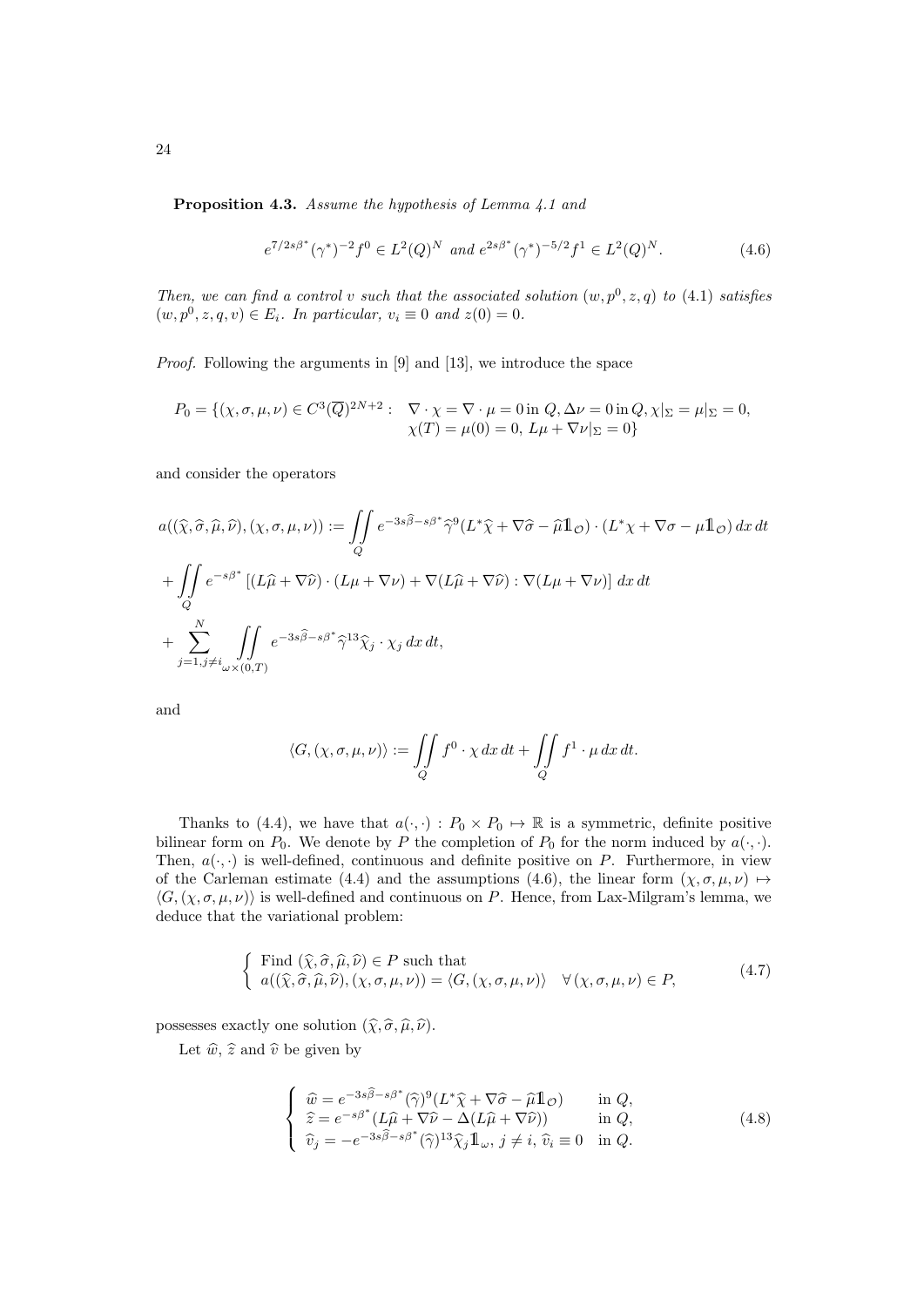Note that

$$
\int_{0}^{T} e^{s\beta^{*}} ||\widehat{z}||_{H^{-1}(\Omega)^{N}}^{2} dt = \int_{0}^{T} e^{s\beta^{*}} \sup_{||\zeta||_{H_{0}^{1}(\Omega)}=1} \langle \widehat{z}, \zeta \rangle_{H^{-1}(\Omega)^{N} \times H_{0}^{1}(\Omega)}^{2} dt
$$
\n
$$
= \int_{0}^{T} e^{-s\beta^{*}} \sup_{||\zeta||_{H_{0}^{1}(\Omega)}=1} \langle L\widehat{\mu} + \nabla\widehat{\nu} - \Delta(L\widehat{\mu} + \nabla\widehat{\nu}), \zeta \rangle_{H^{-1}(\Omega)^{N} \times H_{0}^{1}(\Omega)}^{2} dt
$$
\n
$$
= \int_{0}^{T} e^{-s\beta^{*}} \sup_{||\zeta||_{H_{0}^{1}(\Omega)}=1} ((L\widehat{\mu} + \nabla\widehat{\nu}, \zeta)_{L^{2}(\Omega)^{N}} + (\nabla(L\widehat{\mu} + \nabla\widehat{\nu}), \nabla\zeta)_{L^{2}(\Omega)^{N}})^{2} dt
$$
\n
$$
\leq \iint_{Q} e^{-s\beta^{*}} (|L\widehat{\mu} + \nabla\widehat{\nu}|^{2} + |\nabla(L\widehat{\mu} + \nabla\widehat{\nu})|^{2}) dx dt.
$$

Furthermore, the equality can be achieved, and thus, it is readily seen that we have

$$
\iint\limits_{Q} e^{3s\widehat{\beta}+s\beta^*}(\widehat{\gamma})^{-9}|\widehat{w}|^2 dx dt + \int_0^T e^{s\beta^*} ||\widehat{z}||_{H^{-1}(\Omega)^N}^2 dt + \sum_{j=1, j\neq i}^N \iint\limits_{\omega \times (0,T)} e^{3s\widehat{\beta}+s\beta^*}(\widehat{\gamma})^{-13} |\widehat{v}_j|^2 dx dt
$$
  
=  $a((\widehat{\chi}, \widehat{\sigma}, \widehat{\mu}, \widehat{\nu}), (\widehat{\chi}, \widehat{\sigma}, \widehat{\mu}, \widehat{\nu})) < +\infty,$ 

Now, let us introduce the weak solution  $(\tilde{w}, \tilde{z}, \tilde{p}, \tilde{q})$  of the Stokes system (4.1) with  $v \equiv \hat{v}$ . It is readily seen that this is also the (unique) solution defined by transposition, i.e., it satisfies

$$
\iint\limits_{Q} \widetilde{w} \cdot g^{0} dx dt + \iint\limits_{Q} \widetilde{z} \cdot g^{1} dx dt = \iint\limits_{Q} (f^{0} + \widehat{v}) \cdot \varphi dx dt + \iint\limits_{Q} f^{1} \cdot \psi dx dt, \ \forall (g^{0}, g^{1}) \in L^{2}(Q)^{2N},\tag{4.9}
$$

where  $(\varphi, \psi)$  is, together with some  $(\pi, \kappa)$ , the solution of

$$
\begin{cases}\nL^*\varphi + \nabla \pi = g^0 + \psi \mathbb{1}_\mathcal{O}, \nabla \cdot \varphi = 0 & \text{in } Q, \\
L\psi + \nabla \kappa = g^1, \nabla \cdot \psi = 0 & \text{in } Q, \\
\varphi = \psi = 0 & \text{on } \Sigma, \\
\varphi(T) = 0, \psi(0) = 0 & \text{in } \Omega.\n\end{cases}
$$
\n(4.10)

Notice that, since  $L^2(\Omega) = H \oplus H^{\perp}$   $(H^{\perp} = {\nabla p : p \in H^1(\Omega)}$ , see for instance [20]) and  $\nabla \cdot \widetilde{z} = 0$ , we have an equivalent formulation for all  $(g^0, g^1) \in L^2(Q)^N \times L^2(0, T; H)$  in (4.9).<br>The next test is to shock that  $(\widehat{w}, \widehat{z})$  soingides with the week solution of the Stekes

The next task is to check that  $(\hat{w}, \hat{z})$  coincides with the weak solution of the Stokes system (4.1). For this, we are going to prove that  $(\hat{w}, \hat{z})$  satisfies (4.9). It is not difficult to prove that, from (4.7), (4.8) and performing an integration by parts in space,  $(\hat{w}, \hat{z})$  satisfies

$$
\iint\limits_{Q} \widehat{w} \cdot (L^* \chi + \nabla \sigma - \mu \mathbb{1}_{\mathcal{O}}) dx dt + \iint\limits_{Q} \widehat{z} \cdot (L\mu + \nabla \nu) dx dt
$$

$$
= \iint\limits_{Q} (f^0 + \widehat{v}) \cdot \chi dx dt + \iint\limits_{Q} f^1 \cdot \mu dx dt, \quad \forall (\chi, \sigma, \mu, \nu) \in P_0. \quad (4.11)
$$

By a density argument, we will show that this is equivalent to (4.9) for all  $(g^0, g^1) \in$  $L^2(Q)^N \times L^2(0,T;H)$ . Indeed, for such a pair  $(g^0, g^1)$ , there exist a sequence

$$
(g_k^0, g_k^1) \in C_0^{\infty}(Q)^N \times C_0^{\infty}((0,T); \mathcal{V})
$$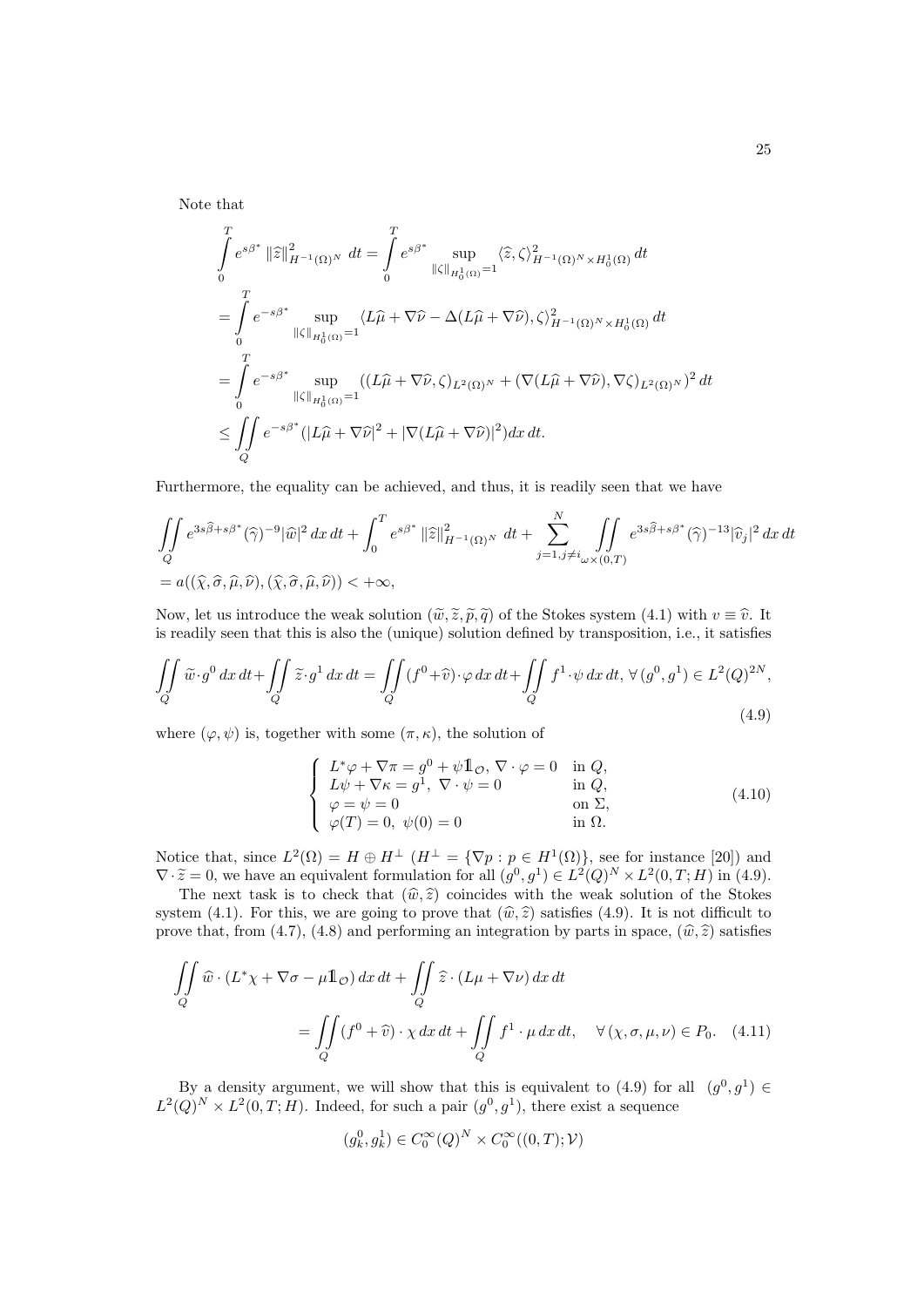converging to  $(g^0, g^1)$  in  $L^2(Q)^{2N}$ , where  $\mathcal{V} = \{y \in C_0^{\infty}(\Omega)^N : \nabla \cdot y = 0 \text{ in } \Omega\}.$ Now, let  $(\chi_k, \sigma_k, \mu_k, \nu_k)$  be the solution to

$$
\begin{cases}\nL^*\chi_k + \nabla \sigma_k = g_k^0 + \mu_k \theta_k, \nabla \cdot \chi_k = 0 & \text{in } Q, \\
L\mu_k + \nabla \nu_k = g_k^1, \nabla \cdot \mu_k = 0 & \text{in } Q, \\
\chi_k = \mu_k = 0 & \text{on } \Sigma, \\
\chi_k(T) = 0, \mu_k(0) = 0 & \text{in } \Omega,\n\end{cases}
$$

where  $\theta_k \in C^{\infty}(\overline{\Omega})$  satisfies  $\theta_k \to \mathbb{1}_{\mathcal{O}}$  in  $L^2(\Omega)$  as  $k \to \infty$ . Then, it is not difficult to see that  $(\chi_k, \sigma_k, \mu_k, \nu_k) \in P_0$ . Thanks to regularity estimates for the Stokes system (Lemma 2.6), we obtain that  $(\chi_k, \mu_k)$  converges to  $(\varphi, \psi)$  (solution of  $(4.10)$ ) in  $L^2(0,T;H^2(\Omega)^{2N}) \cap$  $H^1(0,T;L^2(\Omega)^{2N})$ . Then, we observe that

$$
\iint\limits_{Q} \mu_k \cdot (\mathbb{1}_{\mathcal{O}} - \theta_k) dx dt \to 0 \text{ as } k \to \infty,
$$

and we can pass to the limit in (4.11) for  $(\chi_k, \sigma_k, \mu_k, \nu_k)$  and establish that  $(\hat{w}, \hat{z})$  is also a solution of (4.9) for any  $(g^0, g^1) \in L^2(Q)^N \times L^2(0,T;H)$ . Then  $(\widehat{w}, \widehat{z}) = (\widetilde{w}, \widetilde{z})$  is, together with some  $(\hat{p}^0, \hat{q})$ , the weak solution of system (4.1) for  $v = \hat{v}$ .

It only remains to check that

$$
e^{7/4s\beta^*}\widehat{w} \in L^2(0,T;H^2(\Omega)^N) \cap L^\infty(0,T;V)
$$

and

$$
e^{1/2s\beta^*}(\gamma^*)^{-2-2/m}\hat{z}\in L^2(0,T;H^2(\Omega)^N)\cap L^\infty(0,T;V).
$$

To this purpose, let us define the functions

$$
w_* := e^{7/4s\beta^*}\hat{w}, p_*^0 := e^{7/4s\beta^*}\hat{p}^0,
$$
  
\n
$$
z_* := e^{1/2s\beta^*}(\gamma^*)^{-1-1/m}\hat{z}, q_* := e^{1/2s\beta^*}(\gamma^*)^{-1-1/m}\hat{q},
$$
  
\n
$$
f_*^0 := e^{7/4s\beta^*}(f^0 + \hat{v}\mathbb{1}_{\omega}), f_*^1 := e^{1/2s\beta^*}(\gamma^*)^{-1-1/m}(f^1 + \hat{w}\mathbb{1}_{\mathcal{O}}).
$$

Then,  $(w_*, p_*^0, z_*, q_*)$  satisfies

$$
\left\{\begin{array}{ll} L w_* + \nabla p_*^0 = f_*^0 + (e^{7/4s\beta^*})_t \widehat{w}, \nabla \cdot w_* = 0 & \textrm{in } Q,\\ L^* z_* + \nabla q_* = f_*^1 + (e^{1/2s\beta^*} (\gamma^*)^{-1-1/m})_t \widehat{z}, \ \nabla \cdot z_* = 0 & \textrm{in } Q,\\ w_* = z_* = 0 & \textrm{on } \Sigma,\\ w_*(0) = 0, \ z_*(T) = 0 & \textrm{in } \Omega.\end{array}\right.
$$

From the fact that  $f^0_* + (e^{7/4s\beta^*})_t \widehat{w} \in L^2(Q)^N$  and  $f^1_* + (e^{1/2s\beta^*}(\gamma^*)^{-1-1/m})_t \widehat{z} \in L^2(0,T; H^{-1}(\Omega)^N)$ , we have indeed

$$
w_* \in L^2(0,T;H^2(\Omega)^N) \cap L^\infty(0,T;V)
$$

and

$$
z_* \in L^2(0,T;H^1(\Omega)^N) \cap L^\infty(0,T;H)
$$

(see (2.8)). Finally let  $(z_{**}, q_{**}) := e^{1/2s\beta^*} (\gamma^*)^{-2-2/m}(\hat{z}, \hat{q})$ . Then,  $(z_{**}, q_{**})$  satisfies

$$
\begin{cases}\nL^* z_{**} + \nabla q_{**} = f_{**}^1 + (e^{1/2s\beta^*} (\gamma^*)^{-2-2/m})_t \hat{z}, \ \nabla \cdot z_{**} = 0 & \text{in } Q, \\
z_{**} = 0 & \text{on } \Sigma, \\
z_{**}(T) = 0 & \text{in } \Omega,\n\end{cases}
$$

where  $f^1_{**} := e^{1/2s\beta^*} (\gamma^*)^{-2-2/m} (f^1 + \widehat{w} \mathbb{1}_{\mathcal{O}}) \in L^2(Q)^N$  and  $(e^{1/2s\beta^*} (\gamma^*)^{-2-2/m})_t \widehat{z} \in L^2(Q)^N$ .<br>Heing again (2.8), we deduce that Using again (2.8), we deduce that

$$
z_{**} \in L^2(0, T; H^2(\Omega)^N) \cap L^\infty(0, T; V).
$$

This concludes the proof of Proposition 4.3.

 $\Box$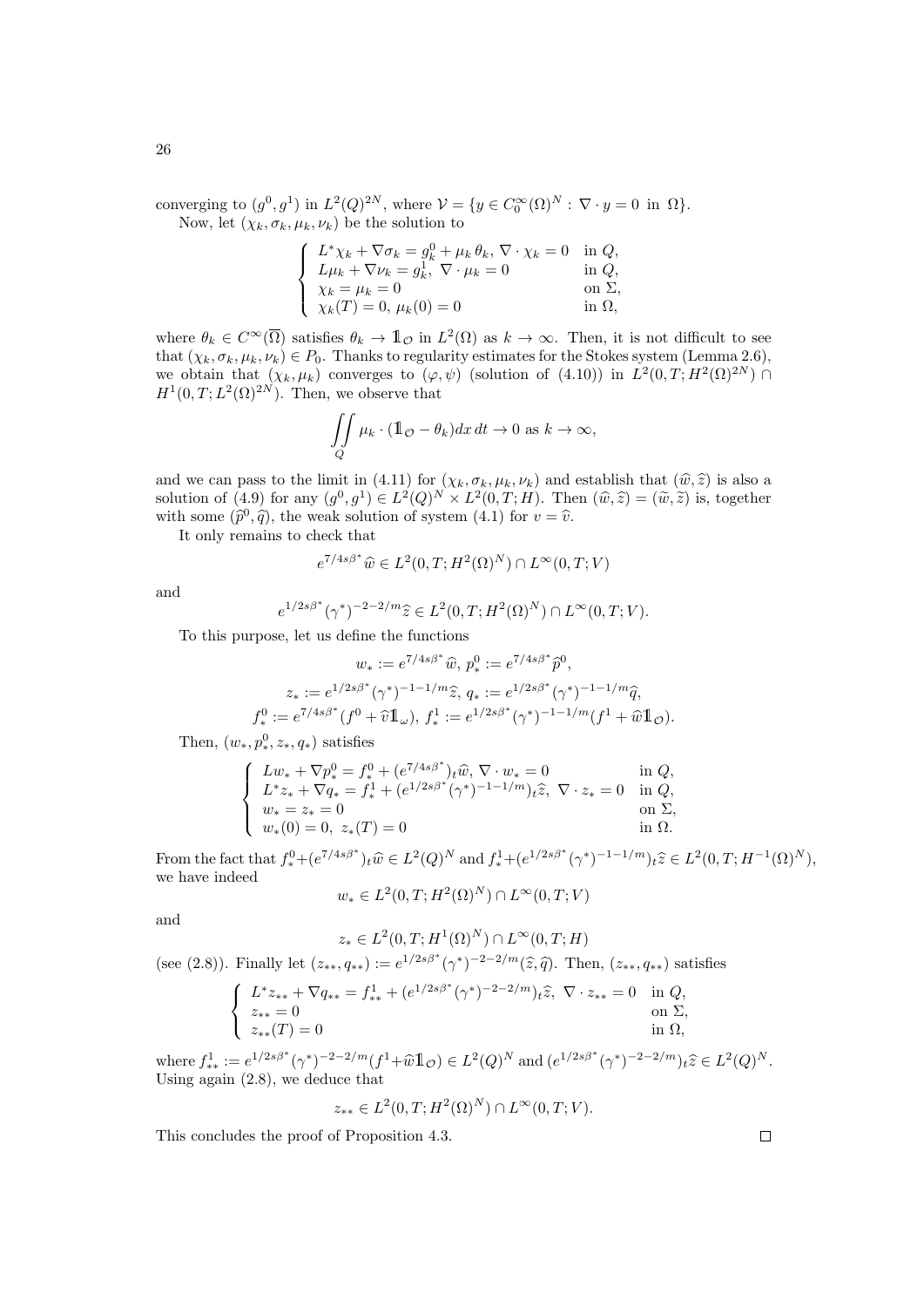## 5 Proof of Theorem 1.1

In this section we give the proof of Theorem 1.1 using similar arguments to those in [13] (see also [4], [8], [11] and [12]). The result of null controllability for the linear system (4.1) given by Proposition 4.3 will allow us to apply an inverse mapping theorem. Namely, we will use the following result (see [1]).

**Theorem 5.1.** Let  $B_1$  and  $B_2$  be two Banach spaces and let  $A : B_1 \rightarrow B_2$  satisfy  $\mathcal{A} \in C^1(B_1; B_2)$ . Assume that  $b_1 \in B_1$ ,  $\mathcal{A}(b_1) = b_2$  and that  $\mathcal{A}'(b_1) : B_1 \to B_2$  is surjective. Then, there exists  $\delta > 0$  such that, for every  $b' \in B_2$  satisfying  $||b' - b_2||_{B_2} < \delta$ , there exists a solution of the equation

$$
\mathcal{A}(b) = b', \quad b \in B_1.
$$

Recall that we deal with the control system

$$
\begin{cases}\nLw + (w \cdot \nabla)w + \nabla p^{0} = f + v \mathbb{1}_{\omega}, \nabla \cdot w = 0 & \text{in } Q, \\
L^{*}z + (z \cdot \nabla^{t})w - (w \cdot \nabla)z + \nabla q = w \mathbb{1}_{\mathcal{O}}, \nabla \cdot z = 0 & \text{in } Q, \\
w = z = 0 & \text{on } \Sigma, \\
w(0) = 0, \ z(T) = 0 & \text{in } \Omega,\n\end{cases}
$$
\n(5.1)

that is, we look for a control v, with  $v_i \equiv 0$ , such that  $z(0) = 0$ . We apply Theorem 5.1 setting  $\overline{D} = \overline{E}$ 

$$
B_1 = E_i,
$$
  
\n
$$
B_2 = L^2(e^{7/2s\beta^*}(\gamma^*)^{-2}(0,T); L^2(\Omega)^N) \times L^2(e^{2s\beta^*}(\gamma^*)^{-5/2}(0,T); L^2(\Omega)^N)
$$

and the operator

$$
\mathcal{A}(w, p^0, z, q, v) = (Lw + (w \cdot \nabla)w + \nabla p^0 - v \mathbb{1}_{\omega}, L^*z + (z \cdot \nabla^t)w - (w \cdot \nabla)z + \nabla q - w \mathbb{1}_{\mathcal{O}})
$$

for  $(w, p^0, z, q, v) \in E_i$ .

In order to apply Theorem 5.1, it remains to check that the operator  $A$  is of class  $C^1(B_1;B_2)$ . Indeed, notice that all terms in A are linear, except for  $(w\cdot \nabla)w$ ,  $(z\cdot \nabla^t)w$  and  $(w \cdot \nabla)z$ . We will prove that the bilinear operator

$$
((w^1, p^{0,1}, z^1, q^1, v^1), (w^2, p^{0,2}, z^2, q^2, v^2)) \rightarrow (w^1 \cdot \nabla)w^2
$$

is continuous from  $B_1 \times B_1$  to  $L^2(e^{7/2s\beta^*}(\gamma^*)^{-2}(0,T); L^2(\Omega)^N)$ . To do this, notice that

$$
e^{7/4s\beta^*}w \in L^2(0,T;H^2(\Omega)^N) \cap L^\infty(0,T;V),
$$

for any  $(w, p^0, z, q, v) \in B_1$ , so we have

$$
e^{7/4s\beta^*}w^1 \in L^2(0,T;L^{\infty}(\Omega)^N)
$$
 and  $\nabla(e^{7/4s\beta^*}w^2) \in L^{\infty}(0,T;L^2(\Omega)^N)$ .

Consequently, we obtain

$$
\begin{aligned} \left\|e^{7/2s\beta^*}(w^1\cdot\nabla)w^2\right\|_{L^2(Q)^N} &= \left\|(e^{7/4s\beta^*}\,w^1\cdot\nabla)e^{7/4s\beta^*}\,w^2\right\|_{L^2(Q)^N} \\ &\leq \left\|e^{7/4s\beta^*}\,w^1\right\|_{L^2(0,T;L^\infty(\Omega)^N)}\,\left\|e^{7/4s\beta^*}\,w^2\right\|_{L^\infty(0,T;V)}, \end{aligned}
$$

and the continuity in  $L^2(e^{7/2s\beta^*}(\gamma^*)^{-2}(0,T);L^2(\Omega)^N)$  follows since  $(\gamma^*)^{-2}$  is bounded.

In a similar way, we prove that

$$
((w^1, p^{0,1}, z^1, q^1, v^1), (w^2, p^{0,2}, z^2, q^2, v^2)) \rightarrow (w^1 \cdot \nabla) z^2
$$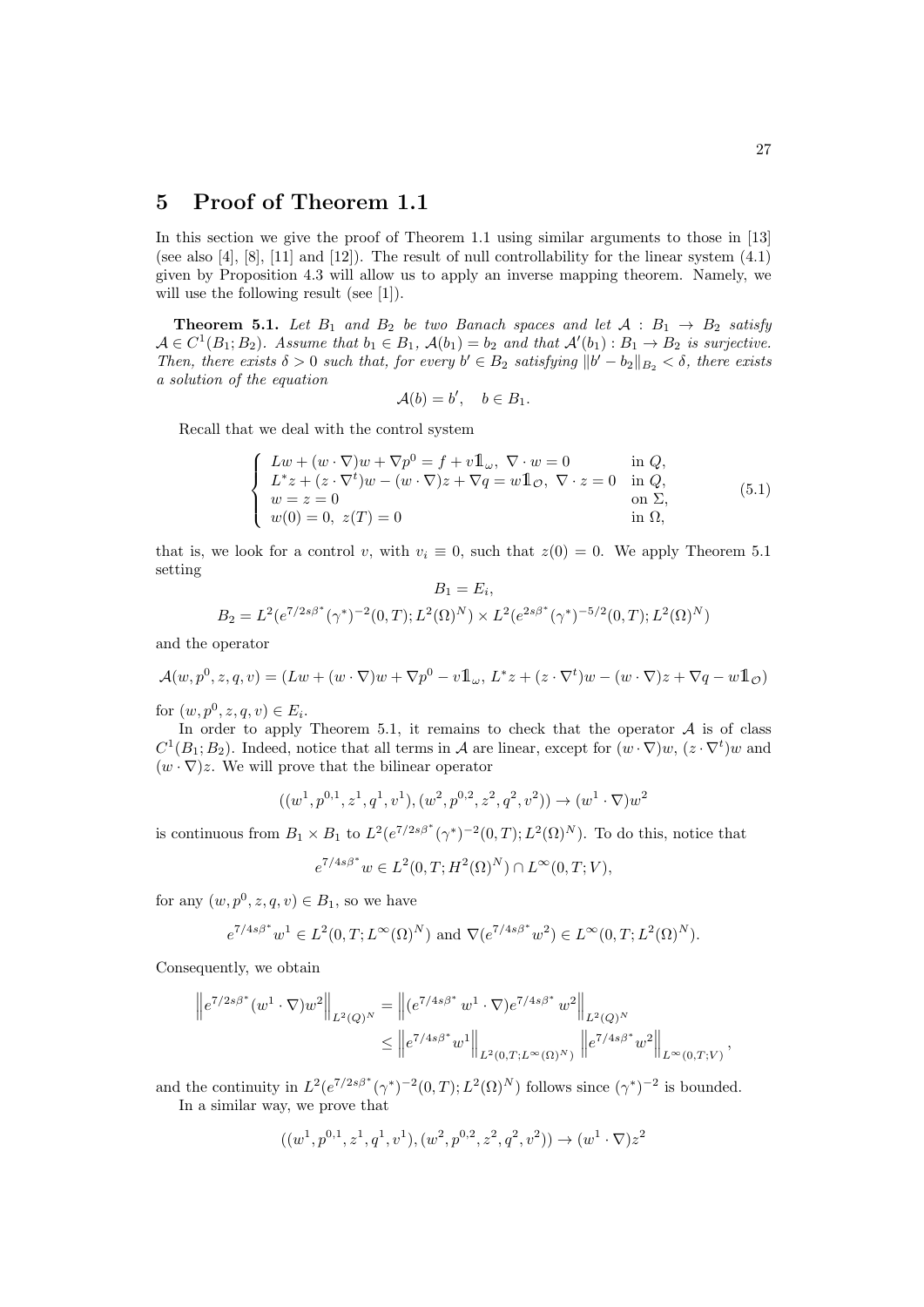is continuous from  $B_1 \times B_1$  to  $L^2(e^{2s\beta^*}(\gamma^*)^{-5/2}(0,T); L^2(\Omega)^N)$ . Notice now that

$$
e^{1/2s\beta^*}(\gamma^*)^{-2-2/m}z \in L^2(0,T;H^2(\Omega)^N) \cap L^\infty(0,T;V),
$$

for any  $(w, p^0, z, q, v) \in B_1$ , thus  $e^{1/2s\beta^*}(\gamma^*)^{-2-2/m}z^2 \in L^\infty(0, T; V)$ . We have

$$
\|e^{9/4s\beta^*}(\gamma^*)^{-2-2/m}(w^1\cdot\nabla)z^2\|_{L^2(Q)^N}
$$
  
=  $\|(e^{7/4s\beta^*}w^1\cdot\nabla)e^{1/2s\beta^*}(\gamma^*)^{-2-2/m}z^2\|_{L^2(Q)^N}$   
 $\leq \|e^{7/4s\beta^*}w^1\|_{L^2(0,T;L^{\infty}(\Omega)^N)}$   $\|e^{1/2s\beta^*}(\gamma^*)^{-2-2/m}z^2\|_{L^{\infty}(0,T;V)},$ 

and the continuity follows since  $9/4 > 2$ .

By the same computations as before, we can prove that the bilinear operator

$$
((w^1, p^{0,1}, z^1, q^1, v^1), (w^2, p^{0,2}, z^2, q^2, v^2)) \rightarrow (z^1 \cdot \nabla^t) w^2
$$

is continuous from  $B_1 \times B_1$  to  $L^2(e^{2s\beta^*}(\gamma^*)^{-5/2}(0,T); L^2(\Omega)^N)$  just by taking into account that

$$
e^{1/2s\beta^*}(\gamma^*)^{-2-2/m}z^1\in L^2(0,T;L^\infty(\Omega)^N).
$$

Notice that  $\mathcal{A}'(0,0,0,0,0) : B_1 \to B_2$  is given by

$$
\mathcal{A}'(0,0,0,0,0)(w,p^{0},z,q,v) = (Lw + \nabla p^{0} - v \mathbb{1}_{\omega}, L^{*}z + \nabla q - w \mathbb{1}_{\mathcal{O}})
$$

for all  $(w, p^0, z, q, v) \in B_1$ , so this functional is surjective in view of the null controllability result for the linear system (4.1) given by Proposition 4.3.

We are now able to apply Theorem 5.1 for  $b_1 = (0, 0, 0, 0, 0)$  and  $b_2 = (0, 0)$ . In particular, this gives the existence of a positive number  $\delta > 0$  such that, if  $\|\overline{e}^{C/t^m}f\|_{L^2(Q)} \leq \delta$ , for some  $C > 0$ , then we can find a control v, with  $v_i \equiv 0$ , such that the associated solution  $(w, z)$  to  $(5.1)$  satisfies  $z(0) = 0$ .

This concludes the proof of Theorem 1.1.

# Acknowledgments

The authors would like to thank the "Agence Nationale de la Recherche" (ANR), Project CISIFS, grant ANR-09-BLAN-0213-02, for partially supporting this work.

### References

- [1] V. M. Alekseev, V. M. Tikhomirov and S. V. Fomin, Optimal Control, Translated from the Russian by V. M. Volosov, Contemporary Soviet Mathematics. Consultants Bureau, New York, 1987.
- [2] O. Bodart and C. Fabre, Controls insensitizing the norm of the solution of a semilinear heat equation, *J. Math. Anal. Appl.*, **195(3)** (1995), 658–683.
- [3] N. Carreño, Local controllability of the N-dimensional Boussinesq system with  $N-1$ scalar controls in an arbitrary control domain, to appear in Mathematical Control and Related Fields.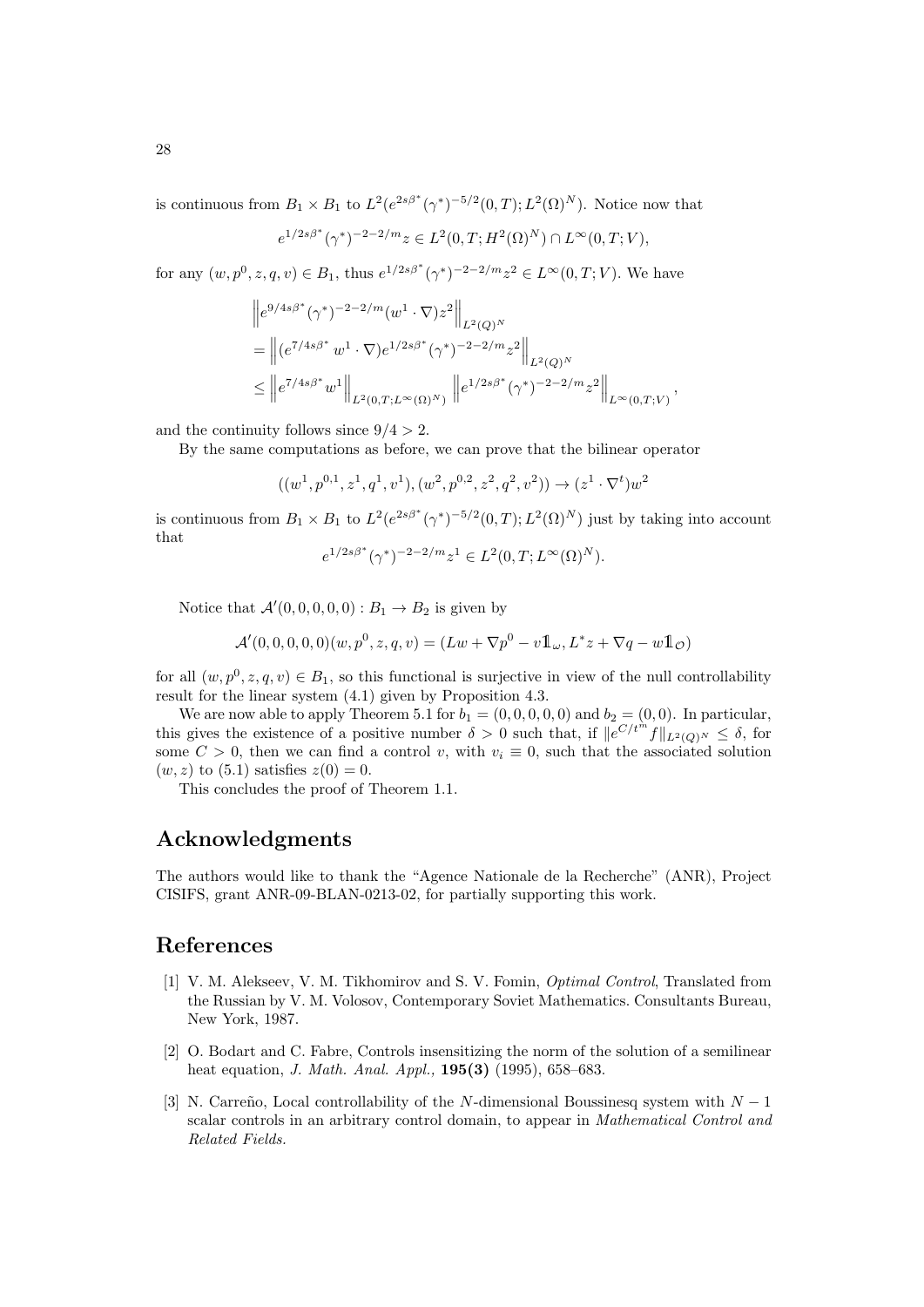- [4] N. Carreño and S. Guerrero, Local null controllability of the N-dimensional Navier-Stokes system with  $N-1$  scalar controls in an arbitrary control domain, to appear in Journal of Mathematical Fluid Mechanics.
- [5] J.-M. Coron and S. Guerrero, Null controllability of the N-dimensional Stokes system with  $N-1$  scalar controls, *J. Differential Equations*, **246** (2009), 2908–2921.
- [6] J.-M. Coron and S. Guerrero, Local null controllability of the two-dimensional Navier-Stokes system in the torus with a control force having a vanishing component, J. Math. Pures Appl., (9) 92 (2009), no. 5, 528-545.
- [7] E. Fernández-Cara, S. Guerrero, O. Yu Imanuvilov and J.-P. Puel, Local exact controllability of the Navier-Stokes system, J. Math. Pures Appl.,  $(9)$  83 (2004), no. 12, 1501–1542.
- [8] E. Fernández-Cara, S. Guerrero, O. Yu. Imanuvilov and J.-P. Puel, Some controllability results for the N-dimensional Navier-Stokes and Boussinesq systems with N-1 scalar controls, SIAM J. Control Optim., 45 (2006), 146–173.
- [9] A. V. Fursikov O. Yu. Imanuvilov, Controllability of Evolution Equations, Lecture Notes #34, Seoul National University, Korea, 1996.
- [10] S. Guerrero, Null controllability of some systems of two parabolic equation with one control force, SIAM Journal on Control and Optimization, 46 (2007), no. 2, 379–394.
- [11] S. Guerrero, Controllability of systems of Stokes equations with one control force: existence of insensitizing controls, Annales de l'Institut Henri Poincaré Analyse Non Linéaire, 24 (2007), no. 6, 1029–1054.
- [12] M. Gueve, Insensitizing controls for the Navier-Stokes equations, to appear in Annales de l'Institut Henri Poincaré  $(C)$  Non Linear Analysis.
- [13] O. Yu. Imanuvilov, Remarks on exact controllability for the Navier-Stokes equation, ESAIM Control Optim. Calc. Var.,  $6$  (2001), 39-37.
- [14] O. Yu. Imanuvilov, J.-P. Puel and M. Yamamoto, Carleman estimates for parabolic equations with nonhomogeneous boundary conditions, *Chin. Ann. Math*,  $30B(4)$ (2009), 333–378.
- [15] O. A. Ladyzenskaya, The mathematical theory of viscous incompressible flow, revised English edition, translated from the Russian by Richard A. Silverlman, Gordon and Breach Science Publishers, New York, London, 1963.
- $[16]$  J.-L. Lions, Quelques notions dans l'analyse et le contrôle de systèmes à données incomplètes (Somes notions in the analysis and control of systems with incomplete data), Proceedings of the XIth congress on Differential Equations and Applications/Fisrt Congress on Applied Mathematics, Málaga, 1989, Univ. Málaga, 1990, 43–54.
- [17] J.-L. Lions, Sentinelles pour les systèmes distribués à données incomplètes (Sentinelles for Distributed Systems with Incomplete Data), Recherches en Mathématiques Appliquées (Research in Applied Mathematics), vol. 21, Masson, Paris, 1992.
- [18] J.-L. Lions and E. Magenes, *Problèmes aux limites non homogènes et applications*, Volume 2, Travaux et Recherches Math´ematiques, No. 18, Dunod, Paris, 1968.